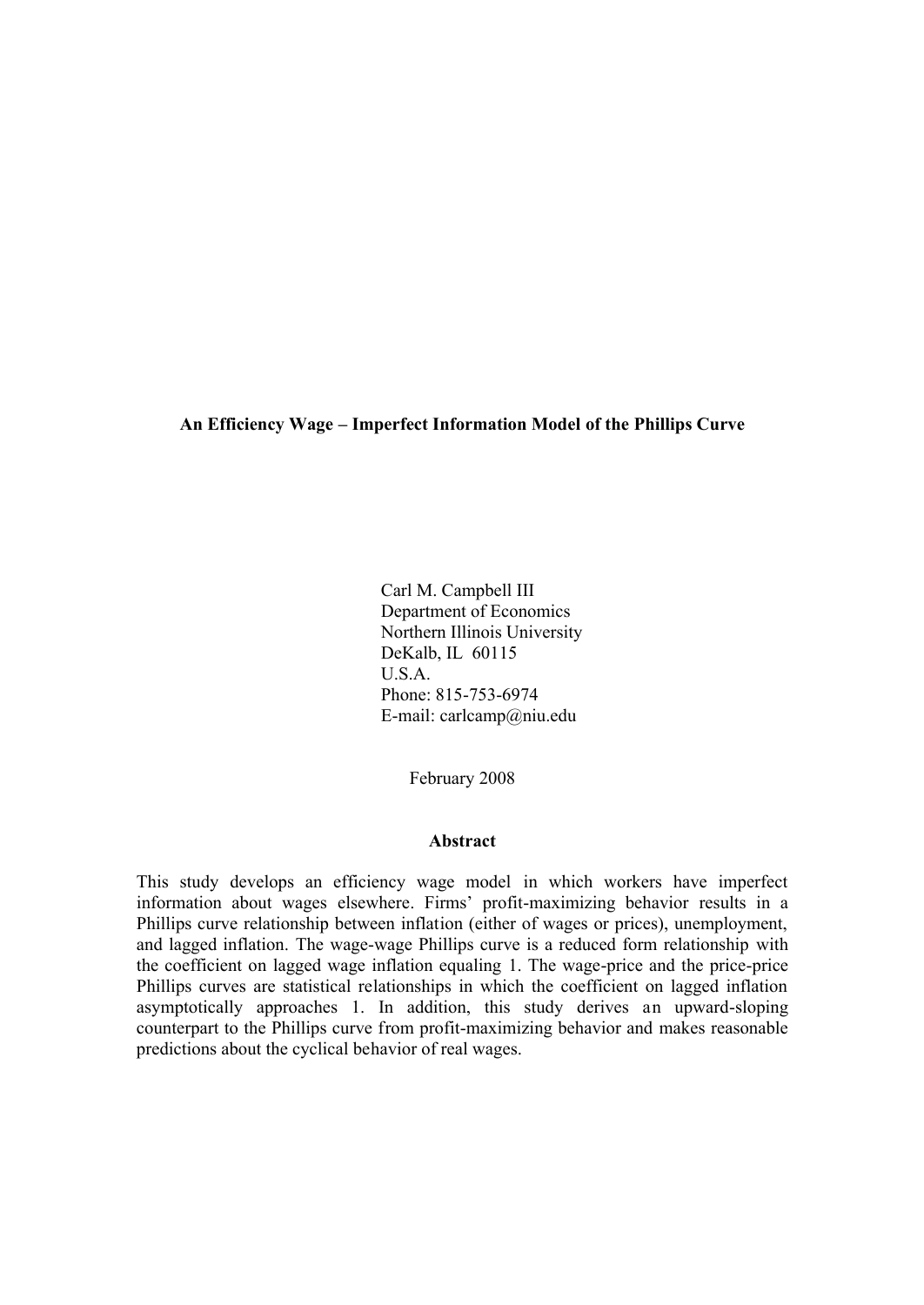#### **An Efficiency Wage – Imperfect Information Model of the Phillips Curve**

#### **I. Introduction**

The Phillips curve was originally developed as a relationship between the unemployment rate and the rate of change in wages, based on Phillips' (1958) analysis of British data. Samuelson and Solow (1960) later extended the Phillips curve to also refer to the relationship between the unemployment rate and the rate of price inflation. Subsequent work by Friedman (1968) and Phelps (1968) argued that expected inflation should be included as an independent variable in a Phillips curve, with a predicted coefficient of 1. With this expectations-augmented Phillips curve, the economy is characterized by a natural rate of unemployment, to which it eventually returns following a shock.

In empirical estimation of the Phillips curve, expected inflation is generally proxied by lagged inflation. Researchers have found evidence for the expectations-augmented Phillips curve, as the coefficient on unemployment is generally negative and the sum of coefficients on lagged inflation is generally close to 1 in regressions of wage or price inflation on unemployment and lagged inflation.<sup>1</sup> However, while economists have found empirical support for the Phillips curve, it has been much more difficult to provide theoretical justification for it.<sup>2</sup> In addition, the Phillips curve does not have an upward-sloping counterpart in unemployment – inflation space. Thus, the Phillips curve shows the combinations of unemployment and inflation that are possible, but the Phillips curve framework does make predictions about the actual values of inflation and unemployment.

This study develops an efficiency wage model in which workers have incomplete information about wages at other firms. The wage and employment decisions of profit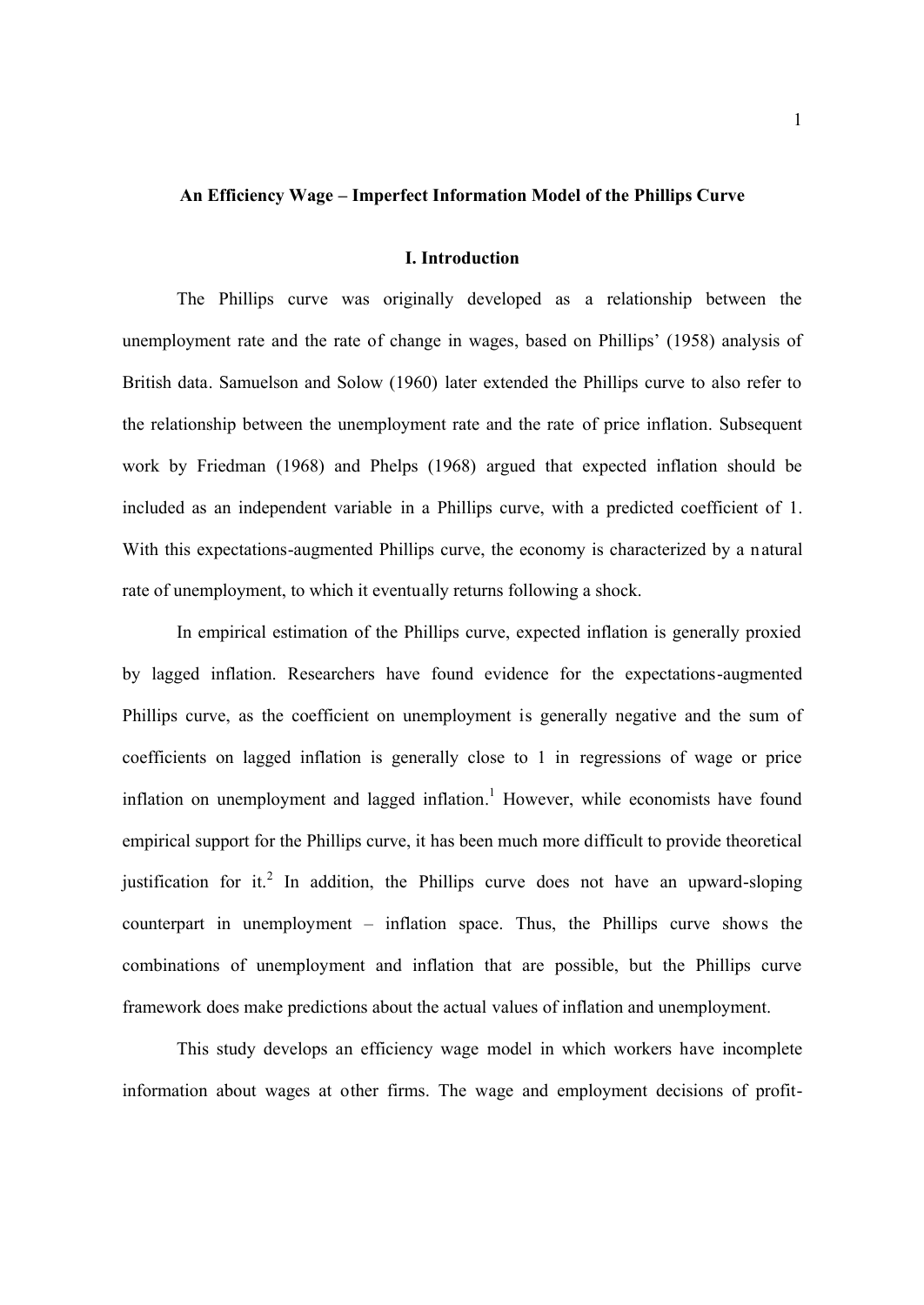maximizing firms result in a Phillips curve relationship at the aggregate level between inflation (either of wages or prices), unemployment, and lagged inflation. In addition, this model is used to derive an upward-sloping curve in unemployment – inflation space and to analyze the cyclical behavior of real wages.

Three Phillips curve specifications are considered: a regression of wage inflation on unemployment and lagged wage inflation (the wage-wage Phillips curve), a regression of wage inflation on unemployment and lagged price inflation (the wage-price Phillips curve), and a regression of price inflation on unemployment and lagged price inflation (the priceprice Phillips curve).

The wage-wage Phillips curve is a reduced-form relationship that is derived directly from the profit-maximizing behavior of firms. In this equation, the sum of coefficients on lagged wage inflation equals 1, and the coefficient on unemployment is negative and depends on just four parameters.

The wage-price Phillips curve and price-price Phillips curve are not reduced-form equations. Rather, they are statistical relationships obtained from modeling stochastic shocks to the growth rate of demand. Modeling these shocks yields expressions for wages, prices, and unemployment in each period as functions of these shocks. These expressions are then treated as data in a regression in which the independent variables are unemployment and lagged price inflation and the dependent variable is the current value of either wage or price inflation. The equation  $\hat{\beta} = (X'X)^{-1}X'y$  yields expressions for the coefficients on unemployment and lagged price inflation as functions of the model's microeconomic parameters. It is demonstrated that the coefficient on lagged price inflation asymptotically approaches 1 as the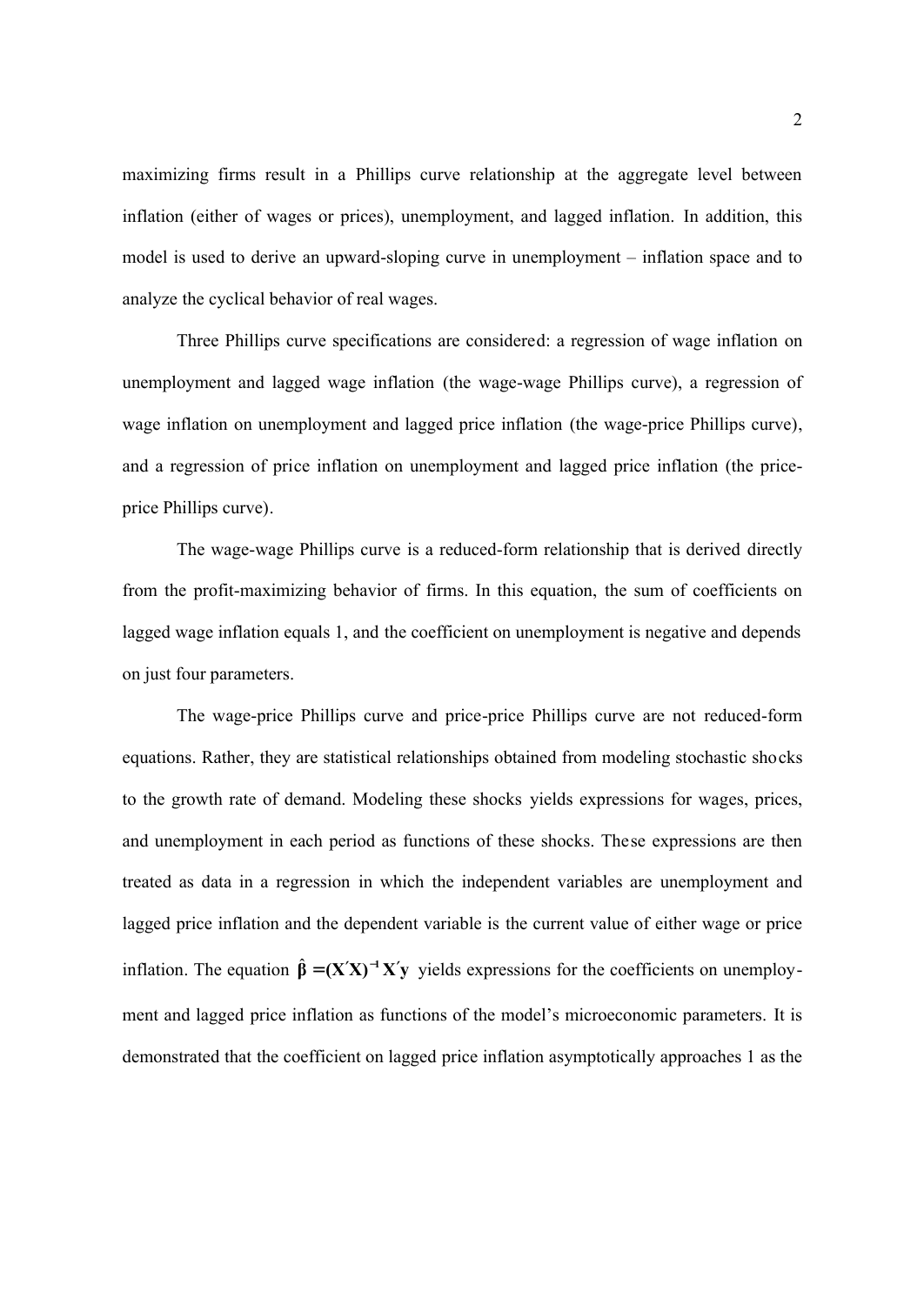sample size increases. However, even when the sample size is small, the coefficient is very close to 1 when reasonable parameter values are chosen.

These Phillips curves are disequilibrium relationships determined from the response of wages, prices, and employment to exogenous demand shocks. Over time, these endogenous variables approach their equilibrium values, which means that the economy is characterized by a natural rate of unemployment.

The profit-maximizing behavior of firms also yields an upward-sloping curve (referred to as the Dynamic Labor Demand curve) in unemployment – wage inflation space. This curve is the counterpart to the Phillips curve, and the intersection of the Phillips curve and the Dynamic Labor Demand (DLD) curve determines both the rate of wage inflation and the unemployment rate. The Phillips curve – DLD curve framework is used to determine the paths followed by wage inflation and unemployment as they adjust from their initial equilibrium to their new equilibrium in response to a one-time disinflationary demand shock.

The framework developed in this study can be used to analyze technology shocks, as well as demand shocks. The dynamic effects of technology shocks depend on whether a constant velocity or an IS-LM specification for demand is assumed. In either case, the economy returns to its natural rate after a shock to technology.

The model also makes predictions about cyclical behavior of real wages. When there are technology shocks, real wages are strictly procyclical. However, real wages can be procyclical or countercyclical in response to shocks to aggregate demand. The model's prediction that real wages can be either procyclical or countercyclical can explain why real wages appear to behave differently in different time periods.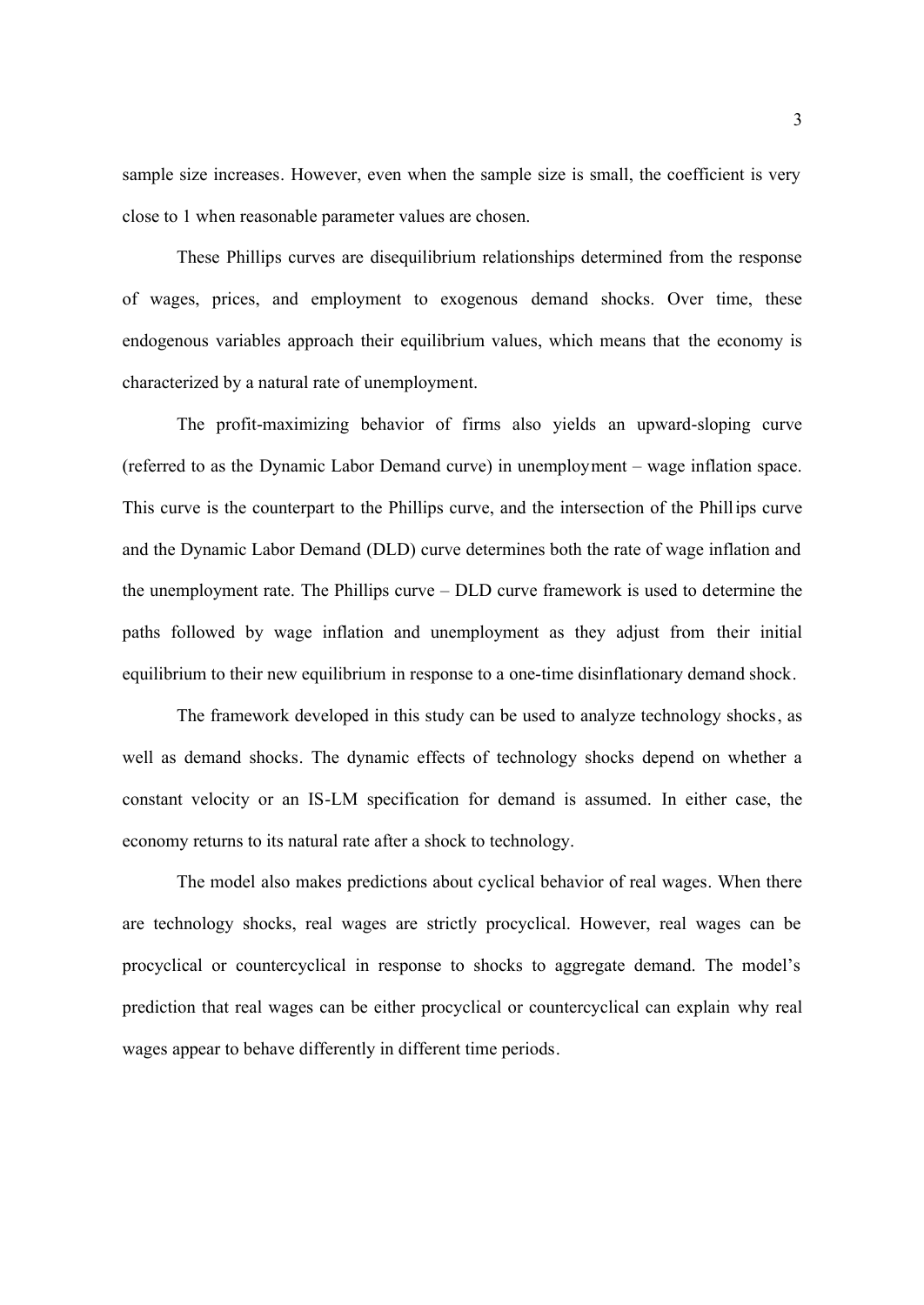Most of the analysis in this study assumes that workers' efficiency depends on the ratio between their wages and their expectations of average wages. However, it is possible that their efficiency also depends partly on their expectations of the price level. When the model is modified to make efficiency a function of workers' wages relative to their expectations of the price level, a reduced-form equation for the price-price Phillips curve is derived.

# **II. Relationship of Present Study to Past Work on the Phillips Curve**

Two models of the Phillips curve that have been developed in recent years are the sticky price Phillips curve and the sticky information Phillips curve. The sticky price Phillips curve (also referred to as the New Keynesian Phillips curve) is discussed in Roberts (1995), who shows that a Phillips curve relationship can be derived from the staggered contract models of Taylor (1979, 1980) and Calvo (1983) and from the quadratic adjustment cost model of Rotemberg (1982). Roberts demonstrates that these models all yield the prediction that inflation depends on expectations of future inflation and on the output gap. While the sticky price model is widely used in policy analysis, $3$  it has been criticized on several grounds. Fuhrer and Moore (1995) find that it cannot explain why inflation is so persistent, and Ball (1994) shows that this model predicts that announced, credible disinflations may cause booms instead of recessions.

Another variant of the sticky price Phillips curve is the model of Galí and Gertler (1999), who develop a Phillips curve model in which price inflation depends on expectations of future marginal cost. They measure marginal cost by labor's share of national income and demonstrate that their model outperforms a conventional sticky price model in which inflation depends on the output gap. However, while Galí and Gertler show that price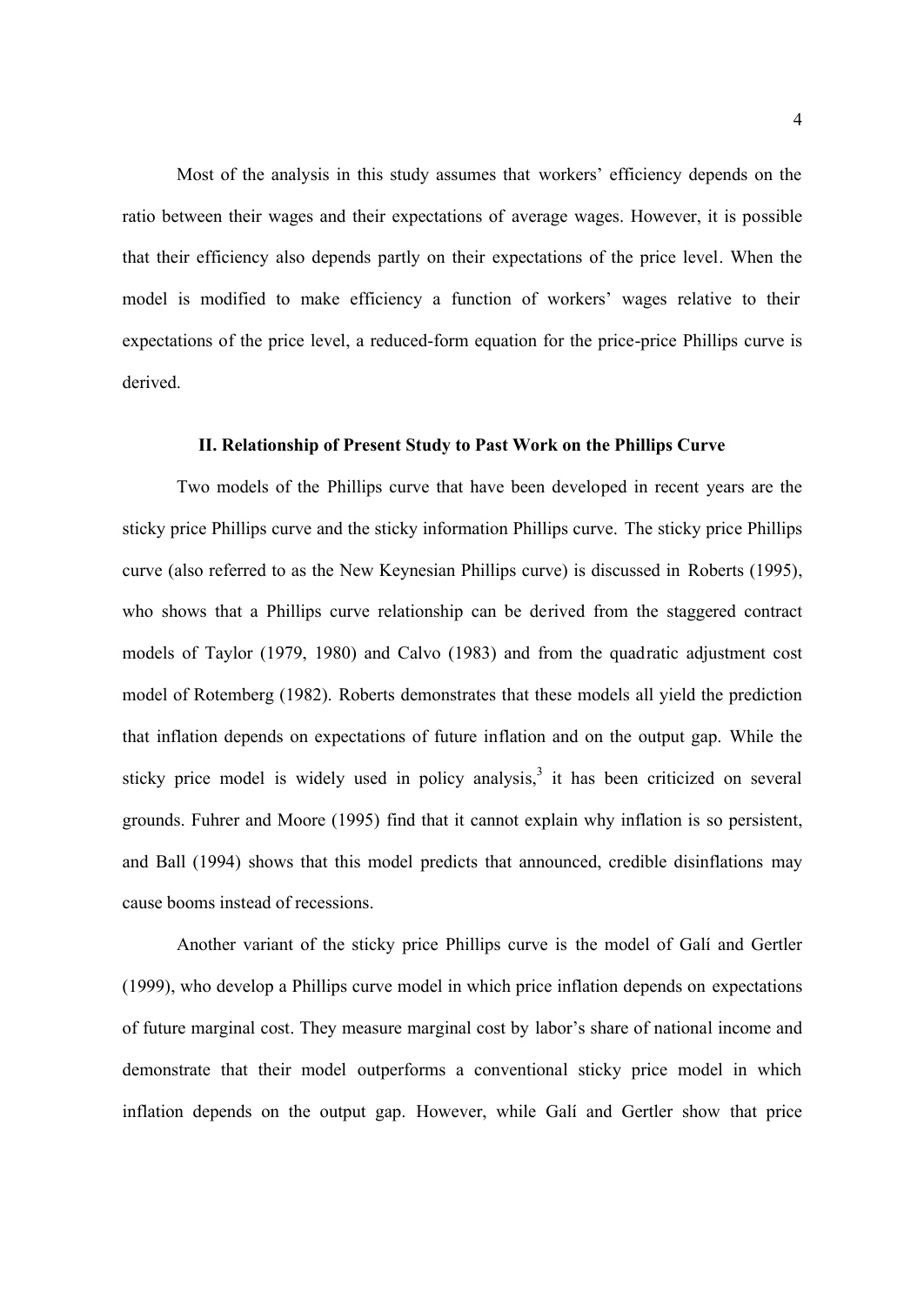inflation depends on the behavior of wages, their study does not analyze the factors that determine wages.

The sticky information model is developed by Mankiw and Reis (2002). In their model, a fraction of firms receives information in each period that enables them to compute optimal prices, while the remaining firms set prices based on out-of-date information. They demonstrate that their model explains output and inflation dynamics better than a sticky price model. The present model is similar to Mankiw and Reis's model in that economic fluctuations result from imperfect information. However, it differs from Mankiw and Reis by assuming a different type of imperfect information. In the Mankiw-Reis model, firms have imperfect information about the optimal price of their products and this imperfect information affects their pricing and output decisions. In contrast, the present study assumes that workers have imperfect information about average wages in making decisions related to their effort and on-the-job search and that this imperfect information affects the wage decisions (and hence employment decisions) of firms.

There are good reasons to believe that, in explaining economic fluctuations, workers' imperfect information about average wages is more important than firms' imperfect information about optimal prices. Optimal prices in Mankiw and Reis' model depend on the aggregate price level and on aggregate output. Given the ease of accessing statistics on GDP and the price level on the internet, it is not obvious why some firms (particularly large firms) would operate with information on optimal prices that is out of date. Even if some firms do operate with out-of-date information, it seems unlikely that these informational errors would be large enough to cause large fluctuations in output. On the other hand, what matters for the effort and quit decisions of workers is their wages relative to average wages for workers who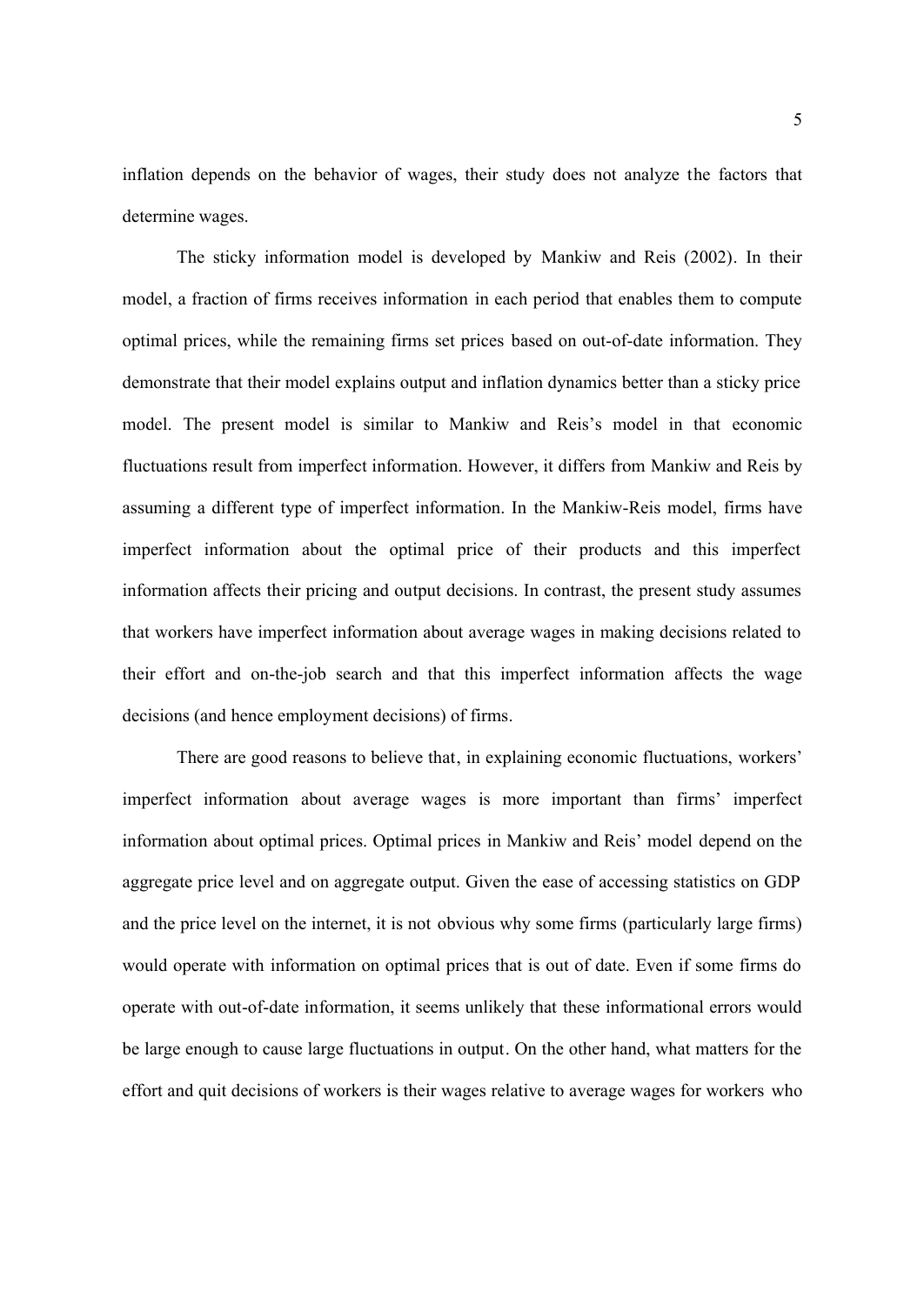are employed in a similar narrow occupational group and who have similar qualifications (e.g., age, experience, and education), and this information is not easily obtainable. In fact, when Bewley (1999) interviewed employers about their labor relations, respondents indicated that they thought their workers did not have a very precise idea about the wages offered at other firms.

In addition, the connection between imperfect information and unemployment fluctuations is clearer in a model with a model with imperfect information about average wages than in a model with imperfect information about optimal prices. If workers have imperfect information about average wages, this imperfect information would affect firms' wage-setting behavior and would thus affect unemployment. In contrast, it is not obvious how firms' imperfect information about optimal prices would affect unemployment, as there is nothing in the sticky information model that would prevent the labor market from clearing.

There are other ways in which this study differs from the sticky price and sticky information models of the Phillips curve. First, this study considers both the labor market and the product market, whereas some previous studies (e.g., Galí and Gertler (1999) and Mankiw and Reis (2002)) do not consider the labor market and thus do not consider unemployment. Second, unlike previous Phillips curve models, this study derives expressions for both the wage-price and price-price Phillips curves (as well as the wage-wage Phillips curve) in the context of a single model. Third, this study derives explicit expressions for the paths of wages, prices, and unemployment (which are endogenously determined as functions of underlying demand shocks to the economy). Because expressions are derived for these variables, this study is able to analyze the cyclical behavior of real wages, an issue that is not examined in other Phillips curve studies.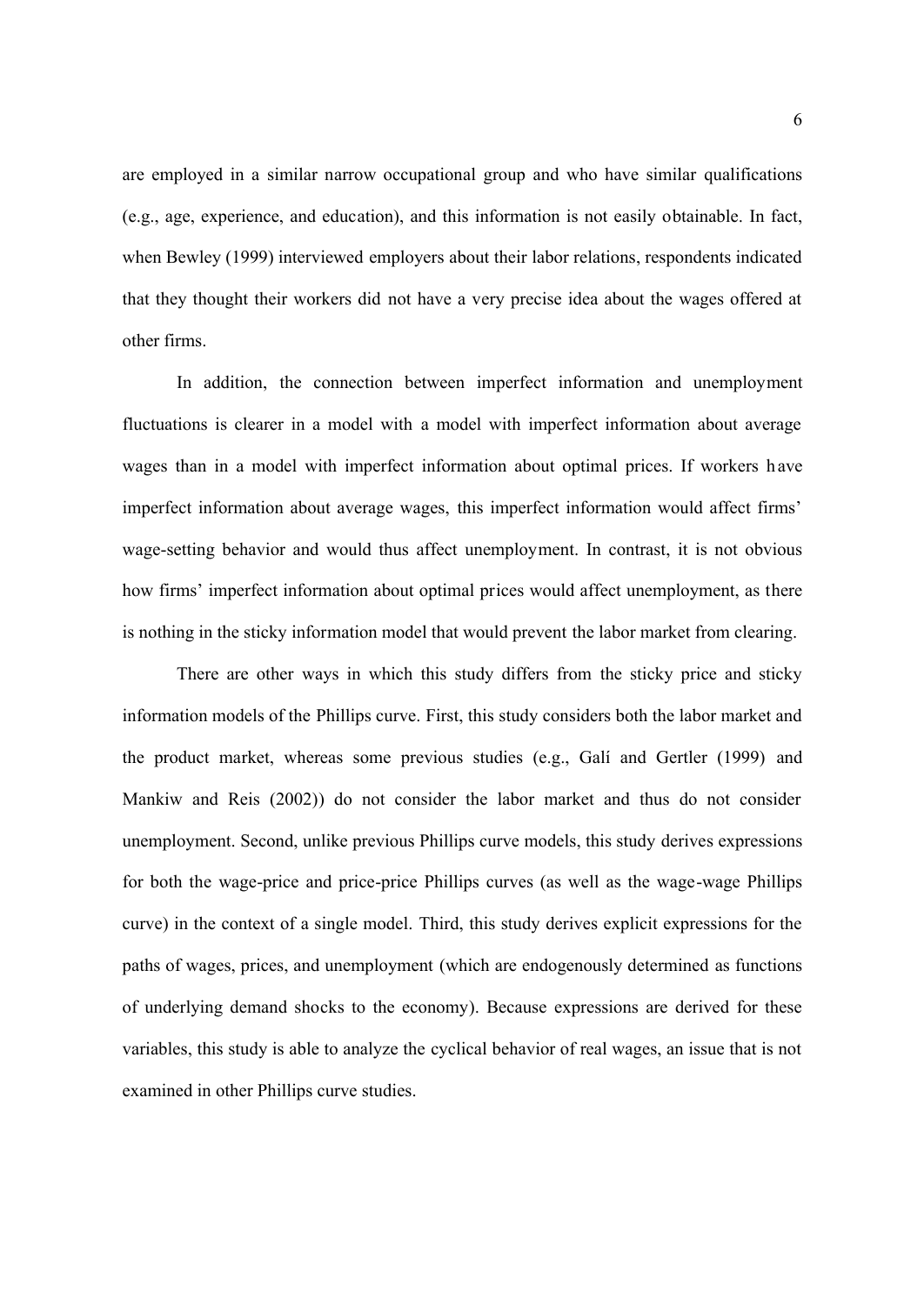#### **III. Assumptions**

In deriving the model, the following assumptions are made:

1. Workers' efficiency (*e*) depends on the ratio of their current wage to their expectations of wages at other firms and on the unemployment rate, so that

$$
e = e[W_t / \overline{W}_t^e, u_t],
$$
 with  $e_W > 0$ ,  $e_u > 0$ ,  $e_{WW} < 0$ , and  $e_{W_u} < 0$ ,

where  $W_t$  is a worker's current wage,  $\overline{W}_t^e$  denotes workers' expectations of average wages (to be defined below), and  $u_t$  is the unemployment rate. Explanations for a positive dependency of productivity on wages and unemployment include the shirking model of Shapiro and Stiglitz (1984); the gift-exchange/fair wage models of Akerlof (1982, 1984) and Akerlof and Yellen (1990); the labor turnover models of Stiglitz (1974), Schlicht (1978), and Salop (1979); and the adverse selection model of Weiss (1980). The function  $e[W_t / \overline{W}_t^e, u_t]$  can be viewed as incorporating all of these explanations.<sup>5</sup>

2. In the short run, workers may have incomplete information on current wages at other firms and may use information on lagged average wages to help predict the current average wage rate. Note that this assumption means that wages must vary across firms, so that workers cannot infer the average wage from their own wage. For example, it could be assumed that firms make random errors in setting wages, but that the profitmaximizing wage is set on average.<sup>6</sup> The fact that workers use information on lagged average wages to predict current average wages means that their expectations of average wages can be viewed as a mixture of rational and adaptive expectations. Mathematically, it will be assumed that  $\overline{W}_t^e$  is given by the equation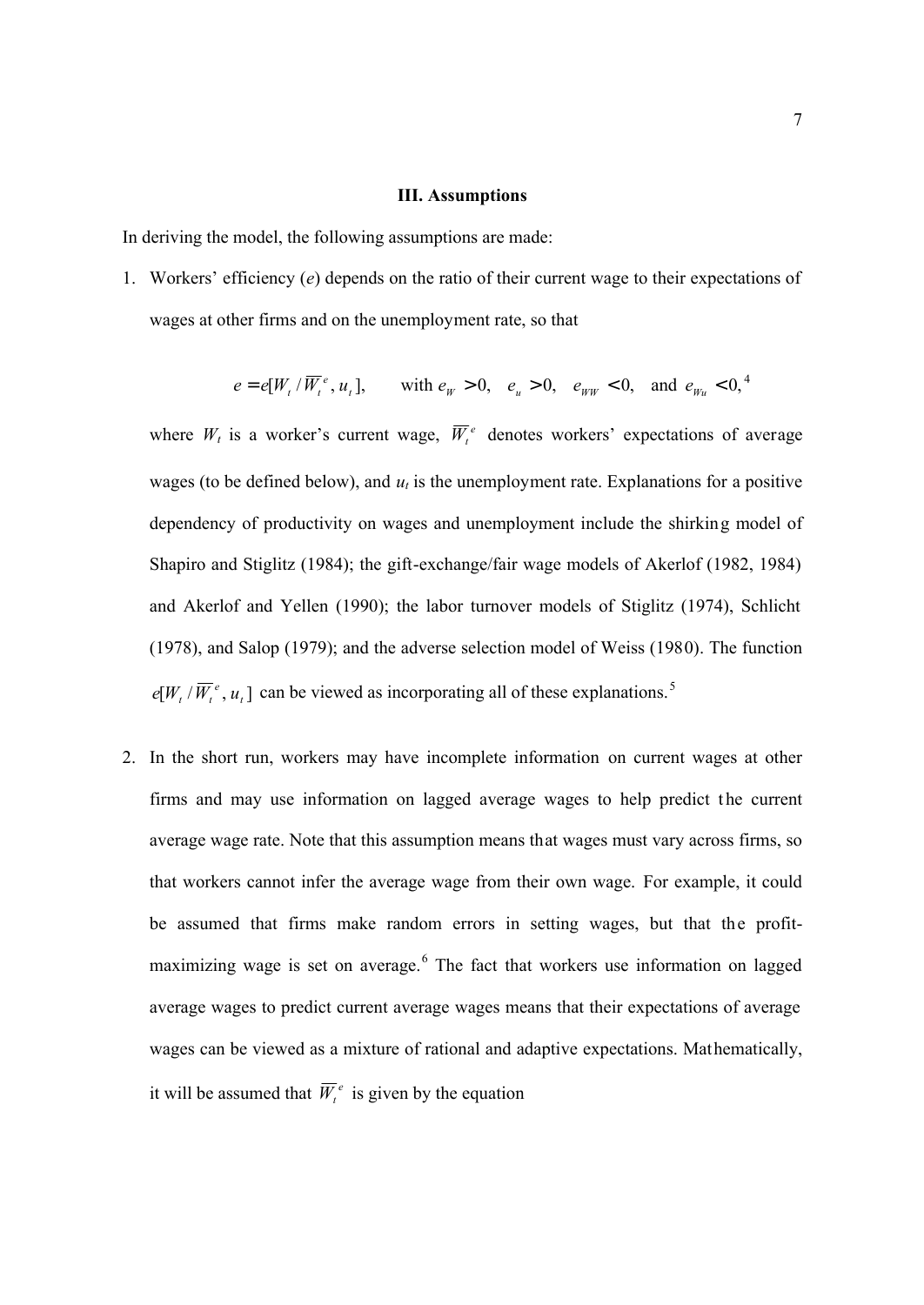$$
\overline{W}_t^e = \left(\overline{W}_t\right)^{\mathsf{w}} \left(\widetilde{W}_t^L\right)^{\mathsf{1}-\mathsf{w}},
$$

where  $\widetilde{W}_{t}^{L}$  represents workers' expectations of current average wages based on their information on lagged wages, and *w* measures the degree to which expectations are unbiased. Justification for the assumption that workers' wage expectations are a mixture of rational and adaptive expectations is discussed in Campbell (2008a, 2008b).

3. Firms produce output (*Q*) with the Cobb-Douglas production function,

$$
Q_t = A_t^{\dagger} L_t^{\dagger} K_0^{1-\dagger} e \left[ W_t / \overline{W}_t^e, u_t \right]^{\dagger},
$$

in which *L* represents labor input, *A* represents technology (assumed to be exogenous), and *K* is the capital stock (assumed to be fixed at  $K_0$ )

4. Each firm faces a downward-sloping demand curve in the product market of the following form:

$$
Q_t^D = Y_t \left(\frac{P_t}{\overline{P_t}}\right)^{-g},
$$

where *Y* is real aggregate demand, *P* is the firm's price,  $\overline{P}$  is the aggregate price level, and *g* is the price elasticity of demand. Accordingly, the firm's price and total revenue can be expressed as

$$
P_t = Y_t^{\frac{1}{9}} Q_t^{-\frac{1}{9}} \overline{P}_t, \qquad \text{and}
$$

$$
P_t Q_t = Y_t^{\frac{1}{9}} Q_t^{\frac{9}{9} - 1} \overline{P}_t.
$$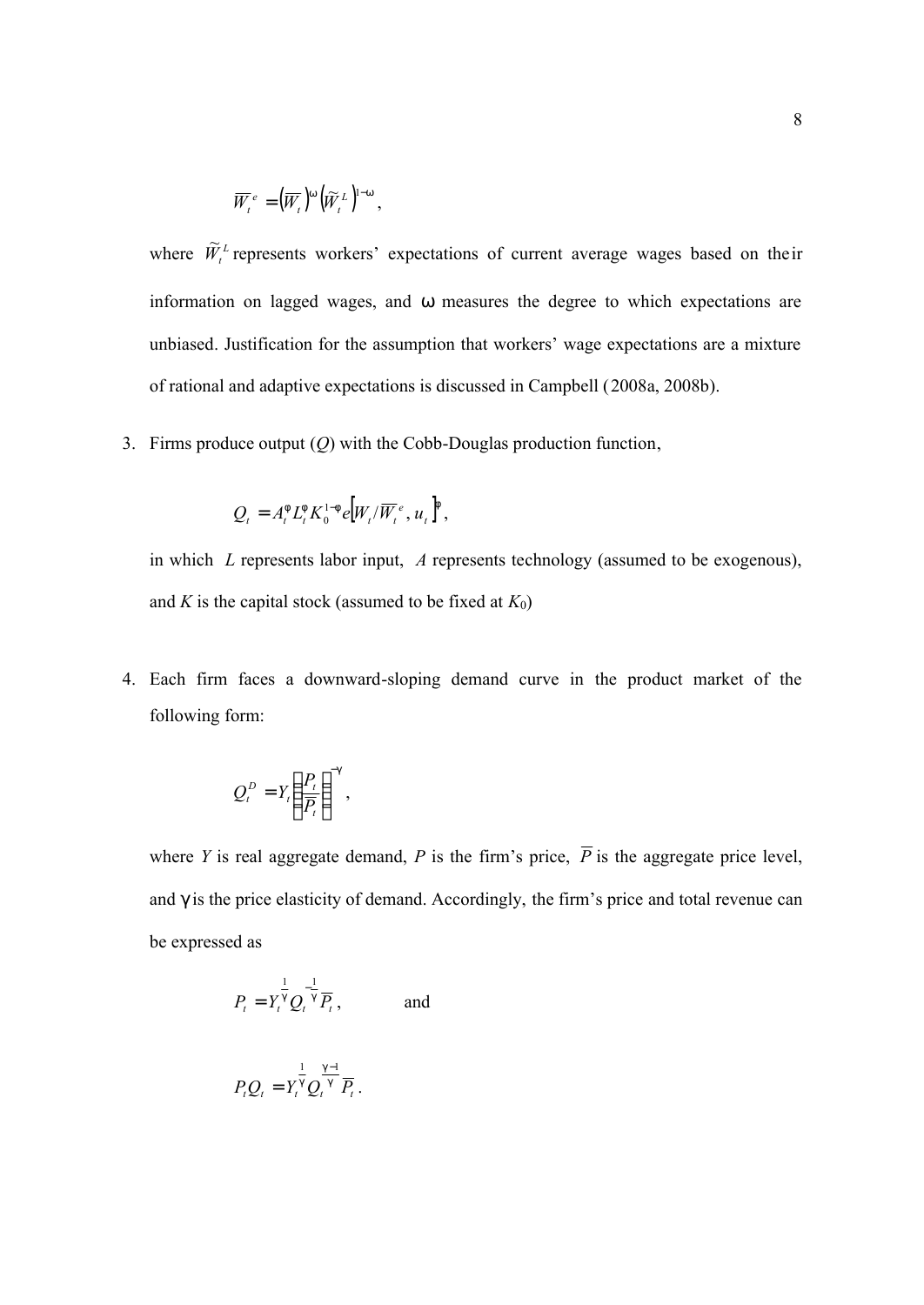It will be assumed that real aggregate demand is determined from a constant velocity specification, so that  $Y_t = M_t / P_t$ . However, demand shocks have similar effects if it is assumed that aggregate demand is determined from an IS-LM framework.

5. Labor supply is inelastic and equals *N* times the number of firms. Parameters are chosen so that there is excess supply of labor.<sup>7</sup> Since parameters are chosen so that firms maximize profits by paying efficiency wages, wages (*W*) and employment (*L*) are determined by differentiating the profit function with respect to both *W* and *L*.

Given the model's assumptions, profits in period  $t$  (net of capital costs) can be expressed as

(1) 
$$
\Pi = Y_t^{\frac{1}{9}} \Big[ A_t^{\mathsf{f}} L_t^{\mathsf{f}} K_0^{1-\mathsf{f}} e[W_t / \overline{W}_t^e, u_t]^{\mathsf{f}} \Big]^{\frac{q-1}{9}} \overline{P}_t - W_t L_t.
$$

#### **IV. Basic Model**

The profits of the typical firm are given by equation (1). Differentiating this equation with respect to  $L_t$  and setting the derivative equal to 0 yields

$$
\frac{d\Pi}{dL_{t}}=0=\frac{f(g-1)}{g}Y_{t}^{\frac{1}{g}}A_{t}^{\frac{f(g-1)}{g}}L_{t}^{\frac{f(g-1)}{g}-1}K_{0}^{\frac{(1-f)(g-1)}{g}}e[W_{t}/\overline{W}_{t}^{e},u_{t}]^{\frac{f(g-1)}{g}}\overline{P}_{t}-W_{t},
$$

so that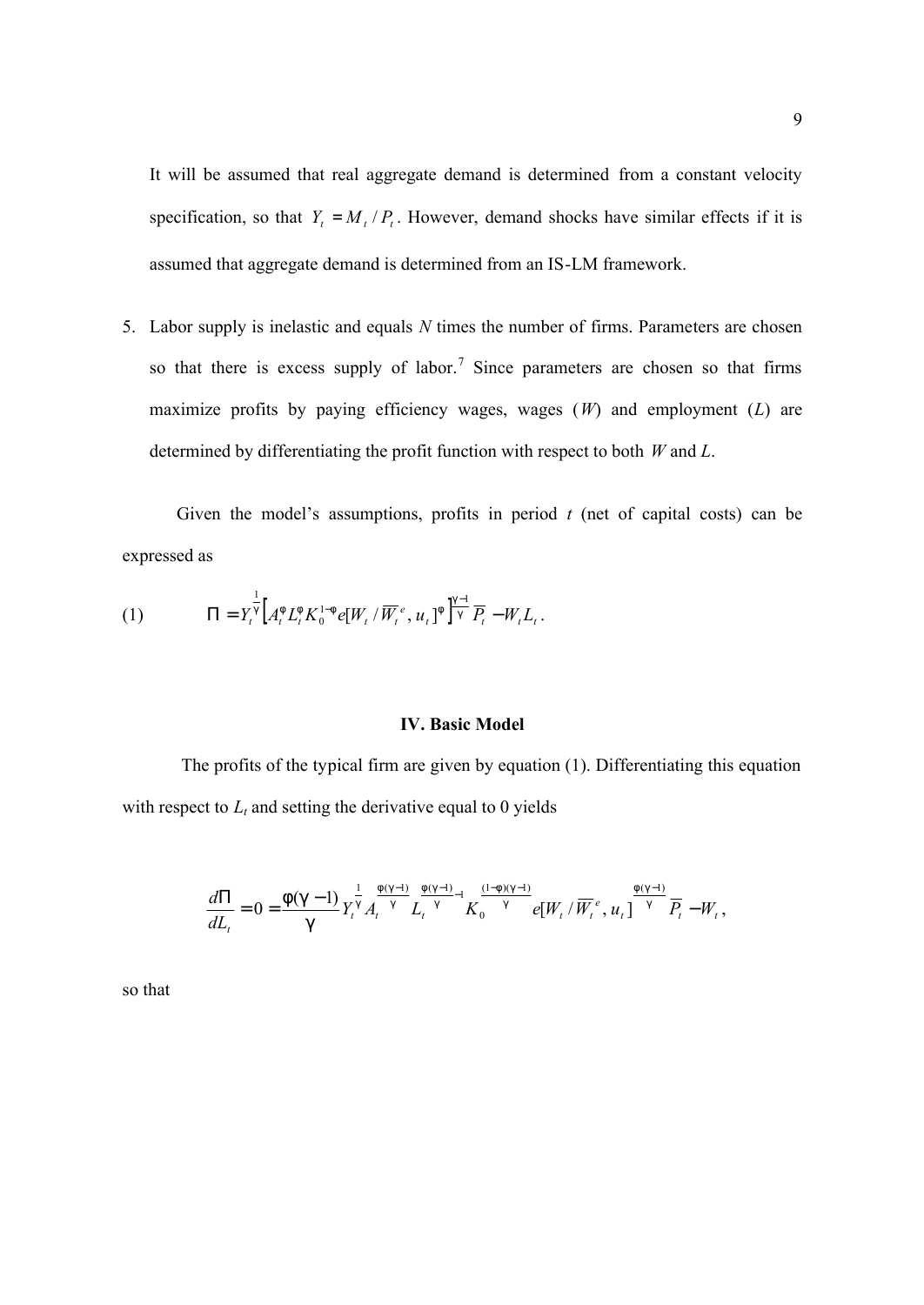$$
L_{t} = W_{t}^{\frac{g}{f(g-1)-g}} \left(\frac{g}{f(g-1)}\right)^{\frac{g}{f(g-1)-g}} Y_{t}^{-\frac{1}{f(g-1)-g}} A_{t}^{-\frac{f(g-1)}{f(g-1)-g}} K_{0}^{-\frac{(1-f)(g-1)}{(f(g-1)-g)}} \times e[W_{t}/\overline{W}_{t}^{e}, u_{t}]^{-\frac{f(g-1)}{f(g-1)-g}} \overline{P_{t}^{-\frac{g}{f(g-1)-g}}}.
$$

The other first-order condition is

(3) 
$$
\frac{d\Pi}{dW_t} = 0 = f \frac{g-1}{g} Y_t^{\frac{1}{g}} A_t^{\frac{f(g-1)}{g}} L_t^{\frac{f(g-1)}{g}} K_0^{\frac{(1-f)(g-1)}{g}} e^{-\frac{f(g-1)}{g} - 1} e_W \cdot \mathbf{e}^{-\frac{1}{g}} \overline{W}_t^e \overline{P}_t - L_t.
$$

If (2) is substituted into (3), the following condition, which is analogous to the Solow (1979) condition, is obtained:

(4) 
$$
W_t e[W_t / \overline{W}_t^e, u_t]^{-1} e_W[W_t / \overline{W}_t^e, u_t] \frac{1}{\overline{W}_t^e} = 1.
$$

Totally differentiating equation (4) and dividing it by the original equation yields

$$
0 = \left[1 - e^{-1}e_W \frac{W_t}{\overline{W}_t^e} + \frac{e_{WW}}{e_W} \frac{W_t}{\overline{W}_t^e}\right] \hat{W}_t + \left[-1 + e^{-1}e_W \frac{W_t}{\overline{W}_t^e} - \frac{e_{WW}}{e_W} \frac{W_t}{\overline{W}_t^e}\right] \hat{\overline{W}_t^e}
$$

$$
+ \left[\frac{e_{W_u}}{e_W} - e^{-1}e_u\right] du_t,
$$

where  $\hat{W}_t = dW_t / W_t$  and  $\overline{\hat{W}_t^e} = d\overline{W}_t^e / \overline{W}_t^e$ *e*  $\hat{\overline{W}}_t^e = d\overline{W}_t^e / \overline{W}_t^e$ . The above equation can be viewed as representing the relationship between the percentage deviations in  $W_t$ , the percentage deviations in  $\overline{W}_t^e$ , and absolute deviations in  $u_t$  from their initial equilibrium values. This equation can be further simplified by substituting  $(W_t / \overline{W}_t^e) = ee_W^{-1}$  (from equation 4), yielding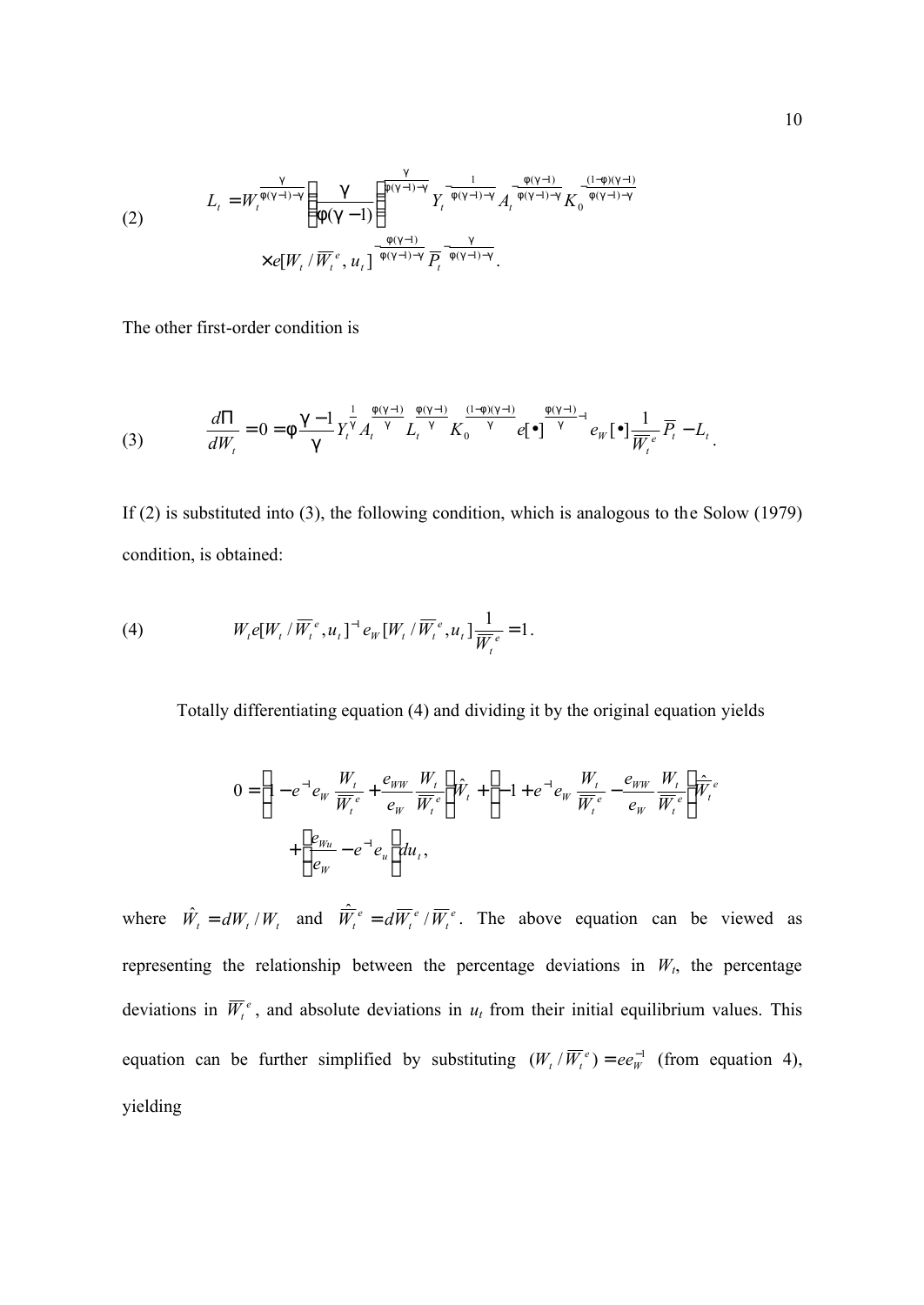(5) 
$$
\hat{W}_t = \hat{\overline{W}}_t^e + \left[ \frac{e_u e_W^2}{e^2 e_{WW}} - \frac{e_{Wu} e_W}{e e_{WW}} \right] du_t.
$$

If we consider small deviations of W,  $\overline{W}^e$ , and u from their initial equilibrium values, we can treat the coefficient on  $du_t$  as a constant, with this constant determined by the initial equilibrium values of *e*, *e*<sub>*W*</sub>, *e*<sub>*u*</sub>, *e*<sub>*WW*</sub>, and *e<sub>Wu</sub>*. The fact that  $W = \overline{W}^e$  in equilibrium means that (from equation 4)  $e = e_W$ . This substitution allows (5) to be expressed as

(6) 
$$
\hat{W}_t = \hat{\overline{W}}_t^e + \frac{e_u - e_{Wu}}{e_{WW}} du_t.
$$

The unemployment rate is given by the equation

$$
u_t = \frac{N - L_t}{N}.
$$

Letting  $s_L = L^* / N$  (where  $L^*$  is the equilibrium value of *L*),  $du_t$  can be approximated by

(7) 
$$
du_t = \frac{-dL_t}{N} = \frac{-dL_t}{\frac{L_t^*}{S_L}} \approx -S_L \hat{L}_t.
$$

Appendix A demonstrates that expressing (2) as deviations from steady-state values, substituting the resulting expression into (7), and substituting (7) into (6) yields

(8) 
$$
\hat{W}_t = \frac{e_{WW}}{e_{WW} - s_L(e_u - e_{Wu})} \hat{\vec{W}}_t^e - \frac{s_L(e_u - e_{Wu})}{e_{WW} - s_L(e_u - e_{Wu})} \hat{M}_t.
$$

Appendix A also derives the following expressions for unemployment and the price level: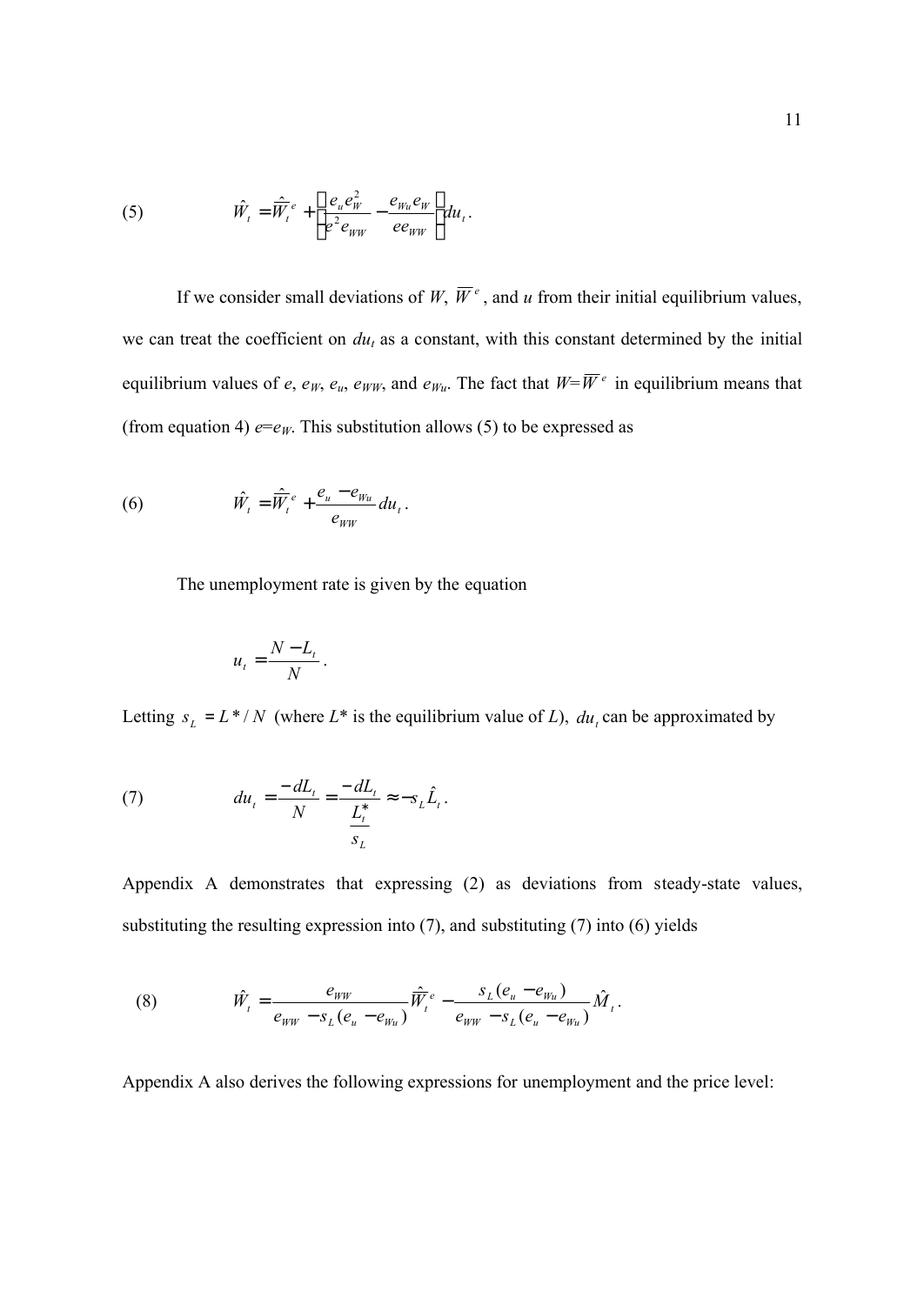(9) 
$$
du_t = -s_L(\hat{M}_t - \hat{W}_t) \quad \text{and} \quad
$$

(10) 
$$
\hat{P}_t = [1 - f + f e^{-1} e_u s_L] \hat{M}_t - f \hat{A}_t - f e^{-1} e_u s_L \hat{W}_t + f \hat{W}_t^e.
$$

## **V. Wage-Wage Phillips Curve**

This section derives an equation for the wage-wage Phillips curve from equation (6). As previously discussed, workers' expectations of average wages are assumed to be a mixture of rational and adaptive expectations. We first consider a specification for  $\overline{W}_{t}^{e}$  in which the adaptive component of workers' wage expectations depends on lagged wages and on wage inflation in the previous period. (A specification in which expectations depend on last period's wages and last period's wage inflation would be reasonable in an economy that has historically experienced positive wage growth.) In particular, it is assumed that

$$
\widetilde{W}_{t}^{L} = \overline{W}_{t-1} \frac{\overline{W}_{t-1}}{\overline{W}_{t-2}}, \quad \text{so that} \quad \overline{W}_{t}^{e} = \overline{W}_{t}^{w} \left( \overline{W}_{t-1} \frac{\overline{W}_{t-1}}{\overline{W}_{t-2}} \right)^{1-w}.
$$

In terms of percentage deviations, the above equation can be expressed as

(11) 
$$
\hat{\overline{W}}_t^e = w \hat{W}_t + 2(1-w)\hat{W}_{t-1} - (1-w)\hat{W}_{t-2}.
$$

If  $(11)$  is substituted into  $(6)$ , the following equation is obtained:

(12) 
$$
(\hat{W}_{t} - \hat{W}_{t-1}) = \frac{e_{u} - e_{Wu}}{(1 - W)e_{WW}} du_{t} + (\hat{W}_{t-1} - \hat{W}_{t-2}).
$$

Equation (12) is a reduced-form relationship between current wage inflation, unemployment, and lagged wage inflation, and thus is a reduced-form equation for the wage-wage Phillips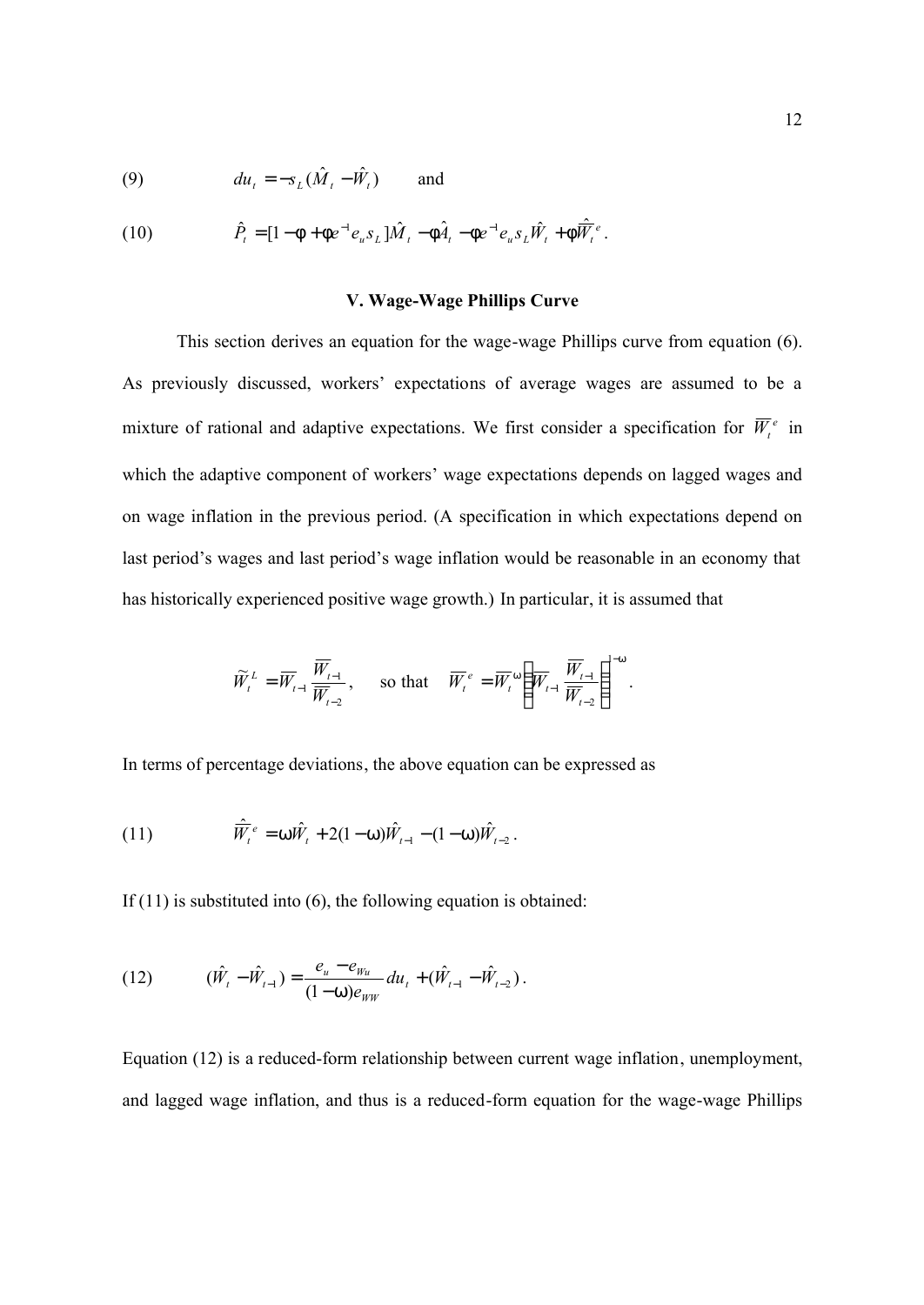curve.<sup>8</sup> Accordingly, a regression of the form,  $(\hat{W}_t - \hat{W}_{t-1}) = \hat{b}_1 du_t + \hat{b}_2 (\hat{W}_{t-1} - \hat{W}_{t-2})$ , will yield coefficient values of

$$
\hat{b_1} = \frac{e_u - e_{w_u}}{(1 - w)e_{w_w}} \quad \text{and} \quad \hat{b_2} = 1.
$$

The coefficient on the unemployment rate depends on just four parameters. In addition, since (12) is a reduced-form relationship, these values of  $\hat{b_1}$  and  $\hat{b_2}$  will be the estimated coefficients regardless of whether economic fluctuations result from demand shocks or technology shocks, and these will be the estimated coefficients for any process governing the shocks (e.g., whether shocks are stochastic or deterministic).

More generally, it could be assumed that workers' expectations of average wages depend on lagged wages and on a weighted average of wage inflation in several previous periods, so that

$$
\overline{W}_{t}^{e} = \overline{W}_{t}^{w} \left[ \overline{W}_{t-1} \left( \frac{\overline{W}_{t-1}}{\overline{W}_{t-2}} \right)^{1} \left( \frac{\overline{W}_{t-2}}{\overline{W}_{t-3}} \right)^{1/2} \Lambda \left( \frac{\overline{W}_{t-T}}{\overline{W}_{t-T-1}} \right)^{1} \right]^{1-w}, \text{ with } l_1 + l_2 + \Lambda + l_T = 1.
$$

In this case, expressing  $\overline{W}_t^e$  in terms of percentage deviation yields

$$
(13) \qquad \overline{\hat{W}}_t^e = W \hat{W}_t + (1 - W) [\hat{W}_{t-1} + I_1 (\hat{W}_{t-1} - \hat{W}_{t-2}) + I_2 (\hat{W}_{t-2} - \hat{W}_{t-3}) + \Lambda + I_T (\hat{W}_{t-T} - \hat{W}_{t-T-1})].
$$

Substituting (13) into (6) results in the following equation for the wage-wage Phillips curve:

$$
\begin{aligned} (\hat{W}_t - \hat{W}_{t-1}) &= \frac{e_u - e_{Wu}}{(1 - W)e_{WW}} du_t + \mathbf{1}_1 (\hat{W}_{t-1} - \hat{W}_{t-2}) \\ &+ \mathbf{1}_2 (\hat{W}_{t-2} - \hat{W}_{t-3}) + \Lambda + \mathbf{1}_T (\hat{W}_{t-T} - \hat{W}_{t-T-1}). \end{aligned}
$$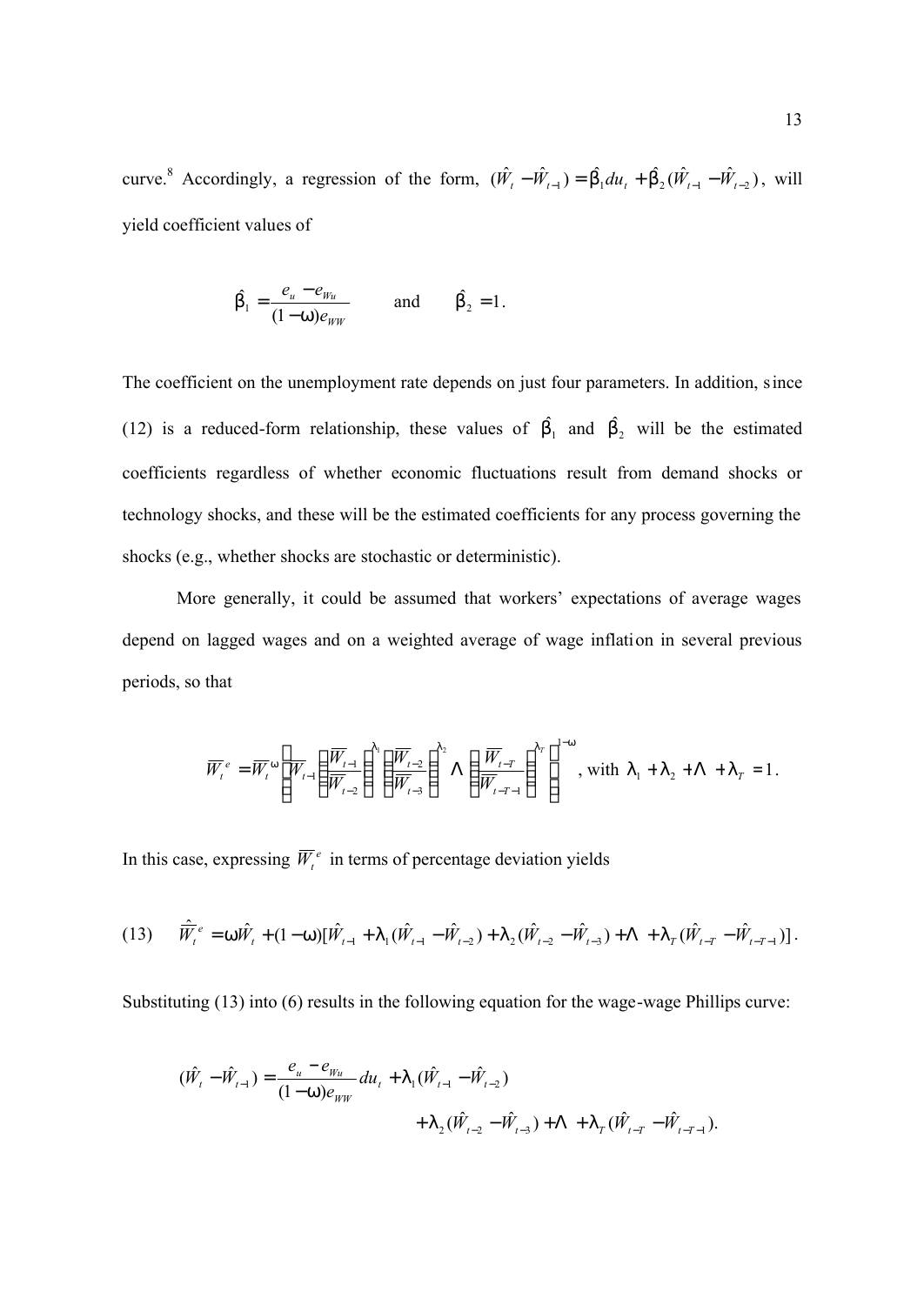The coefficient on the unemployment rate is the same as in (12), and the coefficients on lagged wage inflation sum to 1.

#### **VI. Wage-Price Phillips Curve and Price-Price Phillips Curve**

Section V derives a reduced-form equation for the wage-wage Phillips curve. However, Phillips curves are generally estimated by regressing either wage inflation or price inflation on unemployment and lagged price inflation. For the wage-price Phillips curve and the price-price Phillips curve, the model does not yield reduced-form coefficients on unemployment or lagged price inflation. To obtain coefficients for these versions of the Phillips curve, a different approach is taken. Stochastic shocks to the growth rate of demand are modeled, yielding expressions for wage inflation, price inflation, and unemployment as functions of the underlying shocks. These expressions are then treated as data in regressions in which unemployment and lagged price inflation are the independent variables and current wage or price inflation is the dependent variable. From these regressions, expressions are obtained for the coefficients on unemployment and lagged inflation as functions of the model's microeconomic parameters and the number of time periods in the sample (*T*). It is demonstrated that as *T*→∞, the coefficient on lagged inflation approaches 1 in both the wageprice and the price-price Phillips curves. However, even if the sample size is small, the coefficients on lagged inflation are very close to 1 with reasonable parameter values.

In modeling these shocks, it is assumed that  $\hat{W}_t^e$  is given by equation (11). Substituting (11) into (8) yields

$$
\hat{W}_t = \frac{e_{WW}}{e_{WW} - s_L(e_u - e_{Wu})} [W\hat{W}_t + 2(1 - W)\hat{W}_{t-1} - (1 - W)\hat{W}_{t-2}] - \frac{s_L(e_u - e_{Wu})}{e_{WW} - s_L(e_u - e_{Wu})}\hat{M}_t,
$$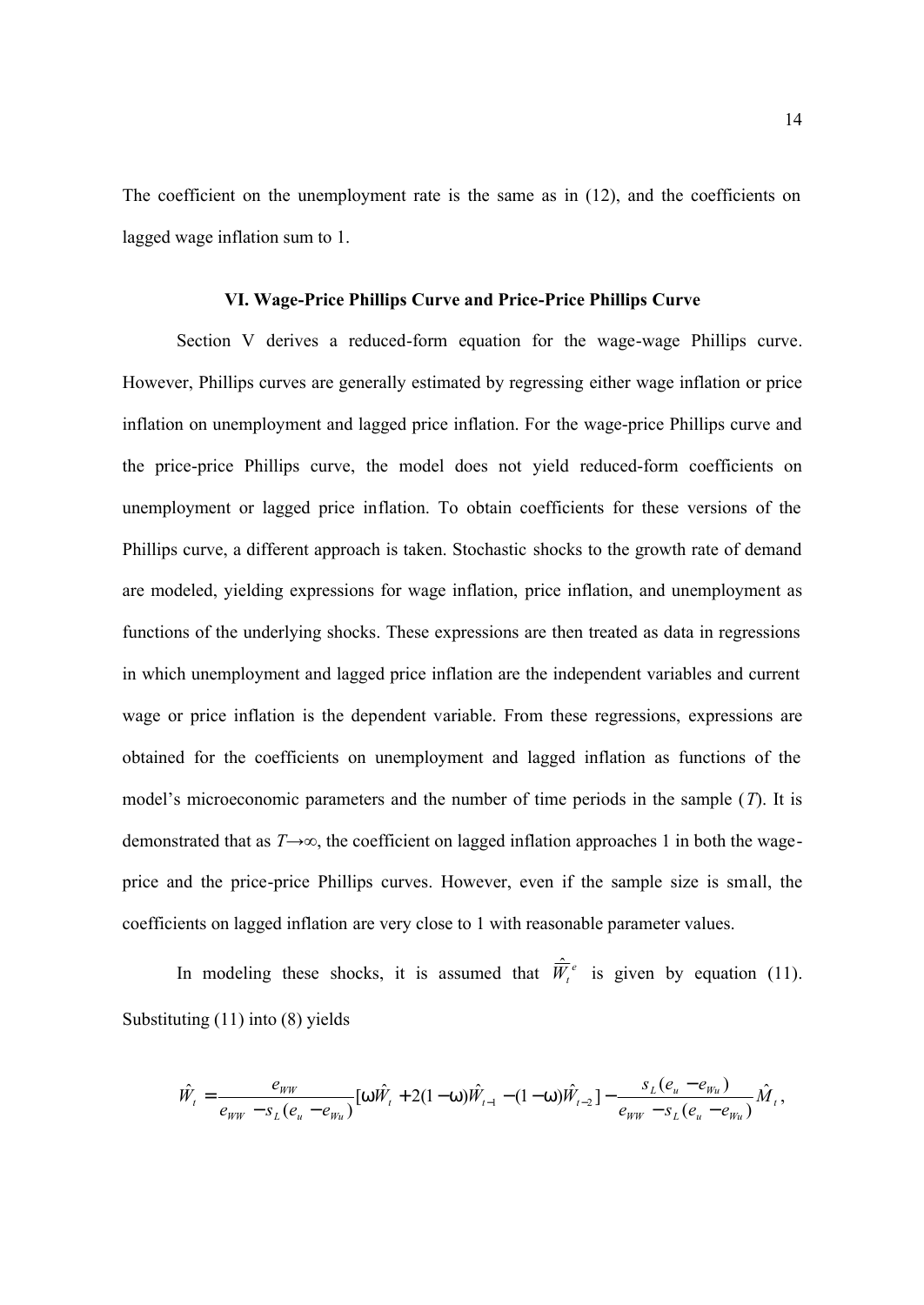which can be expressed as

(14) 
$$
\hat{W}_t - 2a\hat{W}_{t-1} + a\hat{W}_{t-2} = (1-a)\hat{M}_t,
$$

where

$$
a = \frac{(1 - w)e_{WW}}{(1 - w)e_{WW} - s_L(e_u - e_{W_u})} < 1.
$$

Equation (14) is a second-order difference equation, and its solution yields an expression for wages in each period as a function of current and lagged values of demand. We consider the effect of a series of stochastic shocks to the growth rate of demand. In particular, it is assumed that the growth rate of demand is 0 for *t*=-∞ to *t*=0, and then can be expressed as  $\hat{M}_t - \hat{M}_{t-1} = \hat{M}_{t-1} - \hat{M}_{t-2} + e_t$  for  $t=1$  to  $t=\infty$ , where  $e_t$  is a random error with a mean of 0. Appendix B derives the following solutions for wage inflation, price inflation, and unemployment:

(15a) 
$$
\hat{W}_t - \hat{W}_{t-1} = \sum_{k=1}^t e_k \left[ 1 - r^{t-k+1} \cos[y(t-k+1)] \right],
$$

(15b) 
$$
\hat{P}_t - \hat{P}_{t-1} = \sum_{k=1}^t e_k \left[ 1 - f \left( (w - e^{-1} e_u s_L) r^2 + 1 - w \right) r^{t-k-1} \cos[y \left( t - k + 1 \right) ] \right], \text{ and}
$$

(15c) 
$$
du_t = -\frac{s_L}{\sqrt{1-r^2}} \sum_{k=1}^t e_k r^{t-k+2} \sin[y (t-k+1)],
$$

where

$$
r = \sqrt{a}
$$
, and

$$
y = \arccos \sqrt{a}
$$
.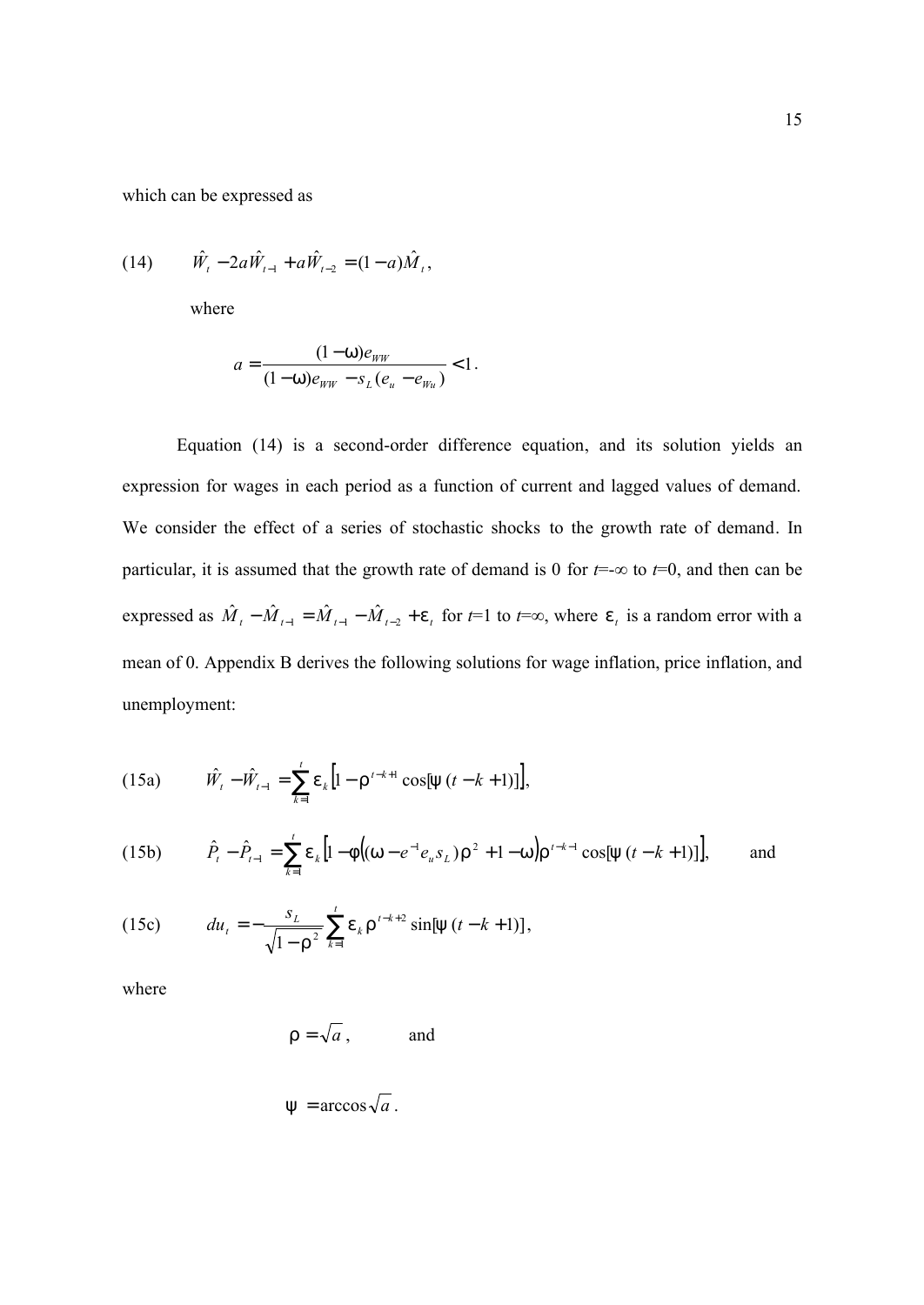We first consider the wage-price Phillips curve. To obtain predicted coefficients for this relationship, the above expressions for wage inflation, unemployment, and lagged price inflation are used as data in the regression,

$$
(\hat{W}_t - \hat{W}_{t-1}) = \hat{b_1} du_t + \hat{b_2} (\hat{P}_{t-1} - \hat{P}_{t-2}) + e_t.
$$

It is assumed that the data start in period  $t_0$  and end in period *T*. If we let  $\hat{\beta}$  represent a vector of the estimated b's, then values for  $\hat{b_1}$  and  $\hat{b_2}$  can be obtained from the equation  $\hat{\beta} = (X'X)^{-1}X'y$ , where

$$
\mathbf{y} = \begin{bmatrix} \hat{W}_{t_0} - \hat{W}_{t_0-1} \\ \hat{W}_{t_0+1} - \hat{W}_{t_0} \\ \mathbf{M} \\ \hat{W}_T - \hat{W}_{T-1} \end{bmatrix} \quad \text{and} \quad \mathbf{X} = \begin{bmatrix} du_{t_0} & \hat{P}_{t_0-1} - \hat{P}_{t_0-2} \\ du_{t_0+1} & \hat{P}_{t_0} - \hat{P}_{t_0-1} \\ \mathbf{M} & \mathbf{M} \\ du_T & \hat{P}_{T-1} - \hat{P}_{T-2} \end{bmatrix}.
$$

Appendix C demonstrates that as  $T \rightarrow \infty$ , the asymptotic values of  $\hat{b_1}$  and  $\hat{b_2}$  are

(16a) 
$$
\lim_{T \to \infty} \hat{b_1} = \frac{e_u - e_{w_u}}{(1 - w)e_{w_w}} + 3(1 - a) \frac{a - f((w - e^{-1}e_u s_L)a + 1 - w)}{s_L(1 + a)},
$$

 $(16b)$   $\lim_{T \to \infty} \hat{b}_2 = 1$ .

The asymptotic coefficient on unemployment  $(\hat{b_1})$  equals the coefficient on unemployment in the wage-wage Phillips curve (which is unambiguously negative) plus an additional term. It can be demonstrated that this additional term is negative if real wages are procyclical and is positive if real wages are countercyclical. (The equation for real wages is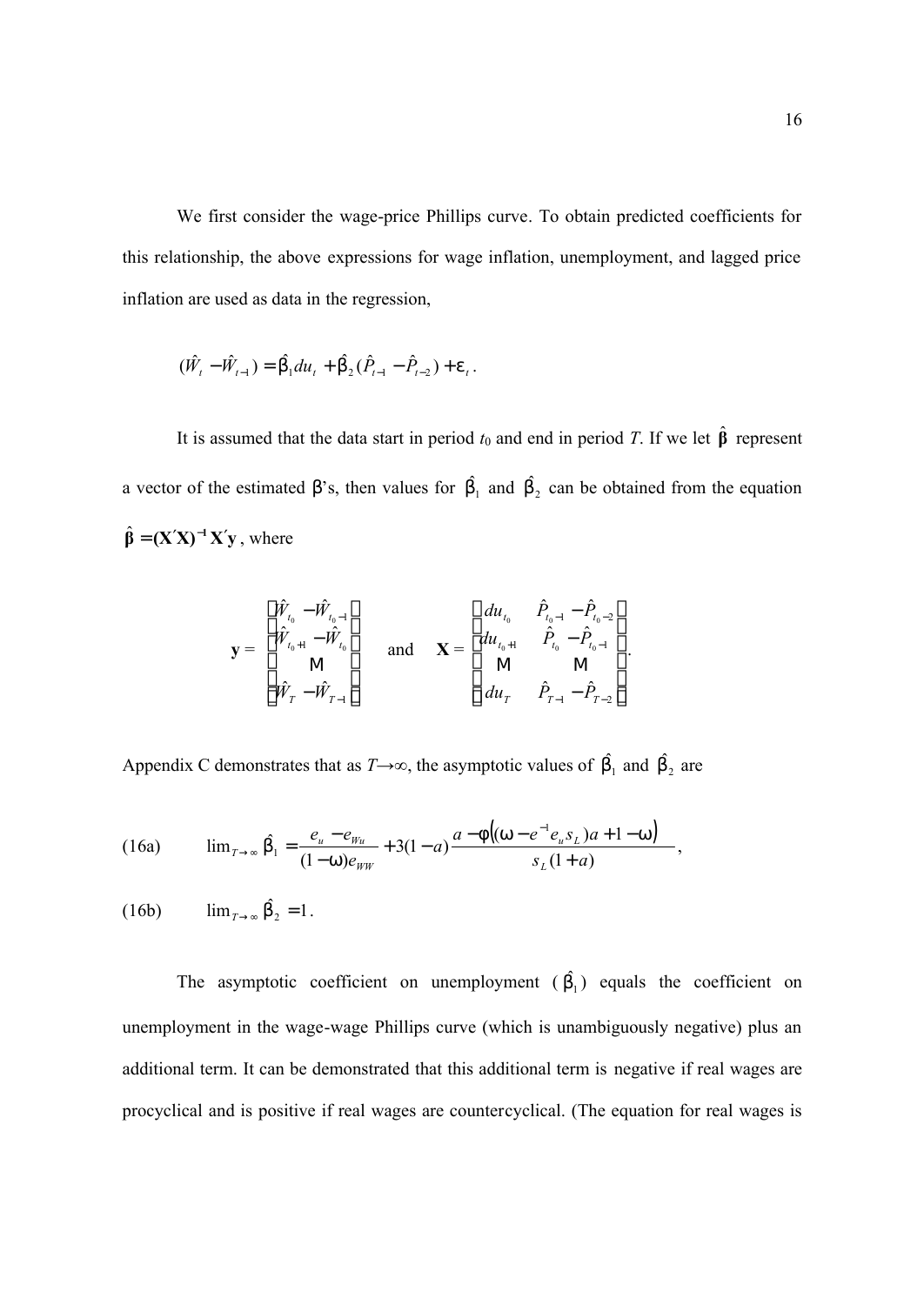reported in Section IX.) Thus, if real wages are procyclical (countercyclical), the coefficient on unemployment is larger (smaller) in absolute value in the wage-price Phillips curve than in the wage-wage Phillips curve. In addition, the coefficient on lagged inflation  $(\hat{b}_2)$ asymptotically approaches 1. While  $\hat{b}_2$  equals exactly 1 only in the asymptotic case, under reasonable parameter values it is close to 1 even when the number of observations is small. For example, when there are only 10 observations,  $\hat{b}_2 = 1.00033$  with the baseline parameters (with the micro-based efficiency function) in Campbell (2008a).

We next consider the price-price Phillips curve, which can be expressed as

$$
(\hat{P}_t - \hat{P}_{t-1}) = \hat{b_1} du_t + \hat{b_2} (\hat{P}_{t-1} - \hat{P}_{t-2}) + e_t.
$$

Given the paths of unemployment and price inflation in (15b) and (15c), Appendix C demonstrates the asymptotic coefficients are

(17a) 
$$
\lim_{T \to \infty} \hat{b_1} = \frac{e_u - e_{Wu}}{(1 - W)e_{WW}} - \frac{(1 - 3r^2)(1 - r^2)[r^2 - f((w - e^{-1}e_u s_L)r^2 + 1 - w)]}{s_L r^2 (1 + r^2)},
$$

$$
(17b) \qquad \lim_{T \to \infty} \hat{b}_2 = 1.
$$

For the price-price Phillips curve, the coefficient on unemployment equals the coefficient on unemployment in the wage-wage Phillips curve plus a term that is positive (negative) if real wages are procyclical (countercyclical). As in the case of the wage -price Phillips curve, the coefficient on lagged inflation asymptotically approaches 1 and is close to 1 even when the number of observations is small. For example, when there are 10 observations,  $\hat{b}_2$ =0.999105 with the baseline parameters in Campbell (2008a).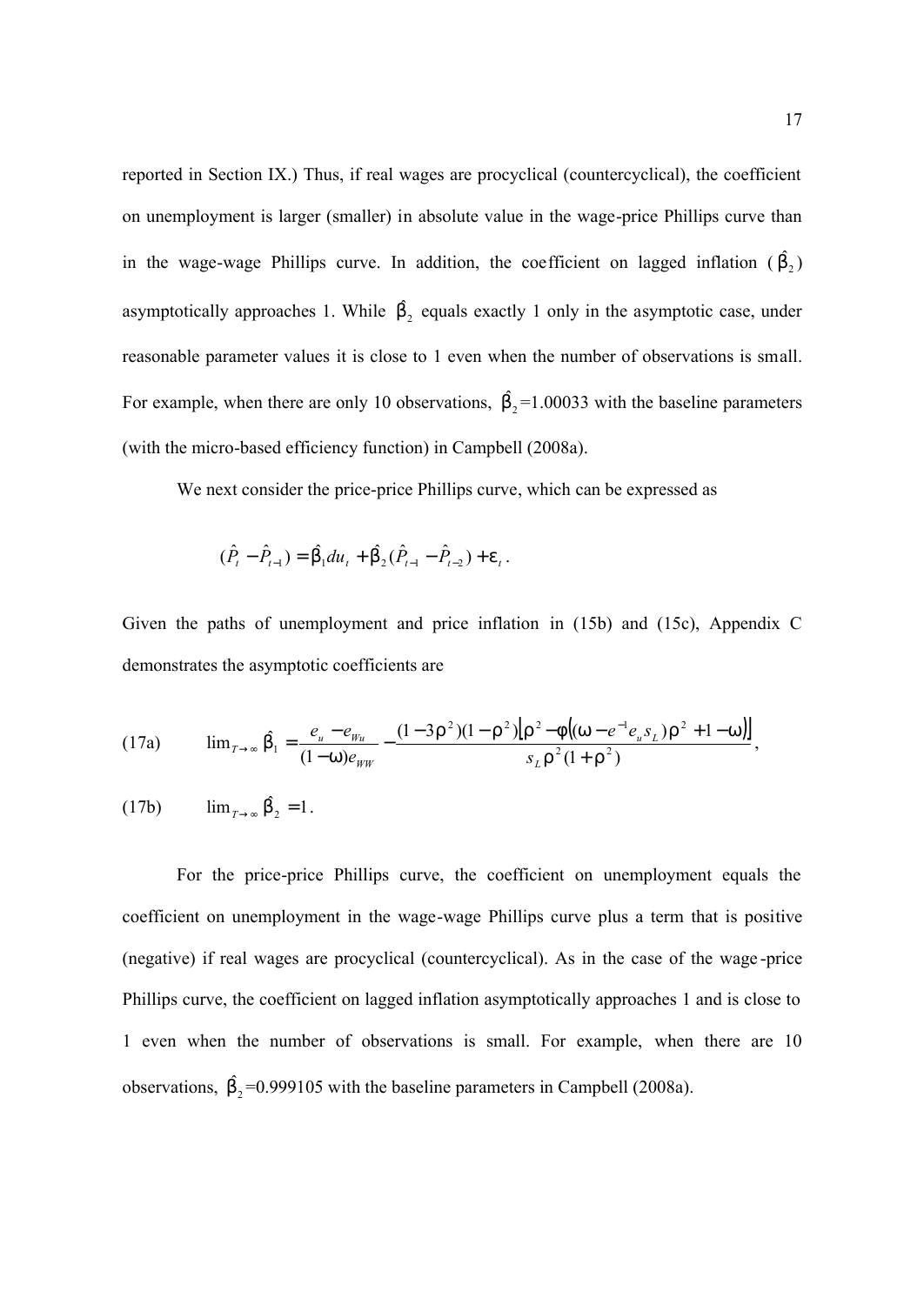From equations (15a), (15b), and (15c) we can calculate the long-run response of wage inflation, price inflation, and unemployment to aggregate demand shocks. The long-run effect of aggregate demand shocks (i.e., shocks to *e*) is to raise wages and prices by the same amount of the shock. On the other hand, aggregate demand shocks have no long -run effect on unemployment. In addition, it can be demonstrated that technology shocks have no long-run effect on unemployment. Thus, the economy is characterized by a natural rate of unemployment. While the dynamic effect of aggregate demand shocks is to produce a Phillips curve relationship between inflation (either of wages or prices), unemployment, and lagged inflation, these shocks have no long-run effect on unemployment and output.

# **VII. The Dynamic Labor Demand Curve**

As demonstrated in Section V, the profit-maximization problem of firms yields a downward-sloping Phillips curve in wage inflation – unemployment space. This profitmaximization problem also yields an additional relationship between wage inflation and unemployment. From (9), the unemployment rate is determined from the equation,

$$
du_t = -s_L(\hat{M}_t - \hat{W}_t).
$$

If the lag of this equation is subtracted from it and the resulting equation is solved for the growth rate of wages, the following equation is obtained:

(18) 
$$
\hat{W}_t - \hat{W}_{t-1} = (\hat{M}_t - \hat{M}_{t-1}) + s_L^{-1}(du_t - du_{t-1}).
$$

Equation (18) shows the relationship between wage inflation, the unemployment rate, and the growth in nominal demand. Graphing this relationship in wage inflation –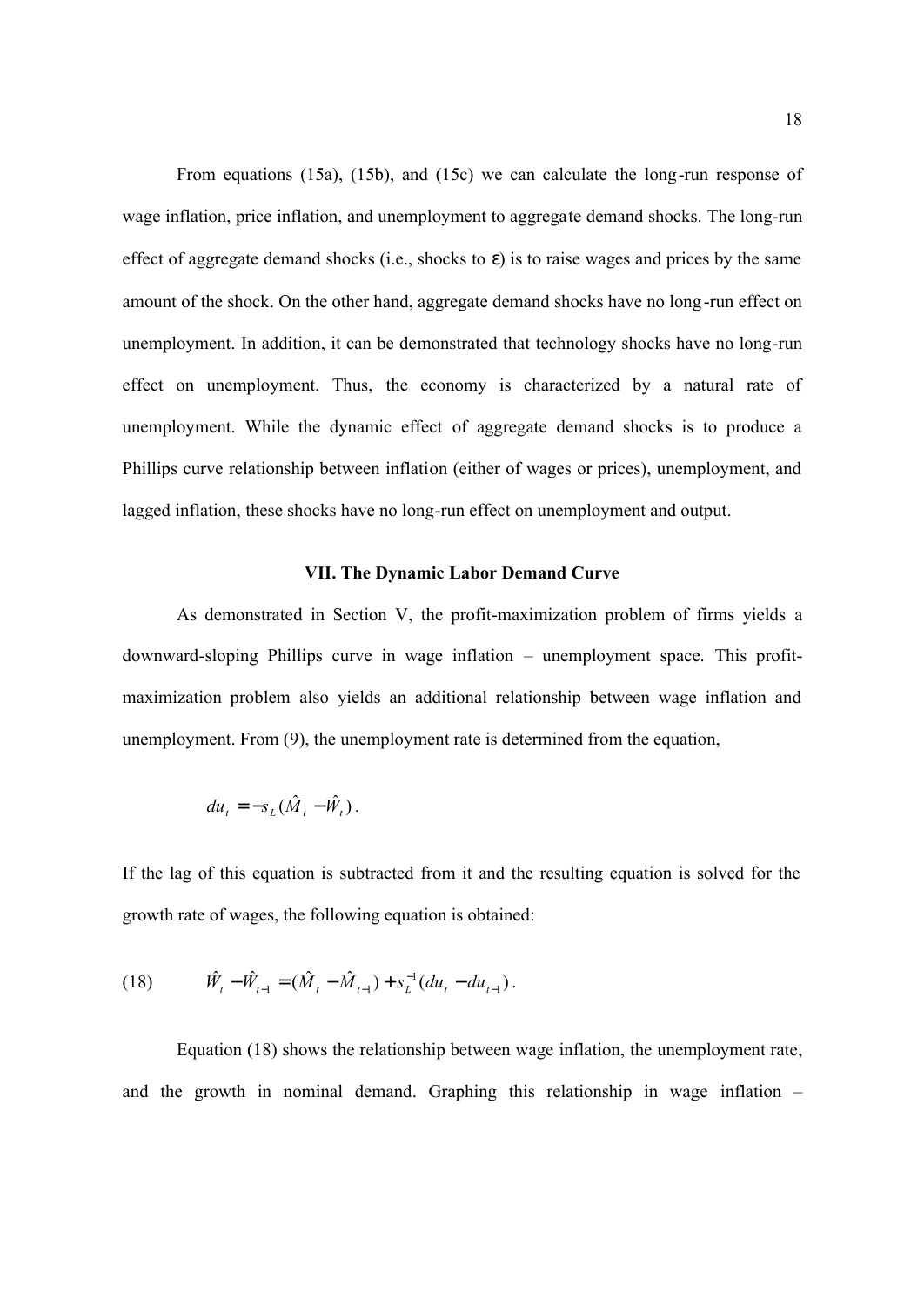unemployment space yields an upward-sloping curve, since  $s_L^{-1} > 0$  $s_L^{-1} > 0$ . This relationship will be referred to as the Dynamic Labor Demand (DLD) curve, and it is the upward-sloping counterpart to the Phillips curve. The DLD curve intersects a vertical line at the natural rate of unemployment at the growth rate of demand minus  $s_L^{-1}$  times the difference between last period's unemployment rate and the natural rate. Variables that shift this curve are the growth rate of nominal demand and lagged unemployment. The intersection of the DLD curve and the Phillips curve determines both the rate of wage inflation and the unemployment rate.

To illustrate the Phillips curve – DLD framework, we analyze a one-time disinflationary demand shock. It is assumed that demand increases at a rate of  $g_1$  from  $t = -\infty$  through *t*=0, and then increases at a rate of  $g_2$  from *t*=1 through *t*=∞, where  $g_2$ < $g_1$ . From (12), the Phillips curve is

$$
\hat{W}_{t} - \hat{W}_{t-1} = \frac{e_{u} - e_{Wu}}{(1 - W)e_{WW}} du_{t} + (\hat{W}_{t-1} - \hat{W}_{t-2}).
$$

Assuming that the economy is in a steady-state equilibrium for *t*≤0, the DLD curve can be expressed as  $\hat{W}_t - \hat{W}_{t-1} = g_1$  for  $t \le 0$  and  $\hat{W}_t - \hat{W}_{t-1} = g_2 + s_L^{-1}(du_t - du_{t-1})$ 1  $1 - 82 + 3L$  (au<sub>t</sub> au<sub>t</sub>  $W_t - W_{t-1} = g_2 + s_L^{-1}(du_t - du_{t-1})$  for  $t \ge 1$ .

Figure 1 shows the shifts in the Phillips curve and the DLD curve that result from a decrease in the rate of demand growth from  $g_1$  to  $g_2$  (for three periods following this decrease). The intersections of these curves trace out the paths of wage inflation and unemployment over time in response to this disinflationary shock.  $DLD_0$  and  $PC_{0,1}$  represent the DLD and Phillips curves in the initial equilibrium. In response to the decrease in the growth rate of demand, the DLD curve shifts to  $DLD_1$  in period 1, so that it intersects the vertical line at the natural rate  $(u^*)$  at  $g_2$ . However, the Phillips curve does not shift since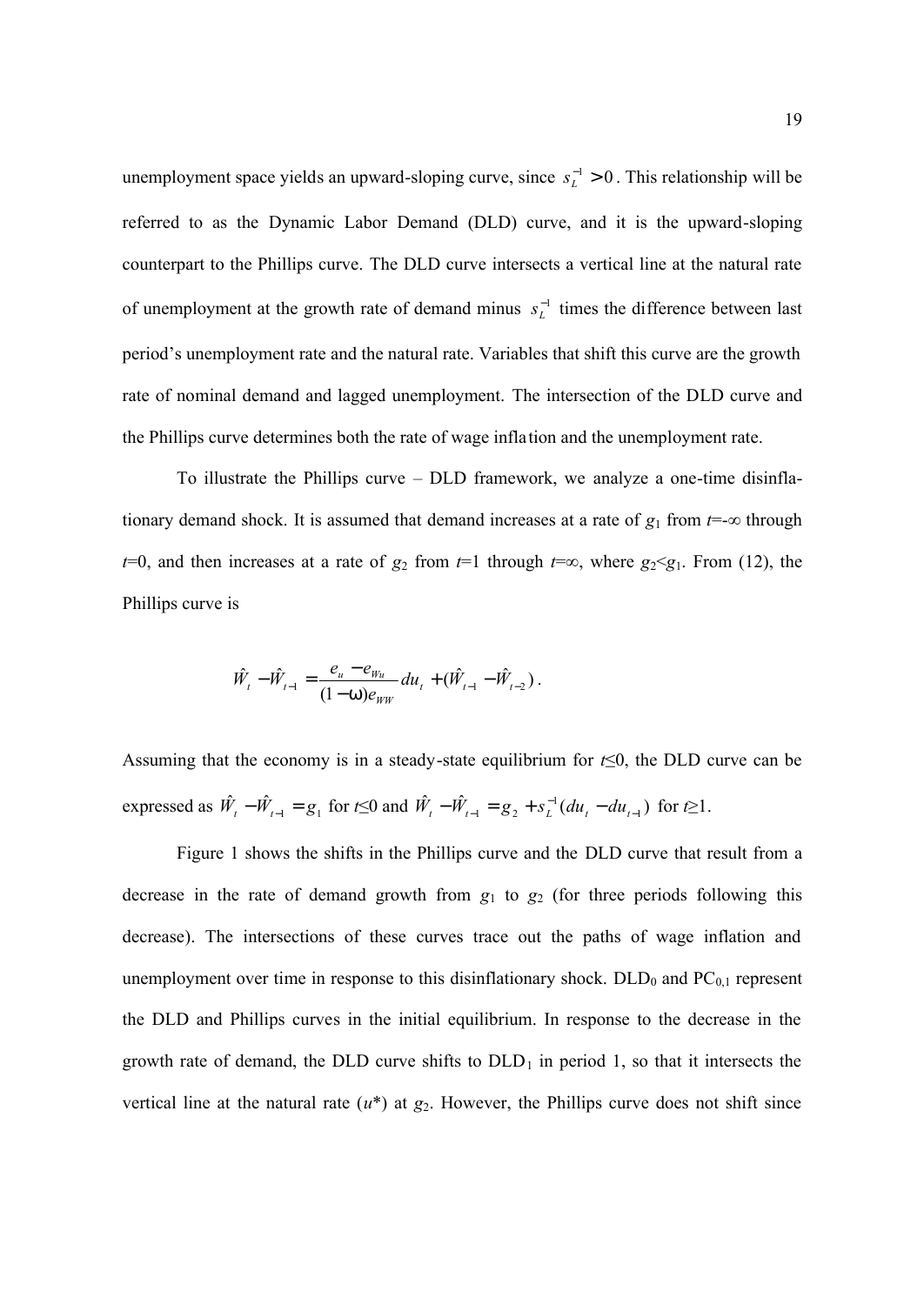lagged wage inflation is the same as in the initial equilibrium. Then in periods 2 and 3, the Phillips curve shifts because of changes in lagged wage inflation, and the DLD curve shifts because of changes in lagged unemployment (relative to the natural rate).  $9$  In the long run, both the Phillips curve and the DLD curve intersect  $u^*$  at  $g_2$ , the rate of wage inflation equals *g*2, and the unemployment rate returns to the natural rate.

In response to this one-time disinflationary demand shock, it can be demonstrated that the paths of wage inflation and unemployment are

$$
\hat{W}_t - \hat{W}_{t-1} = g_2 + (g_1 - g_2) \Gamma^t \cos(\theta t), \quad \text{and}
$$
  

$$
du_t = (g_1 - g_2) \frac{s_L}{\sqrt{1 - \Gamma^2}} \Gamma^{t+1} \sin(\theta t),
$$

and that these expressions for wage inflation and unemployment are the same that are obtained from the intersections of the Phillips curve and DLD curve in each period.

#### **VIII. Technology Shocks**

Under the assumption that demand is given by the constant velocity specification,  $Y_t = M_t - P_t$ , shocks to technology (*A*) have no effect on nominal wages and no effect on employment and unemployment. Given this specification for demand, equation (14) shows that the only determinant of nominal wages is nominal demand. In addition, (A3) shows that employment depends only on nominal demand and nominal wages. Thus, if nominal demand is held constant, technology shocks would have no effect on either wages or employment. The reason for this prediction is that, with a constant velocity specification, the direct effect of a rise in technology on labor demand is exactly offset by the effect of a decline in prices on labor demand (since an increase in technology reduces prices). While technology shocks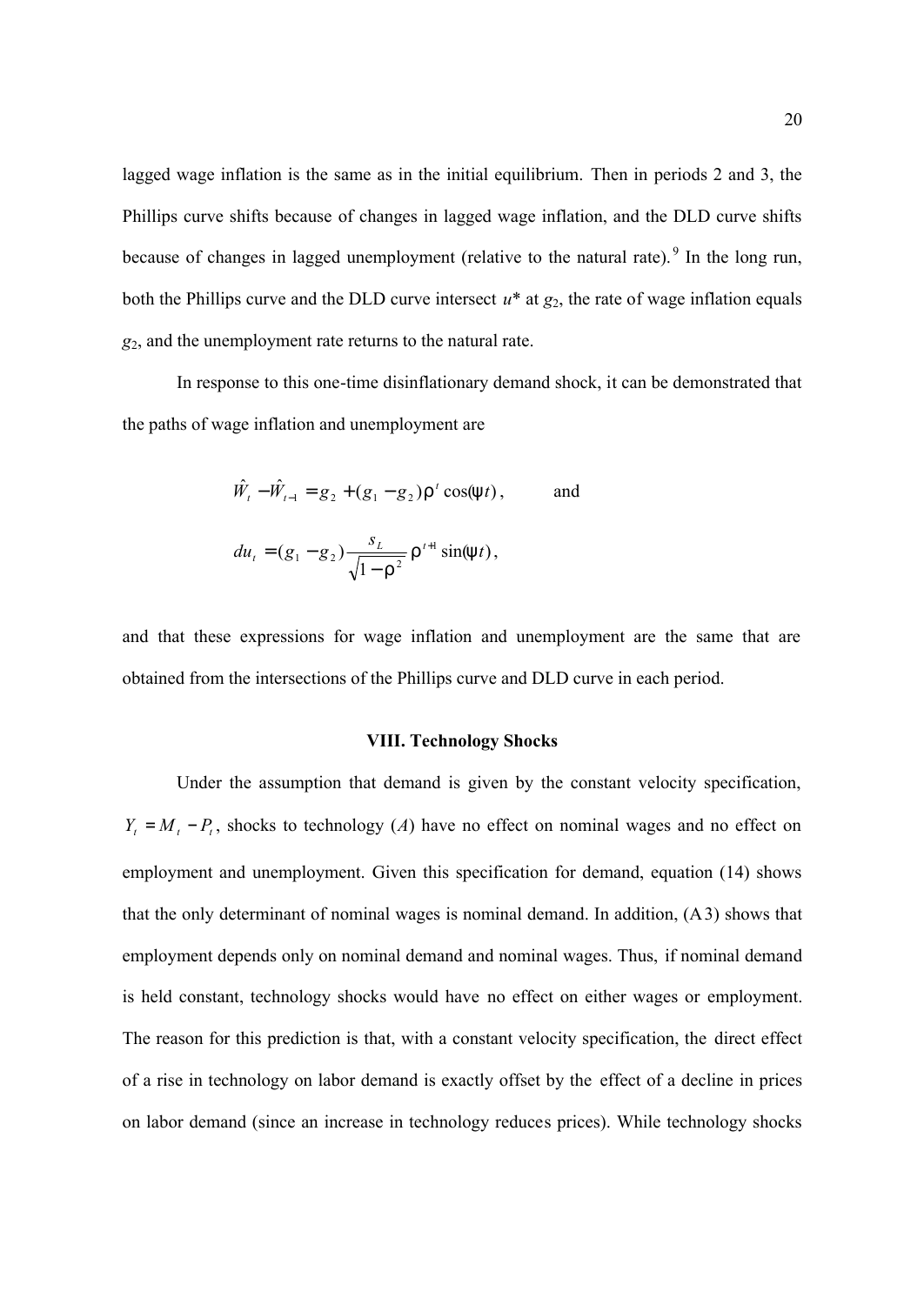have no effect on wages or employment, equation (10) shows that positive technology shocks reduce prices and thus raise real wages.

The prediction that technology shocks reduce prices but do not affect employment and nominal wages is consistent with the findings of Liu and Phaneuf (2007). Using a structural vector autoregression model, they find that a positive technology shock may either raise or lower per capita hours worked, depending on the specification of the model (i.e., whether hours are expressed in terms of log-levels or log-differences). They also find that a positive technology shock slightly lowers nominal wage inflation, but that the effect is not significantly different from 0. Their results also indicate that technology shocks significantly reduce price inflation and significantly increase real wages.

While the predictions of the present study are consistent with the findings of Liu and Phaneuf, it seems unlikely that the effects of technology shocks on wages and employment are exactly 0. As discussed above, the assumption of constant velocity is the reason for these predictions. However, Campbell (2007), which develops a model of the AD-AS framework, shows that technology shocks may affect nominal wages and unemployment if demand is assumed to be determined from an IS-LM model rather than from a constant velocity specification. When demand is determined from an IS-LM system, the price level can be expressed as  $\hat{P}_t = \hat{M}_t - k\hat{Y}_t + y\hat{E}_t$ , where *E* represents real expenditure, and *k* and *y* are constants determined by the underlying IS and LM equations. It is demonstrated in Campbell (2007) that positive technology shocks raise both nominal wages and employment if *k*<1 and reduce these variables if *k*>1. Even if *k*>1, however, positive technology shocks may increase wages and employment through their effect on *E*, since positive technology shocks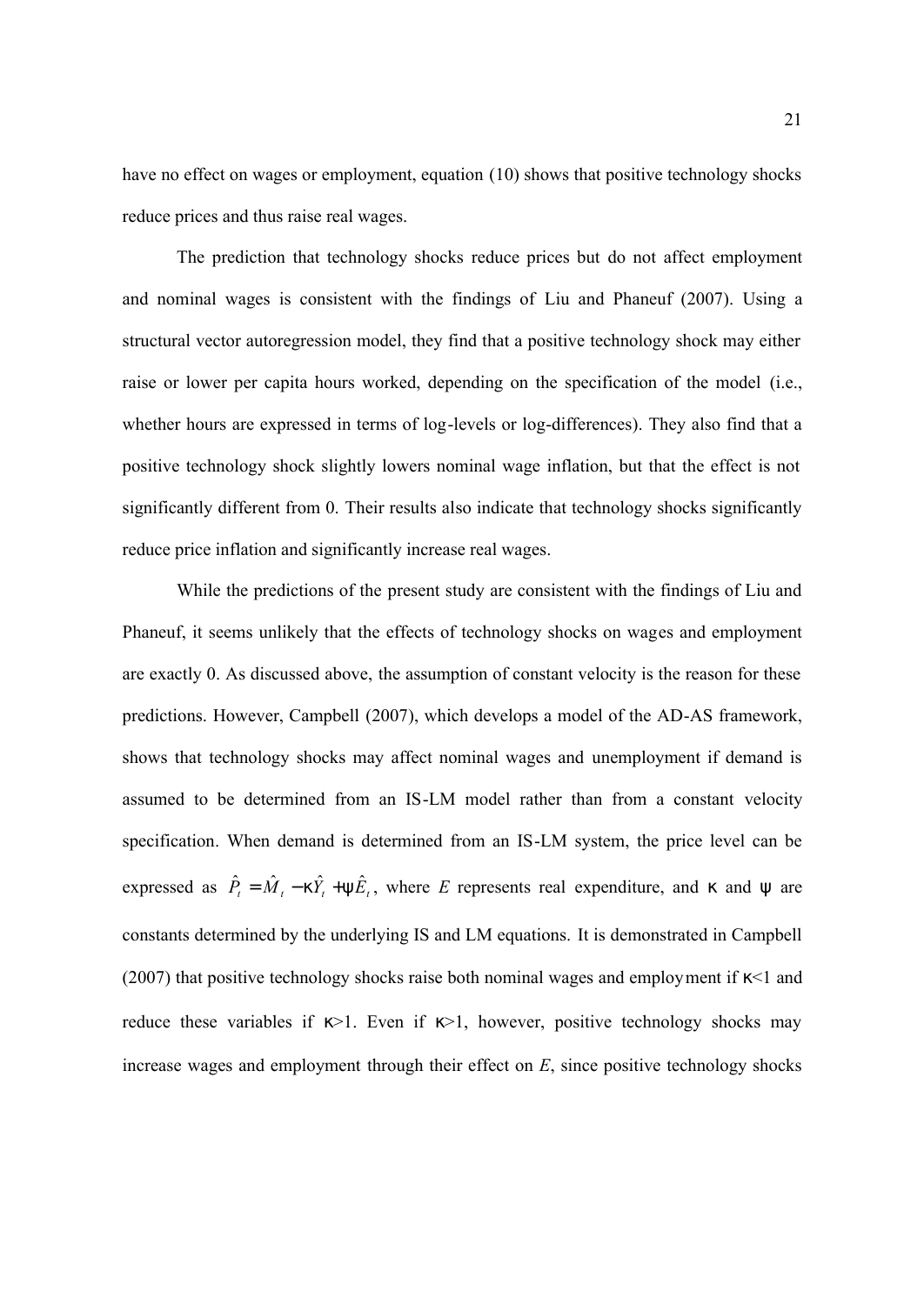may raise individuals' expectations of their real permanent income and may raise the marginal product of capital, thereby increasing real consumption and investment.

When it is assumed that the economy experiences stochastic shocks to the growth rate of demand, the predicted coefficients in the wage-wage, wage-price, and price-price Phillips curve are given by equations (12), (16), and (17), respectively. If it is instead assumed that the economy experiences a combination of demand shocks and technology shocks, the coefficients in the wage-price and price-price Phillips curve will be different from the values predicted by (16) and (17), since these predicted coefficients are derived from modeling a series of demand shocks. On the other hand, the coefficients in a wage-wage Phillips curve will be the same as the values predicted by (12), since (12) is a reduced-form relationship.

#### **IX. The Cyclical Behavior of Real Wages**

We now analyze the model's predictions concerning the cyclical behavior of real wages. When the economy experiences demand shocks, the behavior of real wages is ambiguous. Appendix B shows that, in response to demand shocks, real wages and unemployment are given by the equations

$$
\hat{W}_t - \hat{P}_t = \frac{f(w - e^{-1}e_u s_L) r^2 + f(1 - w) - r^2}{\sqrt{1 - r^2}} \sum_{k=1}^t e_k r^{t-k} \sin[y(t - k + 1)],
$$

and

$$
du_{t} = -\frac{s_{L}r^{2}}{\sqrt{1-r^{2}}} \sum_{k=1}^{t} e_{k}r^{t-k} \sin[y(t-k+1)].
$$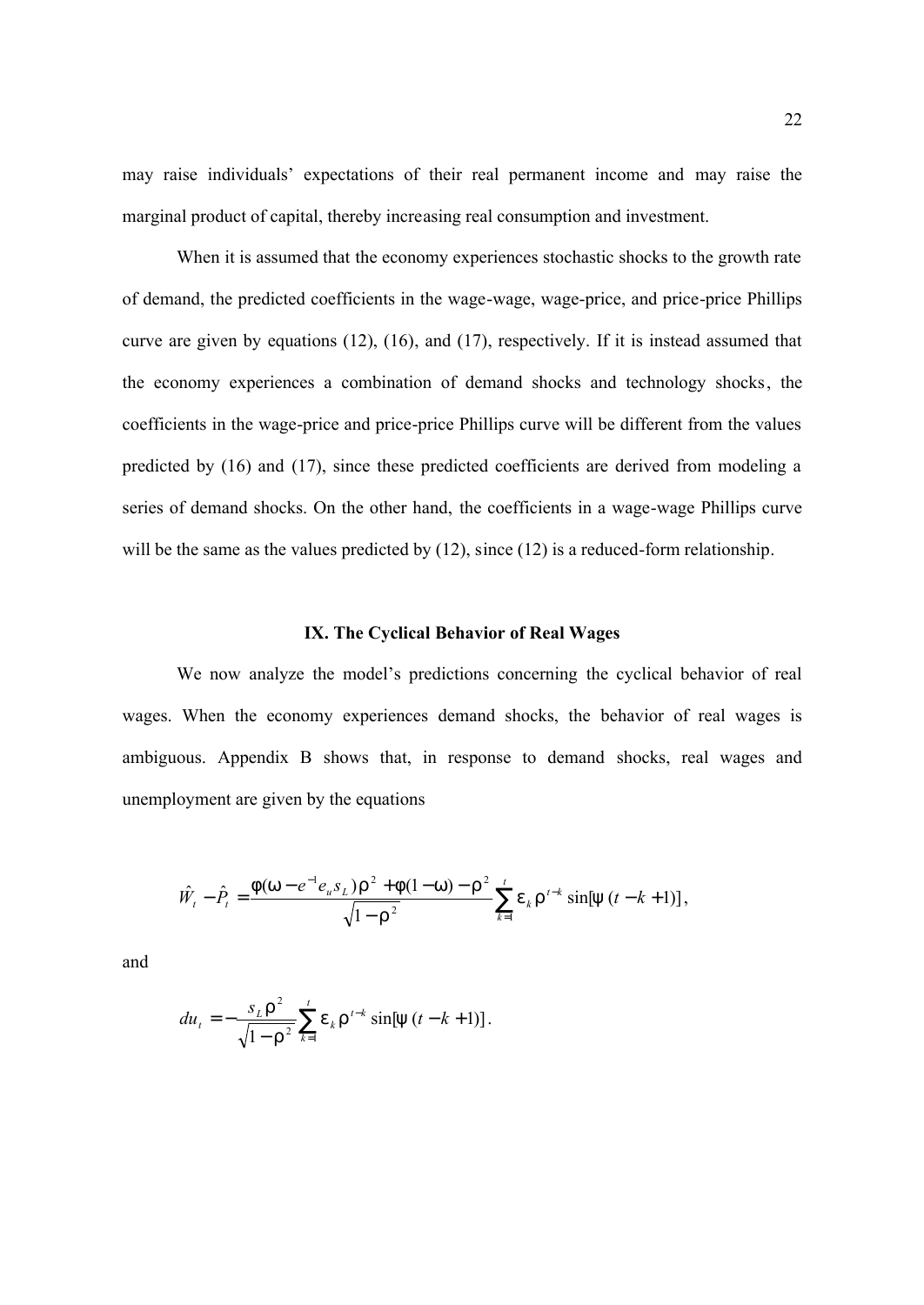The coefficient on  $\sum e_k r^{t-k} \sin[y(t-k+1)]$  is strictly negative in the equation for unemployment. However, the coefficient on this term in the real wage equation is theoretically ambiguous. Thus, real wages can be either procyclical, acyclical, or countercyclical in response to aggregate demand shocks. In response to technology shocks, real wages are unambiguously procyclical, since (as previously discussed) positive (negative) technology shocks decrease (increase) prices, but do not affect nominal wages.

Since real wages can be either procyclical or countercyclical in response to demand shocks, the overall cyclical behavior of real wages is theoretically ambiguous. The fact that real wages can be either procyclical or countercyclical can explain why the cyclical behavior of real wages has appeared to change over time. For example, Huang, Liu, and Phaneuf (2004) discuss evidence from previous studies that find that real wages were countercyclical in the interwar period but have been procyclical since the end of World War II.

#### **X. A Model with Efficiency Depending on the Real Wage**

So far it has been assumed that workers' efficiency depends on the ratio between their wages and their expectations of average wages. It could also be assumed that their efficiency depends on the ratio between their wages and their expectations of the price level. There are two reasons why their efficiency may depend on their expectations of the price level. First, in the fair wage model of Akerlof and Yellen (1990), workers may view the fair wage as a function of the real wage. Second, even if workers are concerned about their relative wages, they may use information about price inflation to predict how much wages are rising at other firms, since wage inflation and price inflation are correlated and since price inflation data are more highly publicized than wage inflation data.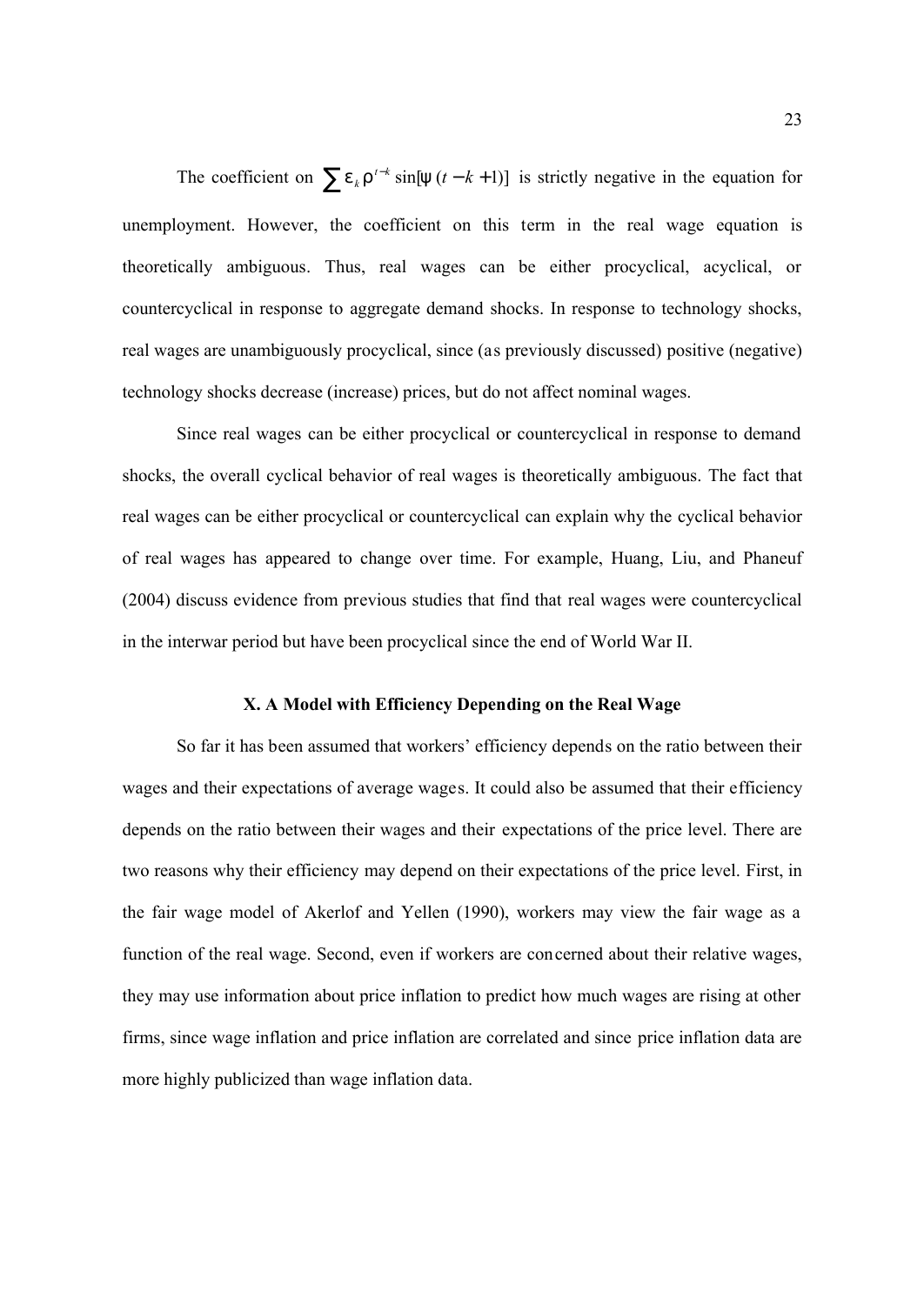If efficiency depends on the ratio between a worker's wage and his or her expectations of the price level ( $\overline{P}_t^e$ ), then (8) and (10) can be expressed as

(19) 
$$
\hat{W}_t = \frac{e_{WW}}{e_{WW} - s_L(e_u - e_{W_u})} \hat{P}_t^e - \frac{s_L(e_u - e_{W_u})}{e_{WW} - s_L(e_u - e_{W_u})} \hat{M}_t, \text{ and}
$$

(20) 
$$
\hat{P}_t = [1 - f + f e^{-1} e_u s_L] \hat{M}_t - f \hat{A}_t - f e^{-1} e_u s_L \hat{W}_t + f \hat{P}_t^e.
$$

Substituting (20) into (19) yields the following equation for the price level:

(21) 
$$
\hat{P}_t = [1 - f + fe^{-1}e_u s_L z] \hat{M}_t - f\hat{A}_t + f[1 - fe^{-1}e_u s_L z] \hat{P}_t^e,
$$
  
where 
$$
z = \frac{e_{ww}}{e_{ww} - s_L(e_u - e_{wu})} > 0.
$$

In addition, (9) can be expressed as

(22) 
$$
du_t = -s_L[\hat{M}_t - z\hat{P}_t^e - (1-z)\hat{M}_t] = s_L z(\hat{P}_t^e - \hat{M}_t),
$$

which can be solved for  $\hat{M}_{t}$  to yield

(23) 
$$
\hat{M}_t = \hat{\overline{P}_t}^e - \frac{1}{s_L z} du_t.
$$

If (23) is substituted into (21), the following equation is obtained:

(24) 
$$
\hat{P}_t = \hat{\overline{P}}_t^e - \frac{[1 - \mathbf{f} + \mathbf{f}e^{-1}e_u s_L z]}{s_L z} du_t - \mathbf{f}\hat{A}_t.
$$

Finally, if it is assumed that price expectations are given by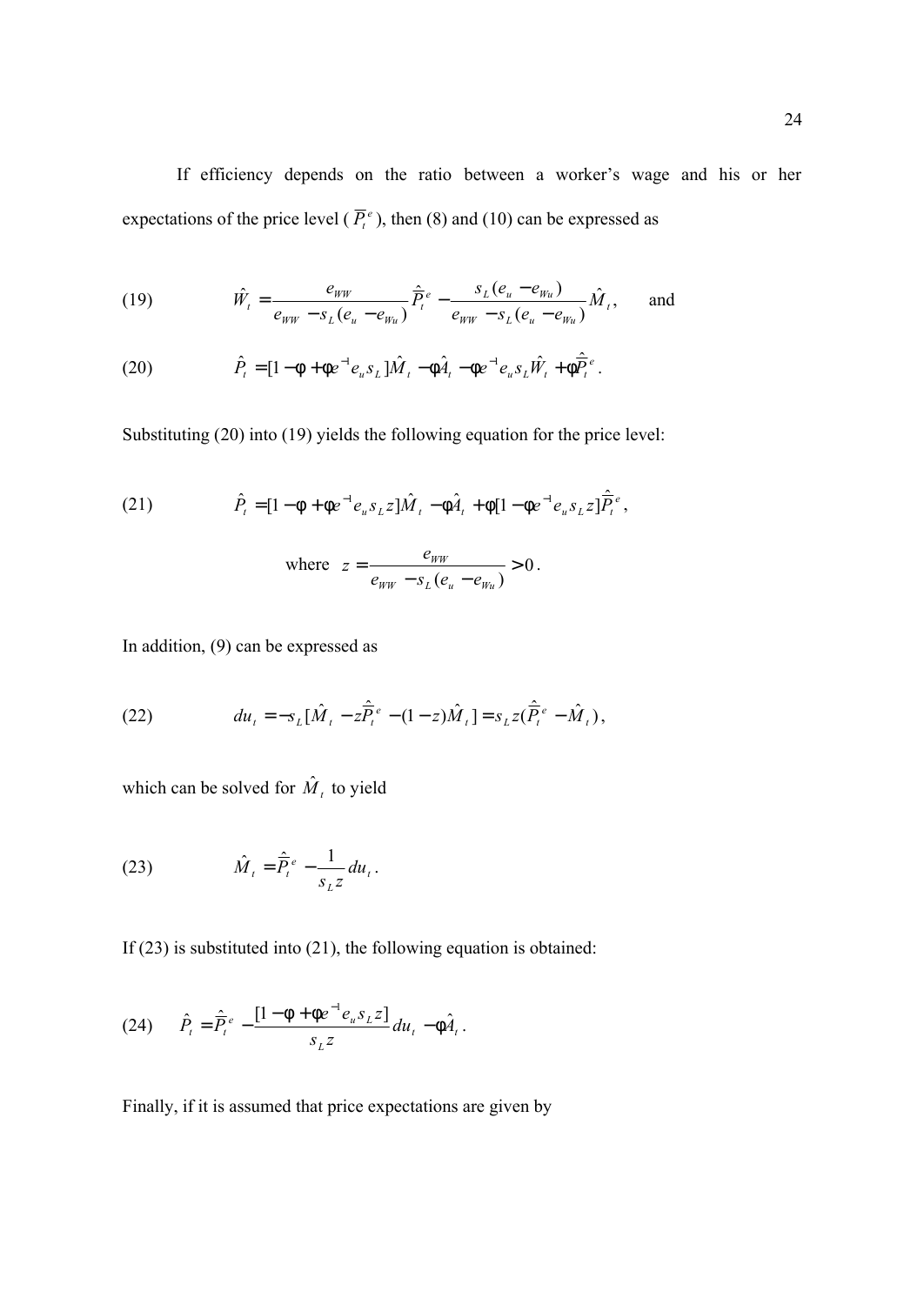$$
\hat{\overline{P}}_t^e = W\hat{P}_t + 2(1-W)\hat{P}_{t-1} - (1-W)\hat{P}_{t-2},
$$

the Phillips curve can be expressed as

$$
(25) \qquad \hat{P}_t - \hat{P}_{t-1} = \hat{P}_{t-1} - \hat{P}_{t-2} - \frac{[1 - \mathsf{f} + \mathsf{f}e^{-1}e_u s_L z]}{(1 - w)s_L z} du_t - \frac{\mathsf{f}}{1 - w} \hat{A}_t.
$$

Thus, if workers' efficiency depends on their wage relative to their expectations of the price level, a reduced-form equation for the price-price Phillips curve can be derived. In this equation, the coefficient on lagged inflation equals 1, the coefficient on unemployment is negative, and the rate of price inflation depends both on the unemployment rate and on technology shocks.

#### **XI. Conclusion**

This study develops a model of wage setting in which firms pay efficiency wages and workers have imperfect information about average wages. Given these assumptions, it is demonstrated that the profit-maximizing behavior of firms yields a downward-sloping Phillips curve and an upward-sloping Dynamic Labor Demand (DLD) curve.

A reduced-form equation for the wage-wage Phillips curve is derived directly from the profit-maximization problem of firms. The wage-price and price-price Phillips curves are obtained by modeling a series of stochastic shocks to demand, calculating expressions for wages, prices, and unemployment, and treating these expressions as data in a regression of wage or price inflation on unemployment and lagged price inflation. In such a regression, the coefficient on lagged inflation asymptotically approaches 1, and it is very close to 1 even when the sample size is small. (In addition, a reduced-form equation for the price-price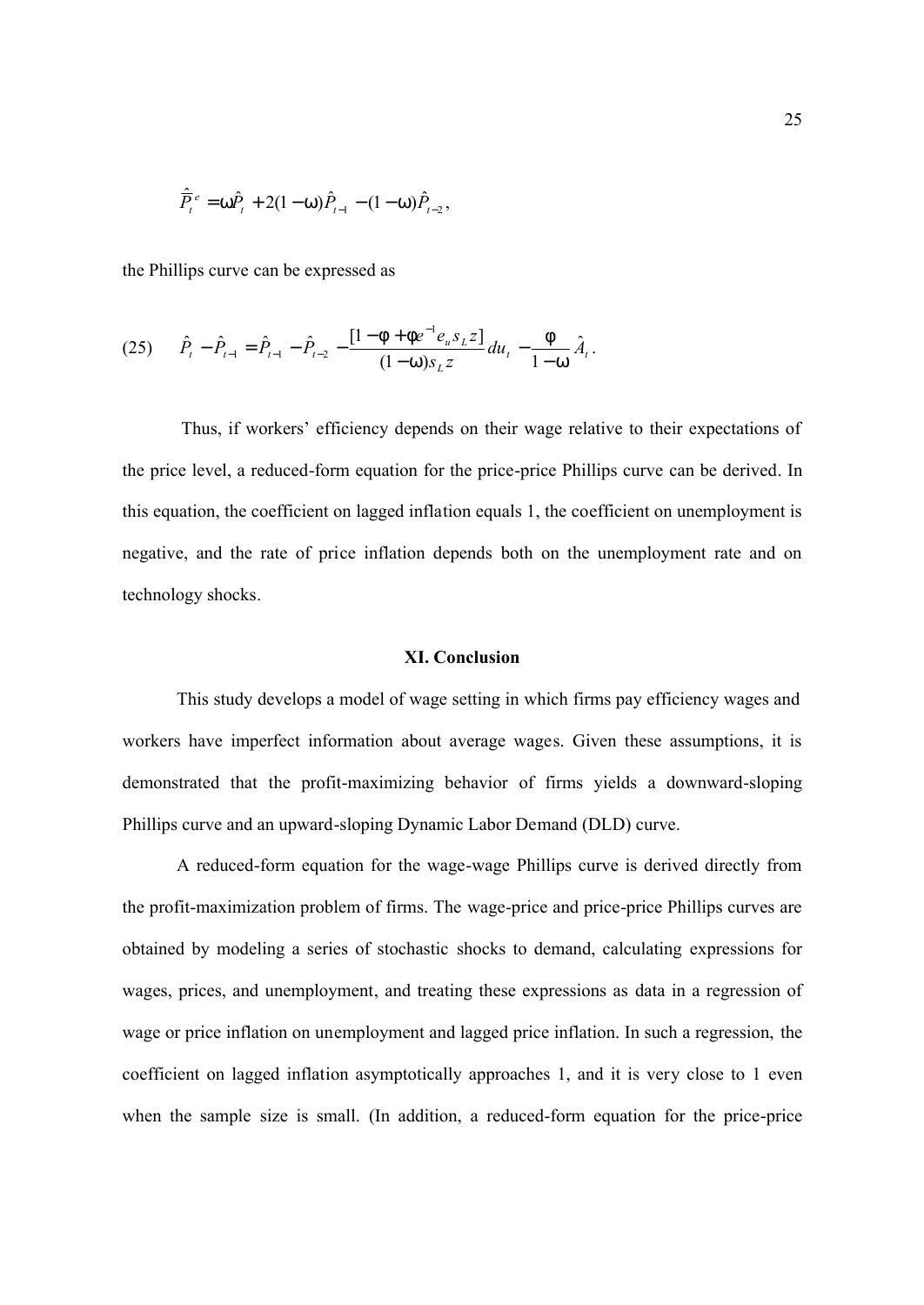Phillips curve can be derived if it is assumed that workers' efficiency depends on their expectations of the price level, rather than of average wages.) Thus, this study can explain why researchers find empirical evidence for the expectations-augmented Phillips curve.

The DLD curve is derived from the same profit maximization problem as the Phillips curve, and the variables that shift the DLD curve are the growth rate of demand and lagged unemployment. The intersection of the Phillips curve and DLD curve determines the economy's unemployment and wage inflation rates. In Section VII the Phillips curve – DLD framework is used to analyze the paths of unemployment and inflation in the transition between their initial equilibrium and their final equilibrium in response to a disinflationary aggregate demand shock.

The model also makes predictions about the cyclical behavior of real wages. In response to productivity shocks, real wages are strictly procyclical. However, when economic fluctuations result from shocks to aggregate demand, real wages can be either procyclical or countercyclical. Thus, the overall cyclical behavior of real wages is theoretically ambiguous. This ambiguity in the cyclical behavior of real wages can explain why real wages appear to behave differently in different time periods.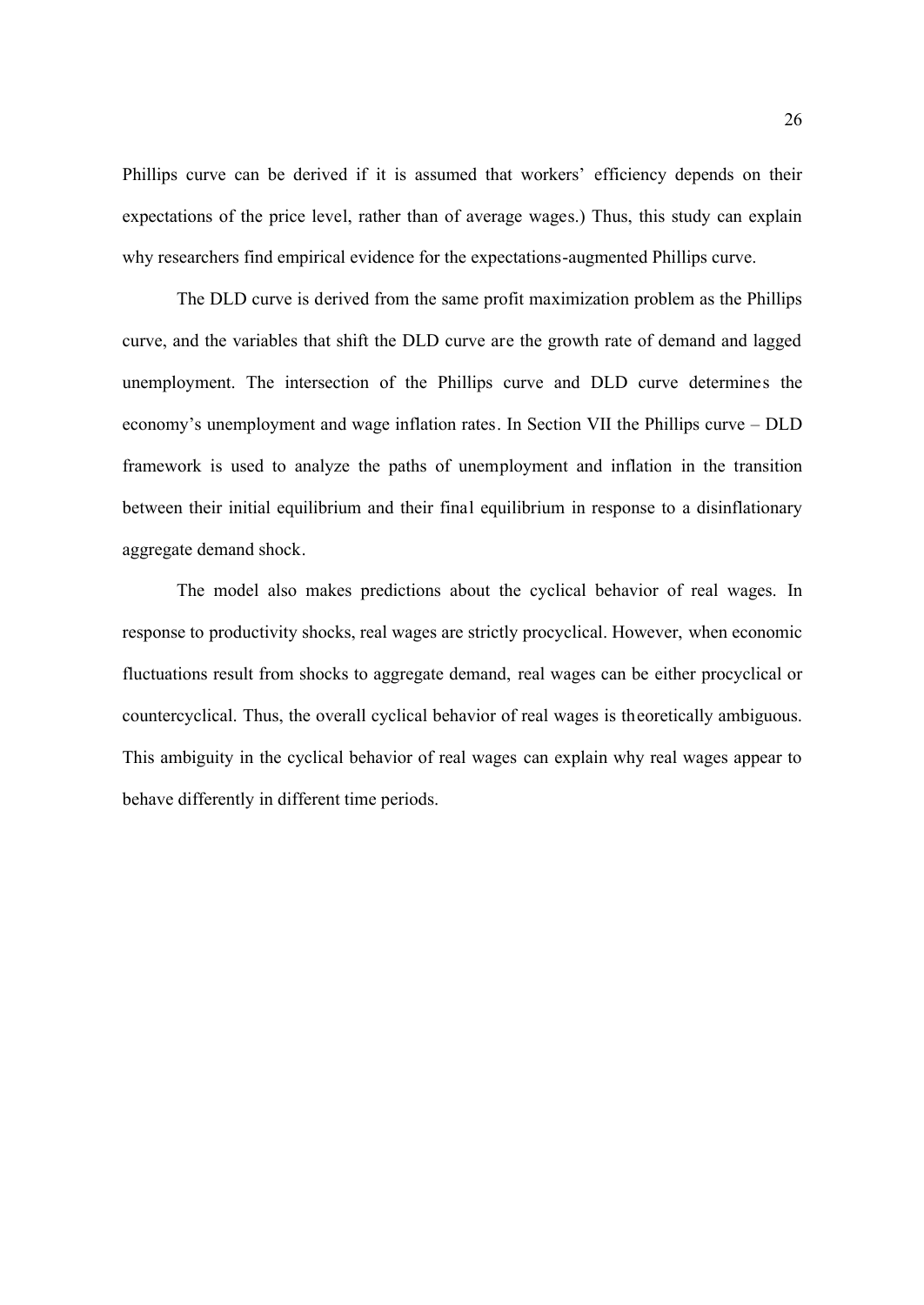#### **Appendix A**

An expression for  $\hat{L}_t$  can be obtained by totally differentiating equation (2) and dividing by the original equation. This yields

$$
\hat{L}_t = \frac{g\hat{W}_t - \hat{Y}_t - (g-1)\hat{A}_t - f(g-1)e^{-1}[e_W \frac{W_t}{\overline{W}_t} \hat{W}_t - e_W \frac{W_t}{\overline{W}_t} \hat{W}_t^e + e_u du_t] - g\hat{P}_t}{f(g-1) - g}.
$$

By making the substitutions  $du_t = -s_L \hat{L}_t$ ,  $W_t / \hat{W}_t^e = ee_w^{-1}$ , and  $\hat{P}_t = \hat{M}_t - \hat{Y}_t$ , the solution for  $\hat{L}_t$  becomes

(A1) 
$$
\hat{L}_t = \frac{[f(g-1) - g]\hat{W}_t - f(g-1)\hat{W}_t^{\hat{e}} - (g-1)\hat{Y}_t + f(g-1)\hat{A}_t + g\hat{M}_t}{h},
$$

where

$$
h = f + g - fg + f(g - 1)e^{-1}s_{L}e_{u} > 0.
$$

An equation for  $\hat{Y}_t$  can be obtained by setting  $Q_t = Y_t$  in the production function (from assumption 3) and totally differentiating. This yields

(A2) 
$$
\hat{Y}_t = \hat{f} \hat{A}_t + \hat{f} \hat{L}_t + \hat{f} e^{-1} [e_W \hat{W}_t - e_W \hat{W}_t^e + e_u du_t]
$$
  

$$
= \hat{f} \hat{A}_t + \hat{f} \hat{L}_t + \hat{f} e^{-1} [e_W \hat{W}_t - e_W \hat{W}_t^e - e_u s_L \hat{L}_t]
$$

Substituting (A2) into (A1) yields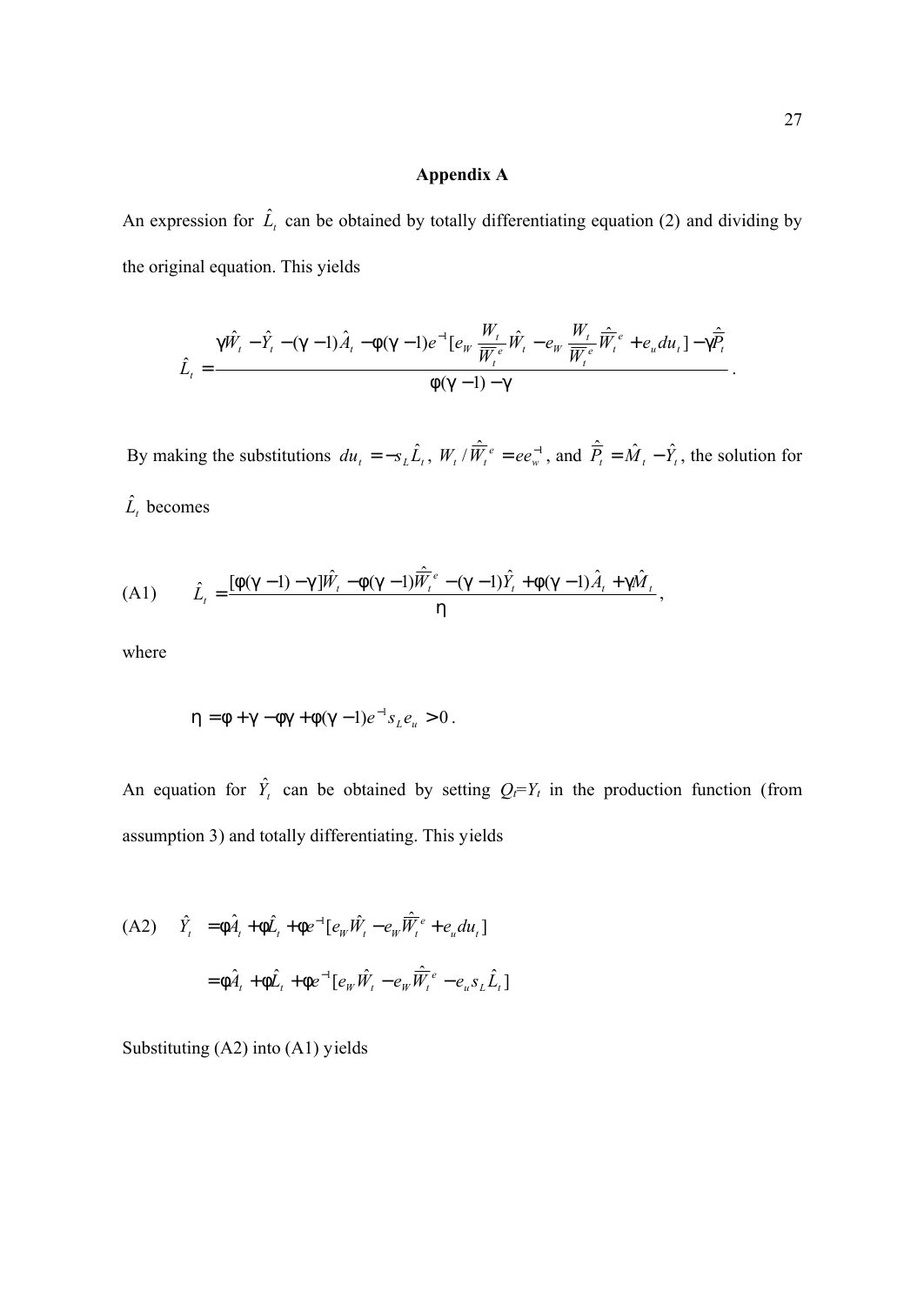$$
(A3) \qquad \hat{L}_t = \hat{M}_t - \hat{W}_t.
$$

Thus, the unemployment rate can be expressed as

$$
(A4) \qquad du_t = -s_L(\hat{M}_t - \hat{W}_t).
$$

By substituting (A4) into (6), the following equation is obtained:

$$
\left[1 - s_L \frac{e_u - e_{Wu}}{e_{WW}}\right] \hat{W}_t = \hat{\overline{W}}_t^e - s_L \frac{e_u - e_{Wu}}{e_{WW}} \hat{M}_t,
$$

which can be rewritten as

$$
(A5) \qquad \hat{W}_{t} = \frac{e_{WW}}{e_{WW} - s_{L}(e_{u} - e_{Wu})} \hat{\overline{W}}_{t}^{e} - \frac{s_{L}(e_{u} - e_{Wu})}{e_{WW} - s_{L}(e_{u} - e_{Wu})} \hat{M}_{t}.
$$

The price level is given by the equation  $\hat{P}_t = \hat{M}_t - \hat{Y}_t$ . Substituting (A3) into (A2) yields the following expression for  $\hat{Y}_t$ :

$$
\hat{Y}_t = \hat{\Gamma} \hat{A}_t + \hat{\Gamma} (1 - e^{-1} e_u s_L) \hat{M}_t + e^{-1} e_u s_L \hat{W}_t - \hat{\Gamma} \hat{W}_t^e.
$$

Thus, the price level is given by the equation:

$$
\hat{P}_t = [1 - \mathsf{f} + \mathsf{f} e^{-1} e_u s_L] \hat{M}_t - \mathsf{f} \hat{A}_t - e^{-1} e_u s_L \hat{W}_t + \mathsf{f} \hat{\overline{W}}_t^e.
$$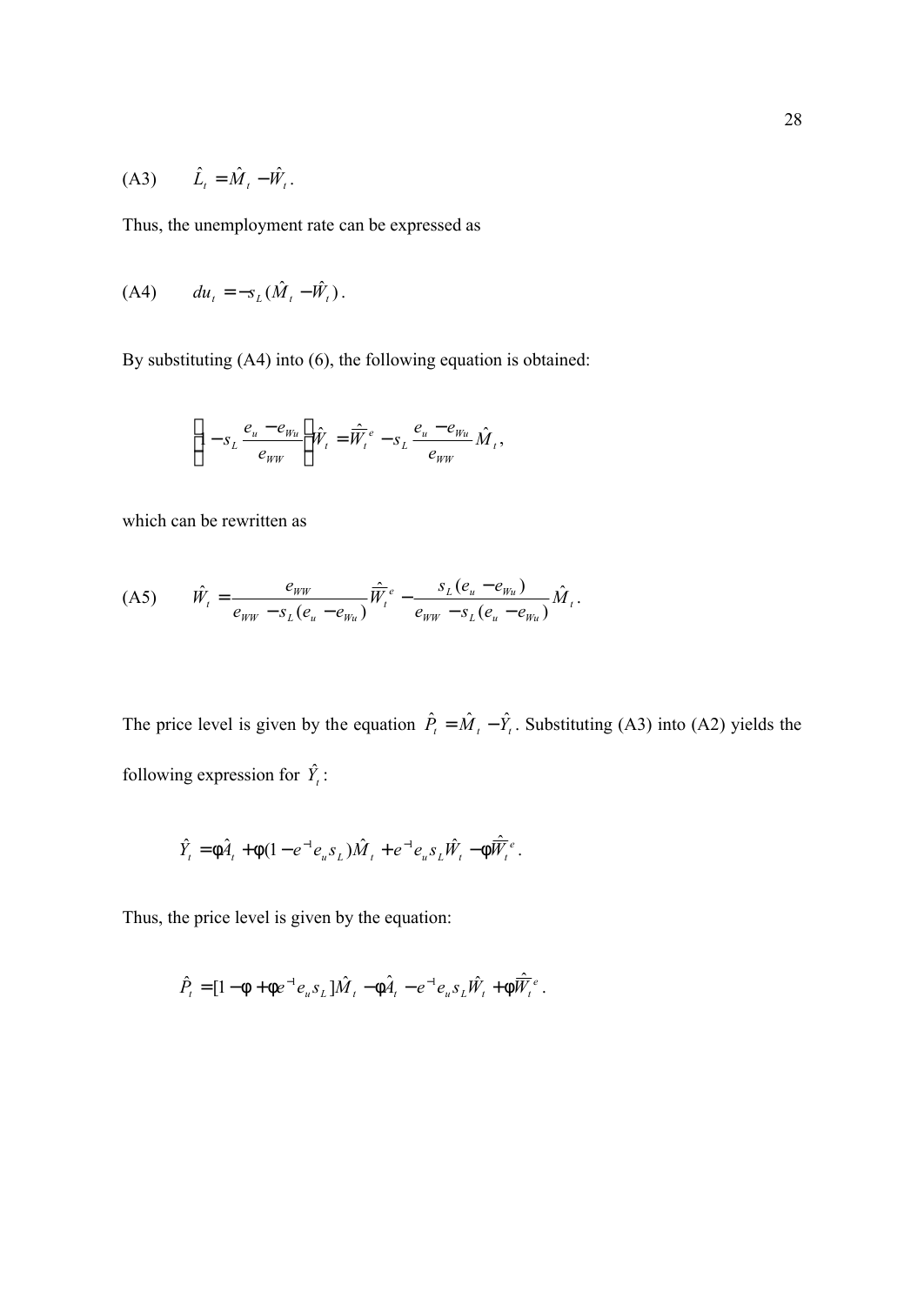# **Appendix B**

From equation (12), wages are determined from the second-order difference equation:

(B1) 
$$
\hat{W}_t - 2a\hat{W}_{t-1} + a\hat{W}_{t-2} = (1-a)\hat{M}_t
$$
,

where  $0 \le a \le 1$ . Equation (B1) has two imaginary roots:

$$
m_1 = a + i\sqrt{a - a^2}
$$
  

$$
m_2 = a - i\sqrt{a - a^2}
$$

Then the solution to the difference equation is

(B2) 
$$
\hat{W}_t = (1 - \alpha) \frac{1}{m_1 - m_2} \sum_{j=0}^{\infty} (m_1^{j+1} - m_2^{j+1}) \hat{M}_{t-j}
$$
.

We now solve for  $\hat{W}_t$  when the growth rate of demand follows a stochastic process. It is assumed that

$$
\hat{M}_t = 0 \quad \text{for} \quad t \le 0
$$
\n
$$
\hat{M}_t - \hat{M}_{t-1} = \hat{M}_{t-1} - \hat{M}_{t-2} + e_t \quad \text{for} \quad t > 0.
$$

Thus,  $\hat{M}_t$  can be expressed as

$$
\hat{M}_{t} = 2\hat{M}_{t-1} - \hat{M}_{t-2} + \mathbf{e}_{t},
$$

which means that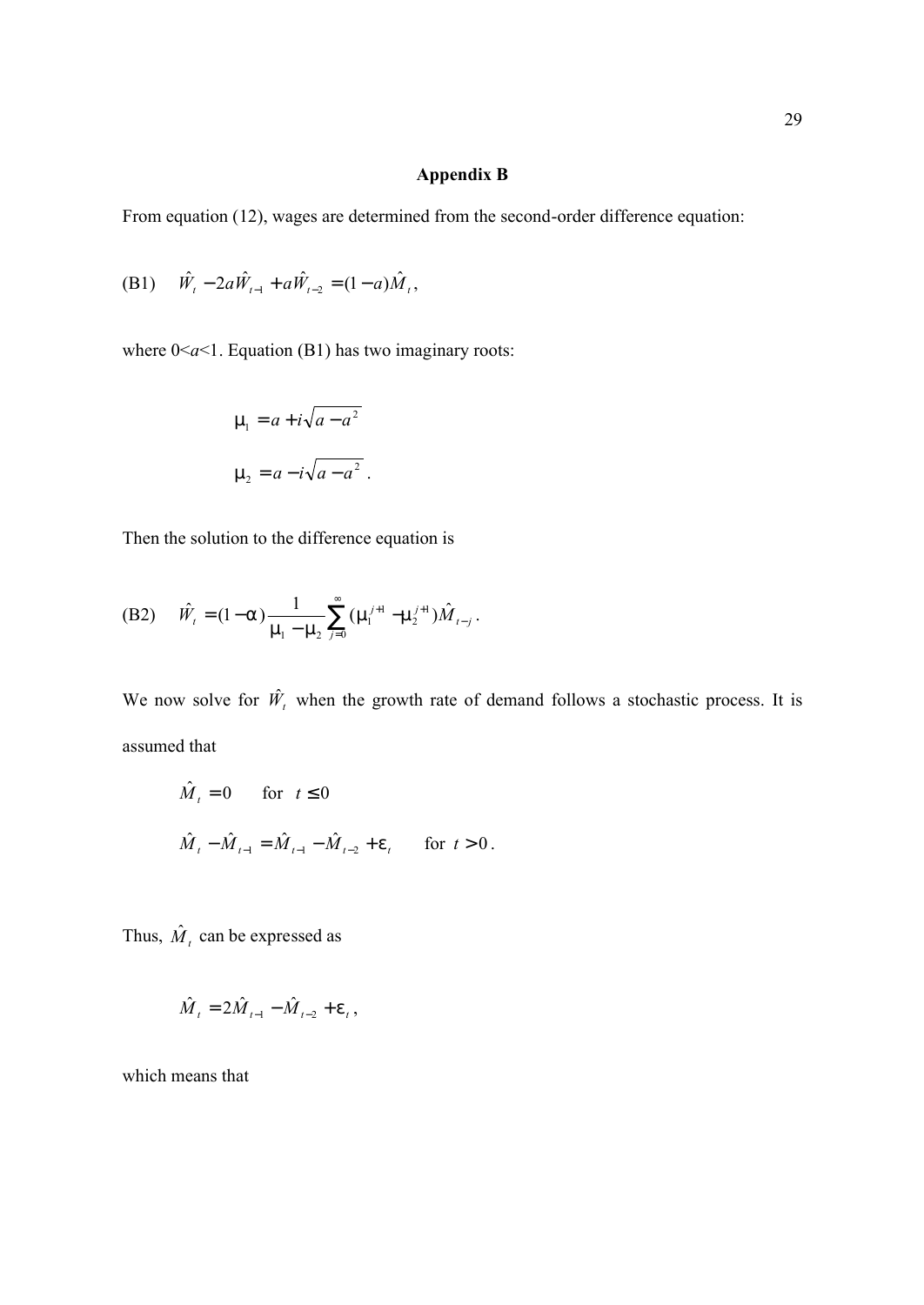$$
\hat{M}_t = \sum_{k=1}^t k \mathbf{e}_{t-k+1}.
$$

This is equivalent to the equation,

$$
\hat{M}_t = \sum_{k=1}^t (t - k + 1) e_k.
$$

Let  $b = \sqrt{a - a^2}$ .

Then  $\hat{W}_t$  can be expressed as

$$
\hat{W}_t = (1 - a) \frac{1}{m_1 - m_2} \sum_{j=0}^{t-1} \left[ [(a + bi)^{j+1} - (a - bi)^{j+1}] \sum_{k=1}^{t-j} (t - k + 1 - j) e_k \right]
$$

$$
= (1 - a) \frac{1}{2bi} \sum_{k=1}^t e_k \sum_{j=0}^{t-k} (t + 1 - k - j) [(a + bi)^{j+1} - (a - bi)^{j+1}]
$$

$$
= (1 - a) \frac{1}{2bi} \sum_{k=1}^t e_k \left[ \sum_{j=0}^{t-k} (t + 1 - k) [(a + bi)^{j+1} - (a - bi)^{j+1}] \right]
$$

$$
- \sum_{j=0}^{t-k} [j(a + bi)^{j+1} - j(a - bi)^{j+1}] \right]
$$

The relationships,

$$
\sum_{q=0}^{n} x^{q} = \frac{1 - x^{n+1}}{1 - x} \quad \text{and} \quad \sum_{q=0}^{n} qx^{q-1} = \frac{1 - (n+1)x^{n} + nx^{n+1}}{(1 - x)^{2}},
$$

allow  $\hat{W}_t$  to be rewritten as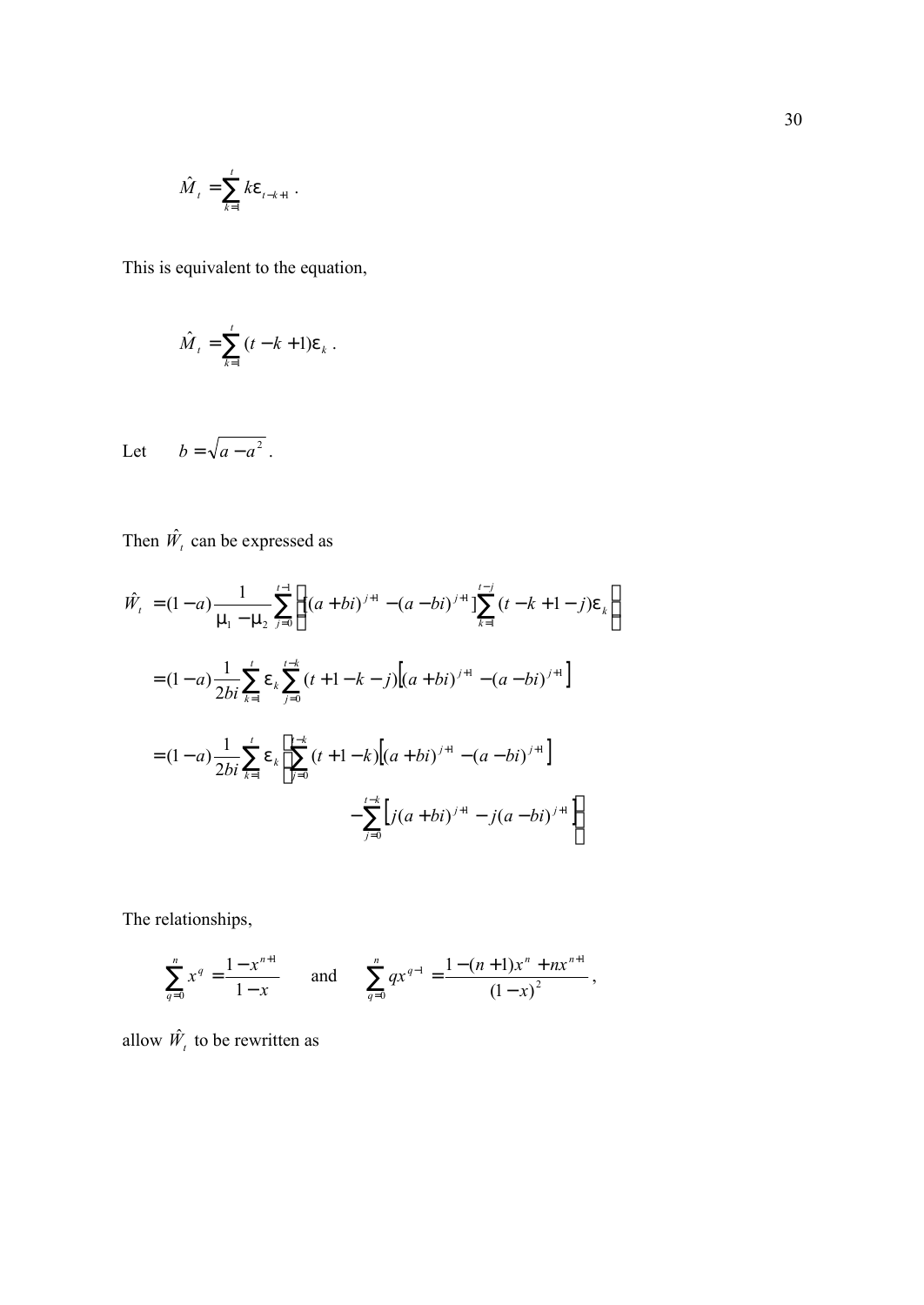$$
\hat{W}_t = (1-a)\frac{1}{2bi} \sum_{k=1}^t e_k \left[ (t-k+1)(a+bi)\frac{1-(a+bi)^{t-k+1}}{1-a-bi} - (t-k+1)(a-bi)\frac{1-(a-bi)^{t-k+1}}{1-a+bi} - (a+bi)^2 \frac{1-(t-k+1)(a+bi)^{t-k} + (t-k)(a+bi)^{t-k+1}}{(1-a-bi)^2} + (a-bi)^2 \frac{1-(t-k+1)(a-bi)^{t-k} + (t-k)(a-bi)^{t-k+1}}{(1-a+bi)^2} \right]
$$

$$
= (1-a)\frac{1}{2bi} \sum_{k=1}^{t} e_k \left[ (t-k+1)(a+bi)\frac{[1-(a+bi)^{t-k+1}][1-a+bi]}{[1-a-bi][1-a+bi]} - (t-k+1)(a-bi)\frac{[1-(a-bi)^{t-k+1}][1-a-bi]}{[1-a+bi][1-a-bi]} - (a+bi)^2 \frac{[1-(t-k+1)(a+bi)^{t-k}+(t-k)(a+bi)^{t-k+1}][1-a+bi]^2}{[1-a-bi]^2 [1-a+bi]^2} + (a-bi)^2 \frac{[1-(t-k+1)(a-bi)^{t-k}+(t-k)(a-bi)^{t-k+1}][1-a-bi]^2}{[1-a+bi]^2 [1-a-bi]^2} \right]
$$

$$
= (1-a)\frac{1}{2bi} \sum_{k=1}^{t} e_k \left[ (t-k+1)(a+bi) \frac{[1-(a+bi)^{t-k+1}][1-a+bi][(1-a)^2+b^2]}{[(1-a)^2+b^2]^2} \right.
$$
  

$$
-(t-k+1)(a-bi) \frac{[1-(a-bi)^{t-k+1}][1-a-bi][(1-a)^2+b^2]}{[(1-a)^2+b^2]^2}
$$
  

$$
-(a+bi)^2 \frac{[1-(t-k+1)(a+bi)^{t-k}+(t-k)(a+bi)^{t-k+1}][1-a+bi]^2}{[(1-a)^2+b^2]^2}
$$
  

$$
+(a-bi)^2 \frac{[1-(t-k+1)(a-bi)^{t-k}+(t-k)(a-bi)^{t-k+1}][1-a-bi]^2}{[(1-a)^2+b^2]^2} \right]
$$

Let  $r = \sqrt{a}$ .

Then,  $b = r\sqrt{1-r^2}$ .

Then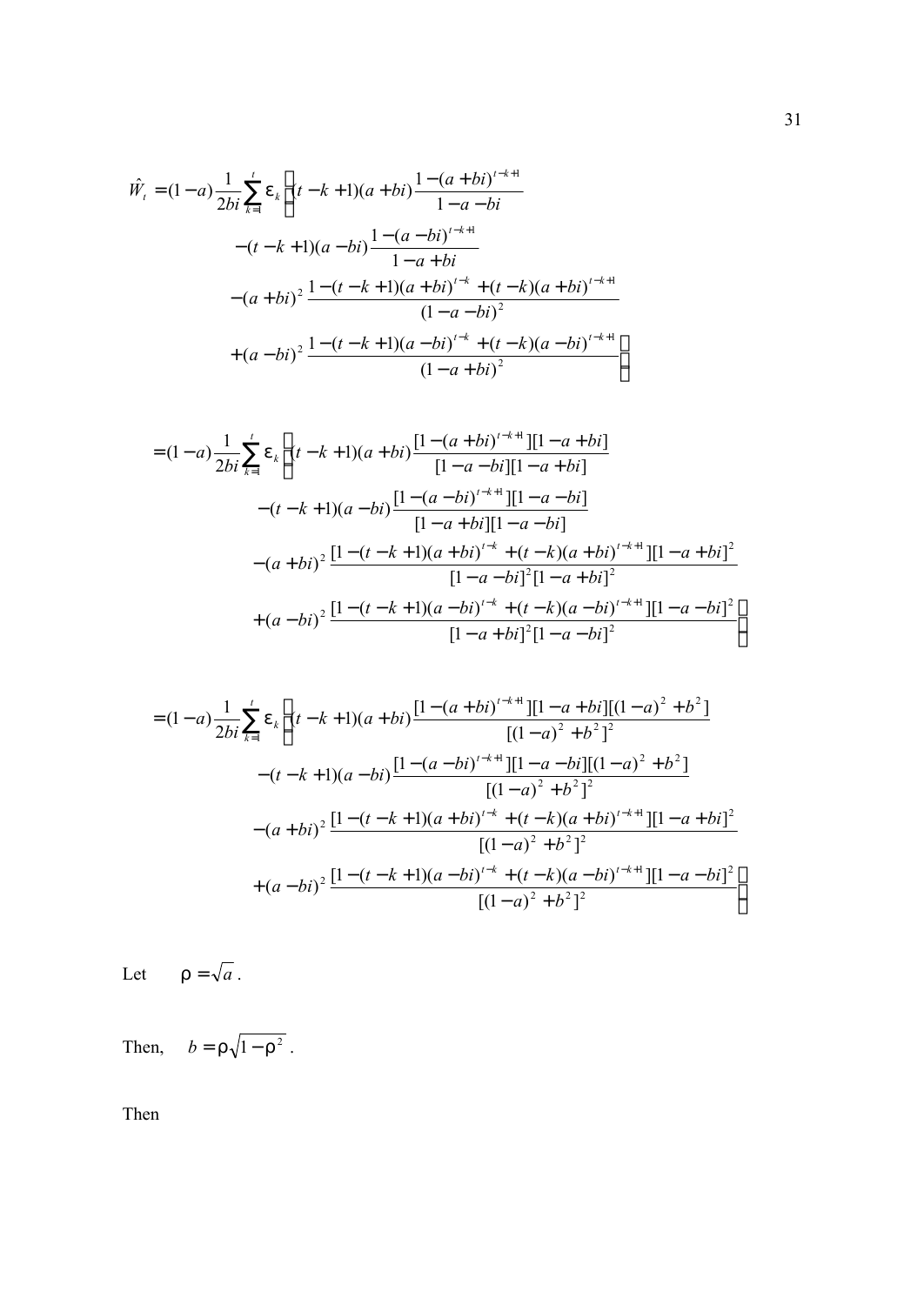$$
\hat{W}_t = \sum_{k=1}^t e_k \left[ t - k + 1 - \frac{\Gamma(a+bi)^{t-k+1} - \Gamma(a-bi)^{t-k+1}}{2\sqrt{1-\Gamma^2}i} \right]
$$
\n
$$
\hat{W}_t = \sum_{k=1}^t e_k \left[ t - k + 1 - \frac{\Gamma^{t-k+2} \sin[y(t-k+1)]}{\sqrt{1-\Gamma^2}} \right]
$$

This last equation is obtained from the fact that

$$
(a+bi)^{t-k+1} - (a-bi)^{t-k+1} = 2ir^{t-k+1} \sin[y (t-k+1)],
$$
  
where  $r = \sqrt{a^2 + b^2}$  and  $y = \arccos(a/r)$ .

Given the above expression for wages, the change in wages between periods *t*-1 and *t* is

$$
\hat{W}_t - \hat{W}_{t-1} = \sum_{k=1}^t e_k \left[ t - k + 1 - \frac{r^{t-k+2} \sin[y(t-k+1)]}{\sqrt{1 - r^2}} \right]
$$

$$
- \sum_{k=1}^{t-1} e_k \left[ t - k - \frac{r^{t-k+1} \sin[y(t-k)]}{\sqrt{1 - r^2}} \right]
$$

$$
= \sum_{k=1}^{t} e_k [1 - r^{t-k+1} \cos[y (t - k + 1)]]
$$

The unemployment rate can also be expressed in terms of the underlying demand shocks. From equation (9),

$$
du_t = -s_L(\hat{M}_t - \hat{W}_t)
$$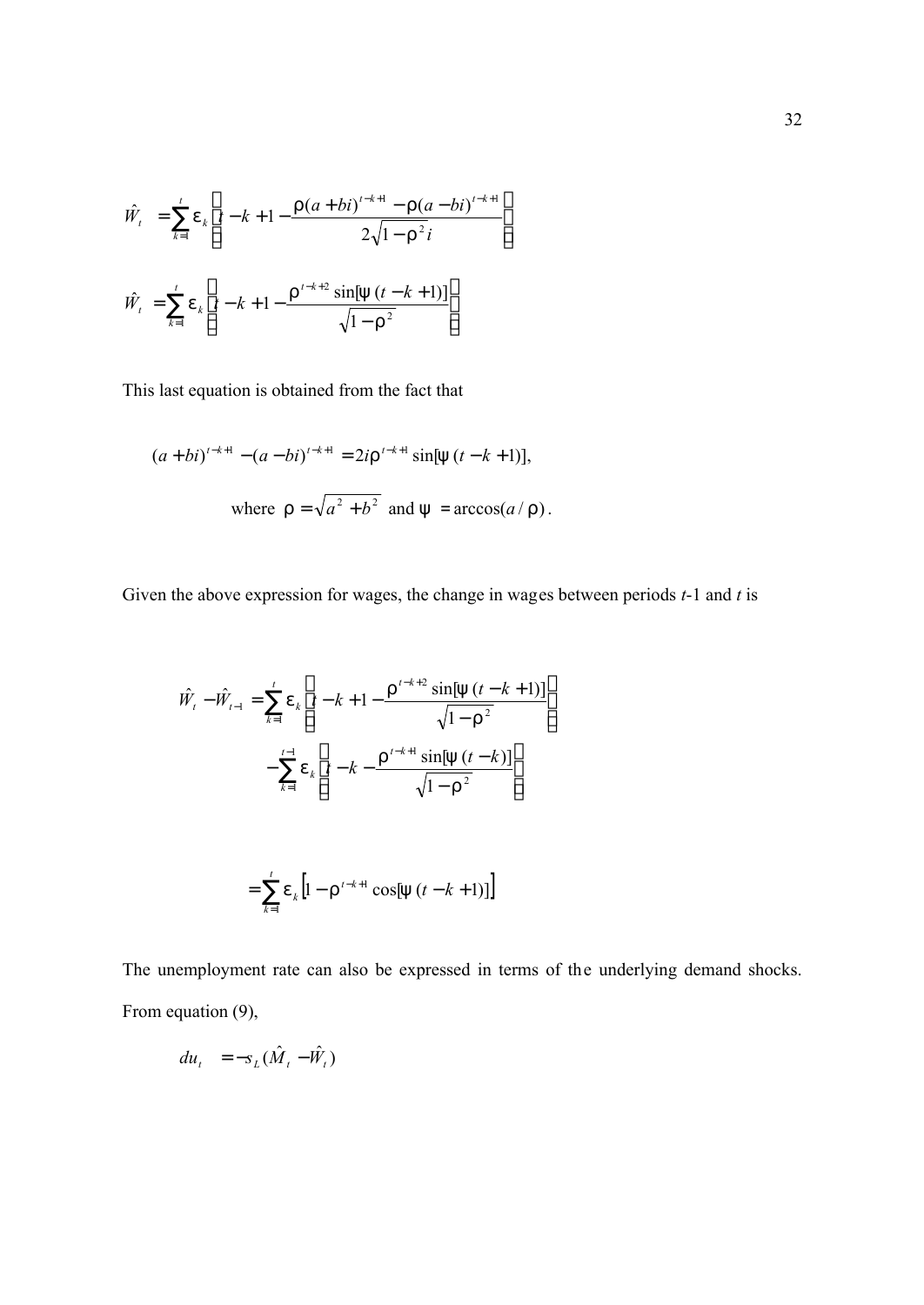$$
= -\frac{s_L}{\sqrt{1-r^2}} \sum_{k=1}^t e_k r^{t-k+2} \sin[y (t-k+1)].
$$

An expression for the price level can be derived by substituting (11) into (10), yielding

$$
\hat{P}_t = [1 - \mathbf{f} + \mathbf{f}e^{-1}e_u s_L]\hat{M}_t - \mathbf{f}\hat{A}_t + \mathbf{f}(w - e^{-1}e_u s_L)\hat{W}_t + 2\mathbf{f}(1 - w)\hat{W}_{t-1} - \mathbf{f}(1 - w)\hat{W}_{t-2}
$$

$$
= [1 - f + fe^{-1}e_{u} s_{L}] \sum_{k=1}^{t} e_{k} (t - k + 1)
$$
  
+  $f (w - e^{-1}e_{u} s_{L}) \sum_{k=1}^{t} e_{k} \left[ t - k + 1 - \frac{r^{t-k+2} \sin[y (t - k + 1)]}{\sqrt{1 - r^{2}}} \right]$   
+  $2f (1-w) \sum_{k=1}^{t-1} e_{k} \left[ t - k - \frac{r^{t-k+1} \sin[y (t - k)]}{\sqrt{1 - r^{2}}} \right]$   
-  $f (1-w) \sum_{k=1}^{t-2} e_{k} \left[ t - k - 1 - \frac{r^{t-k} \sin[y (t - k - 1)]}{\sqrt{1 - r^{2}}} \right]$ 

$$
= [1 - f + fe^{-1}e_{u}s_{L}] \sum_{k=1}^{t} e_{k}(t-k+1)
$$
  
+  $f(w - e^{-1}e_{u}s_{L}) \sum_{k=1}^{t} e_{k} \left[ t - k + 1 - \frac{r^{t-k+2} \sin[y(t-k+1)]}{\sqrt{1-r^{2}}} \right]$   
+  $2f(1-w) \sum_{k=1}^{t-1} e_{k} \left[ t - k - \frac{r^{t-k+2} \sin[y(t-k+1)] - r^{t-k+1} \sqrt{1-r^{2}} \cos[y(t-k+1)]}{\sqrt{1-r^{2}}}\right]$   
-  $f(1-w) \sum_{k=1}^{t-2} e_{k} \left[ t - k - 1 - \frac{r^{t-k} (2r^{2} - 1) \sin[y(t-k+1)] - 2\sqrt{1-r^{2}} r^{t-k+1} \cos[y(t-k+1)]}{\sqrt{1-r^{2}}}\right]$ 

 $\overline{\phantom{a}}$  $\overline{\phantom{a}}$  $\overline{\phantom{a}}$ 

 $\overline{\phantom{a}}$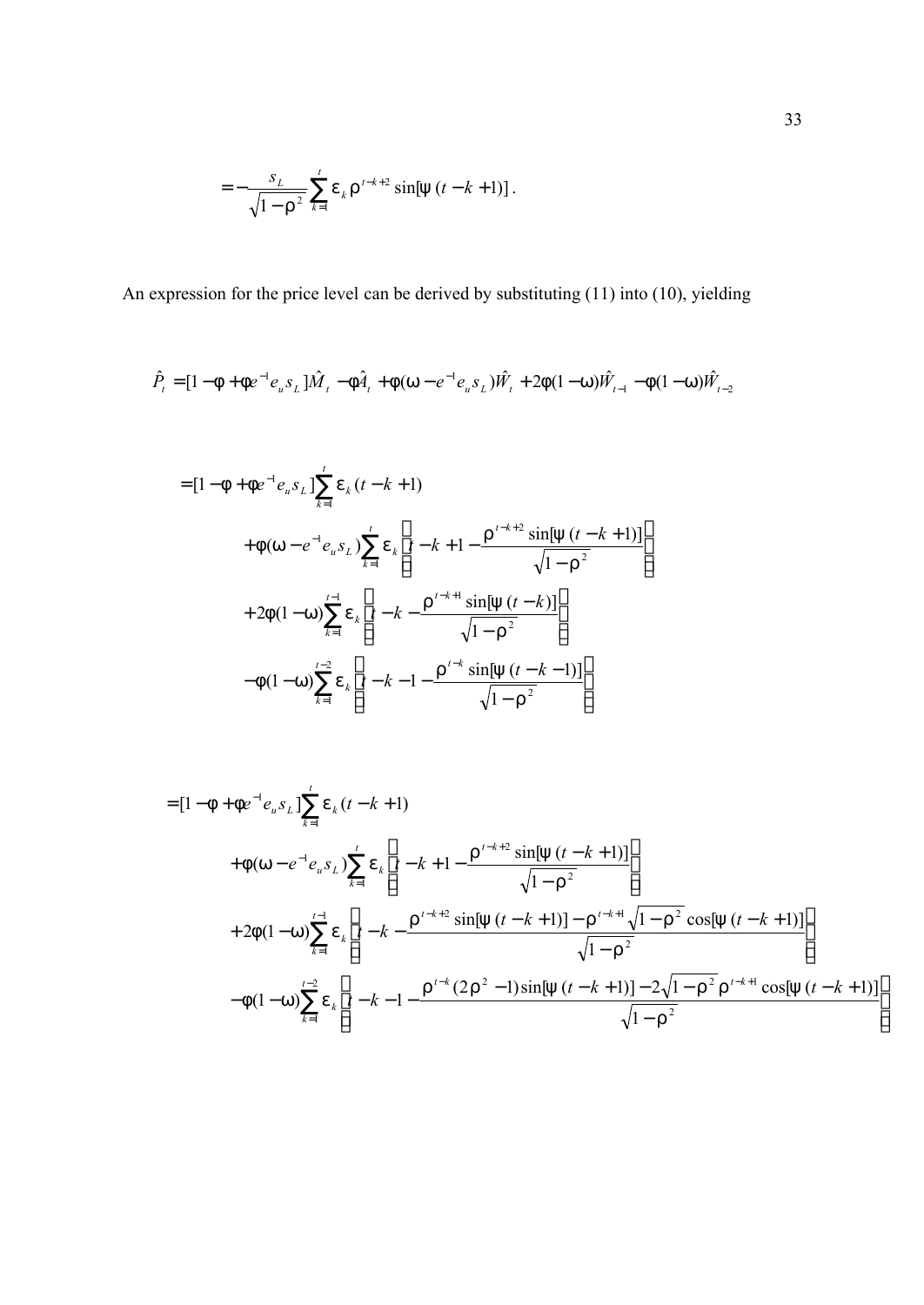$$
= [1 - f + fe^{-1}e_{u}s_{L}] \sum_{k=1}^{t} e_{k}(t-k+1)
$$
  
+  $f(w - e^{-1}e_{u}s_{L}) \sum_{k=1}^{t} e_{k} \left[ t - k + 1 - \frac{r^{t-k+2} \sin[y(t-k+1)]}{\sqrt{1-r^{2}}} \right]$   
+  $2f(1-w) \sum_{k=1}^{t} e_{k} \left[ t - k + 1 - \frac{r^{t-k+2} \sin[y(t-k+1)]}{\sqrt{1-r^{2}}} \right] + 2f(1-w)r^{2}e_{t}$   
-  $2f(1-w) \sum_{k=1}^{t} e_{k}$   
-  $f(1-w) \sum_{k=1}^{t} e_{k} \left[ t - k + 1 - \frac{r^{t-k}(2r^{2} - 1) \sin[y(t-k+1)]}{\sqrt{1-r^{2}}} \right] + 2f(1-w) \sum_{k=1}^{t} e_{k}$   
-  $f(1-w)e_{t} + 2f(1-w)r^{2}(2r^{2} - 1)e_{t-1} - 2f(1-w)r^{2}(2r^{2} - 1)e_{t-1}$   
-  $f(1-w)(2r^{2} - 1)e_{t}$ 

$$
= [1 - f + fe^{-1}e_{u}s_{L}] \sum_{k=1}^{t} e_{k}(t - k + 1)
$$
  
+  $f(w - e^{-1}e_{u}s_{L}) \sum_{k=1}^{t} e_{k} \left[ t - k + 1 - \frac{r^{t-k+2} \sin[y(t - k + 1)]}{\sqrt{1 - r^{2}}} \right]$   
+  $2f(1-w) \sum_{k=1}^{t} e_{k} \left[ t - k + 1 - \frac{r^{t-k+2} \sin[y(t - k + 1)]}{\sqrt{1 - r^{2}}} \right]$   
-  $f(1-w) \sum_{k=1}^{t} e_{k} \left[ t - k + 1 - \frac{r^{t-k} (2r^{2} - 1) \sin[y(t - k + 1)]}{\sqrt{1 - r^{2}}} \right]$ 

$$
= \sum_{k=1}^{t} e_k \left[ t - k + 1 - \frac{f(w - e^{-1}e_u s_L) r^2 + f(1 - w)}{\sqrt{1 - r^2}} r^{t-k} \sin[y (t - k + 1)] \right]
$$

The rate of price inflation is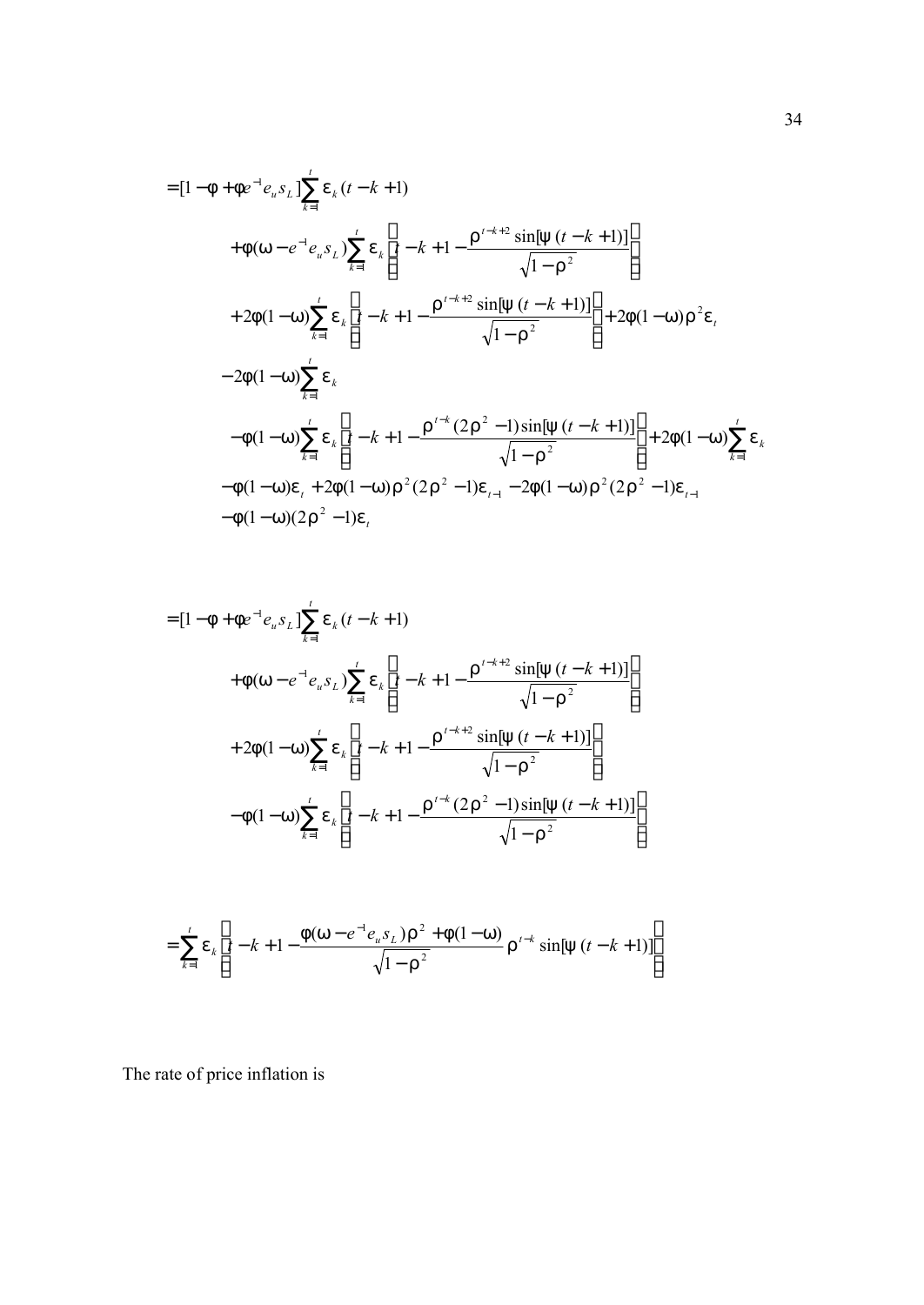$$
\hat{P}_t - \hat{P}_{t-1} = \sum_{k=1}^t \mathbf{e}_k \left[ 1 - \mathbf{f} \left( (\mathbf{W} - e^{-1} e_u s_L) \mathbf{r}^2 + 1 - \mathbf{W} \right) \mathbf{r}^{t-k-1} \cos[\mathbf{y} \left( t - k + 1 \right)] \right]
$$

Also,

$$
\hat{P}_{t-1} - \hat{P}_{t-2} = \sum_{k=1}^{t-1} e_k \left[ 1 - f \left( (w - e^{-1} e_u s_L) r^2 + 1 - w \right) r^{t-k-2} \cos[y(t-k)] \right]
$$
\n
$$
\hat{P}_{t-1} - \hat{P}_{t-2} = \sum_{k=1}^{t-1} e_k \left[ 1 - f \left( (w - e^{-1} e_u s_L) r^2 + 1 - w \right) r^{t-k-1} \cos[y(t-k+1)] - f \left( (w - e^{-1} e_u s_L) r^2 + 1 - w \right) r^{t-k-2} \sqrt{1 - r^2} \sin[y(t-k+1)] \right]
$$

Subtracting  $\hat{P}_t$  from  $\hat{W}_t$  yields an expression for real wages. Accordingly,

$$
\hat{W}_t - \hat{P}_t = \sum_{k=1}^t e_k \left[ t - k + 1 - \frac{r^{t-k+2} \sin[y(t-k+1)]}{\sqrt{1 - r^2}} \right]
$$

$$
- \sum_{k=1}^t e_k \left[ t - k + 1 - \frac{f(w - e^{-1}e_u s_L) r^2 + f(1 - w)}{\sqrt{1 - r^2}} r^{t-k} \sin[y(t-k+1)] \right]
$$

$$
= \frac{f(w - e^{-1}e_u s_L)r^2 + f(1 - w) - r^2}{\sqrt{1 - r^2}} \sum_{k=1}^t e_k r^{t-k} \sin[y(t - k + 1)]
$$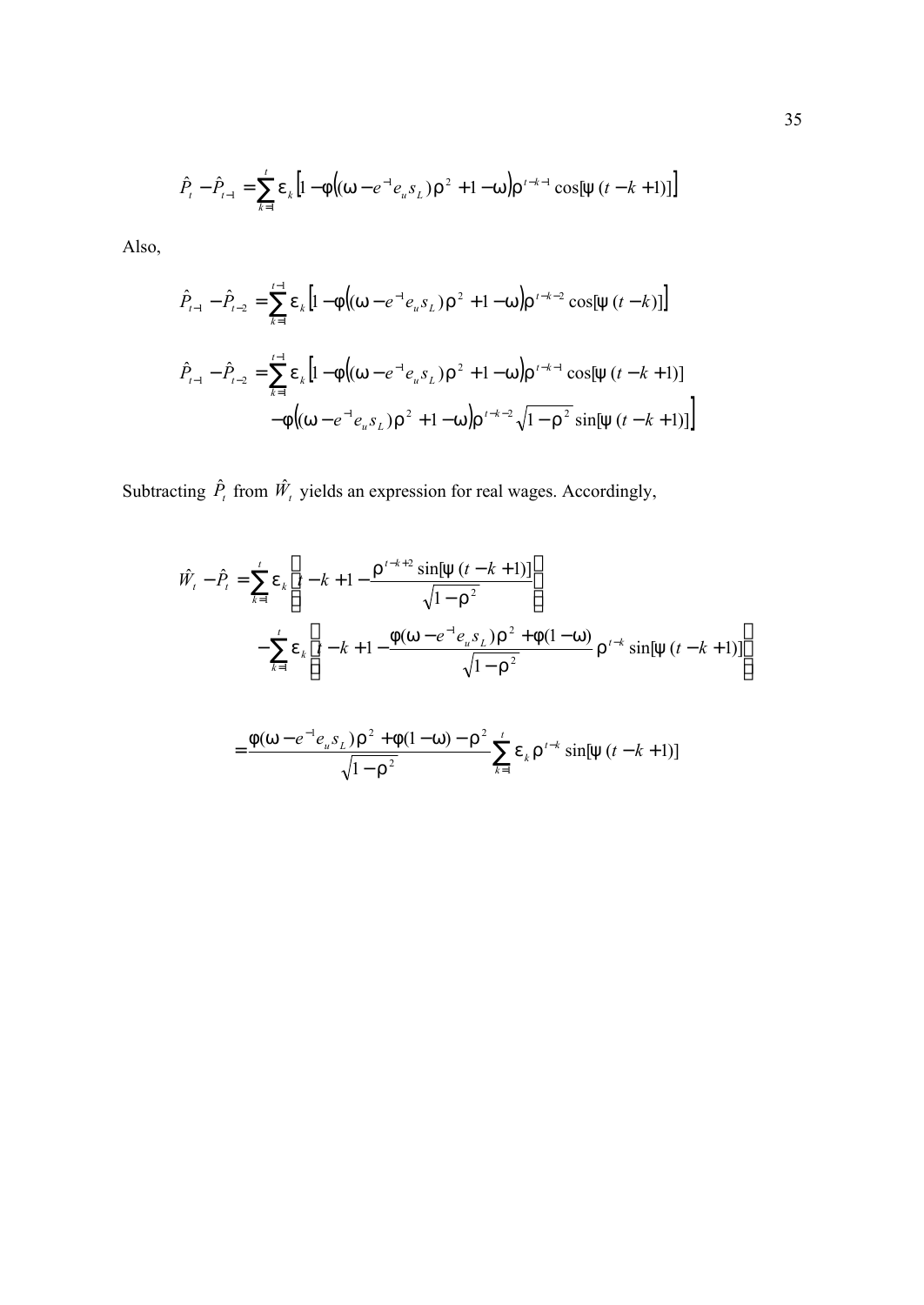# **Appendix C**

# **Demand shocks**

 $\text{Regression}: (\hat{W}_t - \hat{W}_{t-1}) = b_1 du_t + b_2 (\hat{P}_{t-1} - \hat{P}_{t-2}) + e_t$ 

$$
\mathbf{X'X} = \begin{bmatrix} \sum_{t=1}^{T} du_t^2 & \sum_{t=1}^{T} du_t (\hat{P}_{t-1} - \hat{P}_{t-2}) \\ \sum_{t=1}^{T} (\hat{P}_{t-1} - \hat{P}_{t-2}) du_t & \sum_{t=1}^{T} (\hat{P}_{t-1} - \hat{P}_{t-2})^2 \end{bmatrix}
$$

$$
\left(\mathbf{X'X}\right)^{-1} = \frac{\left[\sum_{t=1}^{T} (\hat{P}_{t-1} - \hat{P}_{t-2})^2 - \sum_{t=1}^{T} du_t (\hat{P}_{t-1} - \hat{P}_{t-2})\right]}{\sum_{t=1}^{T} du_t (\hat{P}_{t-1} - \hat{P}_{t-2}) - \sum_{t=1}^{T} du_t^2}
$$
\n
$$
\left(\mathbf{X'X}\right)^{-1} = \frac{\sum_{t=1}^{T} du_t (\hat{P}_{t-1} - \hat{P}_{t-2})^2 - \left(\sum_{t=1}^{T} du_t (\hat{P}_{t-1} - \hat{P}_{t-2})\right)^2}{\sum_{t=1}^{T} du_t^2 (\hat{P}_{t-1} - \hat{P}_{t-2})}
$$

$$
\mathbf{X'y} = \left[ \begin{array}{c} \sum_{t=1}^{T} du_t (\hat{W}_t - \hat{W}_{t-1}) \\ \sum_{t=1}^{T} (\hat{W}_t - \hat{W}_{t-1}) (\hat{P}_{t-1} - \hat{P}_{t-2}) \end{array} \right]
$$

$$
\hat{\beta} = \frac{\left[\sum_{t=1}^{T} (\hat{P}_{t-1} - \hat{P}_{t-2})^2 \sum_{t=1}^{T} du_t (\hat{W}_t - \hat{W}_{t-1}) - \sum_{t=1}^{T} du_t (\hat{P}_{t-1} - \hat{P}_{t-2}) \sum_{t=1}^{T} (\hat{W}_t - \hat{W}_{t-1}) (\hat{P}_{t-1} - \hat{P}_{t-2}) \right]}{-\sum_{t=1}^{T} du_t (\hat{P}_{t-1} - \hat{P}_{t-2}) \sum_{t=1}^{T} du_t (\hat{W}_t - \hat{W}_{t-1}) + \sum_{t=1}^{T} du_t^2 \sum_{t=1}^{T} (\hat{W}_t - \hat{W}_{t-1}) (\hat{P}_{t-1} - \hat{P}_{t-2})}{\sum_{t=1}^{T} du_t^2 \sum_{t=1}^{T} (\hat{P}_{t-1} - \hat{P}_{t-2})^2 - \left(\sum_{t=1}^{T} du_t (\hat{P}_{t-1} - \hat{P}_{t-2})\right)^2}
$$

Define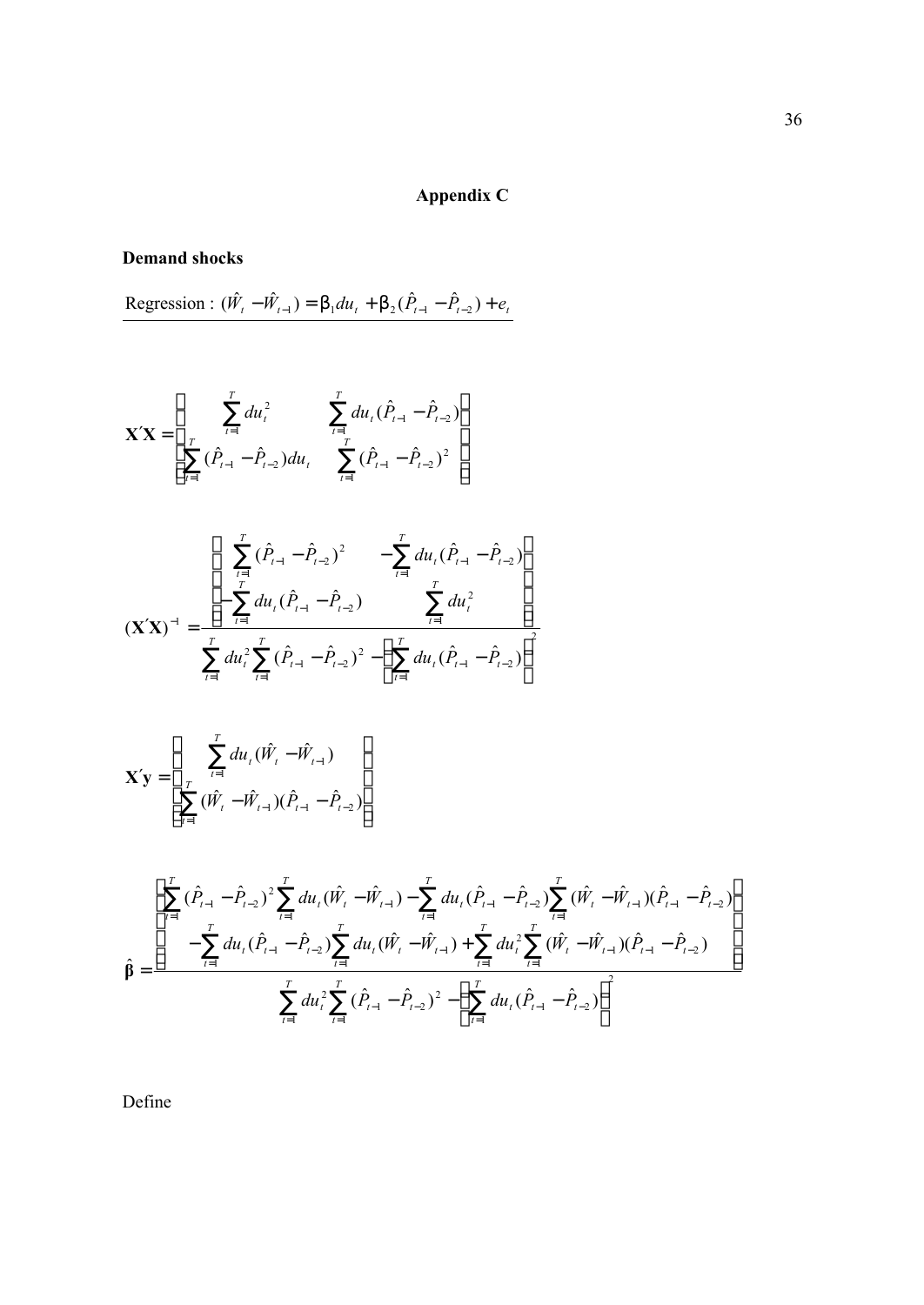$$
D = \sum_{t=1}^{T} du_{t}^{2} \sum_{t=1}^{T} (\hat{P}_{t-1} - \hat{P}_{t-2})^{2} - \left(\sum_{t=1}^{T} du_{t} (\hat{P}_{t-1} - \hat{P}_{t-2})\right)^{2}
$$
  
\n
$$
N_{1} = \sum_{t=1}^{T} (\hat{P}_{t-1} - \hat{P}_{t-2})^{2} \sum_{t=1}^{T} du_{t} (\hat{W}_{t} - \hat{W}_{t-1}) - \sum_{t=1}^{T} du_{t} (\hat{P}_{t-1} - \hat{P}_{t-2}) \sum_{t=1}^{T} (\hat{W}_{t} - \hat{W}_{t-1}) (\hat{P}_{t-1} - \hat{P}_{t-2})
$$
  
\n
$$
N_{2} = -\sum_{t=1}^{T} du_{t} (\hat{P}_{t-1} - \hat{P}_{t-2}) \sum_{t=1}^{T} du_{t} (\hat{W}_{t} - \hat{W}_{t-1}) + \sum_{t=1}^{T} du_{t}^{2} \sum_{t=1}^{T} (\hat{W}_{t} - \hat{W}_{t-1}) (\hat{P}_{t-1} - \hat{P}_{t-2})
$$
  
\nThen  $b_{1} = \frac{N_{1}}{D}$   
\n
$$
b_{2} = \frac{N_{2}}{D}.
$$
  
\n
$$
\lim_{T \to \infty} b_{1} = \frac{\lim_{T \to \infty} (N_{1}/T^{3})}{\lim_{T \to \infty} (D/T^{3})}
$$

$$
\lim_{T \to \infty} b_2 = \frac{\lim_{T \to \infty} (N_2/T^3)}{\lim_{T \to \infty} (D/T^3)}
$$

Calculations of sums are derived in Appendix D.

$$
\sum_{t=t_0}^{T} du_t^2 = \sum_{t=t_0}^{T} \left[ -\frac{s_L r^2}{\sqrt{1 - r^2}} \sum_{k=1}^{t} e_k r^{t-k} \sin[y (t - k + 1)] \right]^2
$$
  
= 
$$
\frac{S^2 s_L^2 r^4}{1 - r^2} \sum_{t=t_0}^{T} \sum_{k=1}^{t} r^{2(t-k)} \sin^2[y (t - k + 1)]
$$

$$
\lim_{T \to \infty} \frac{1}{T} \sum_{t=1}^{T} du_t^2 = \frac{S^2 s_L^2 r^4}{1 - r^2} \frac{1 - r^4}{(1 - r^2)(1 + 2r^2 - 3r^4)}
$$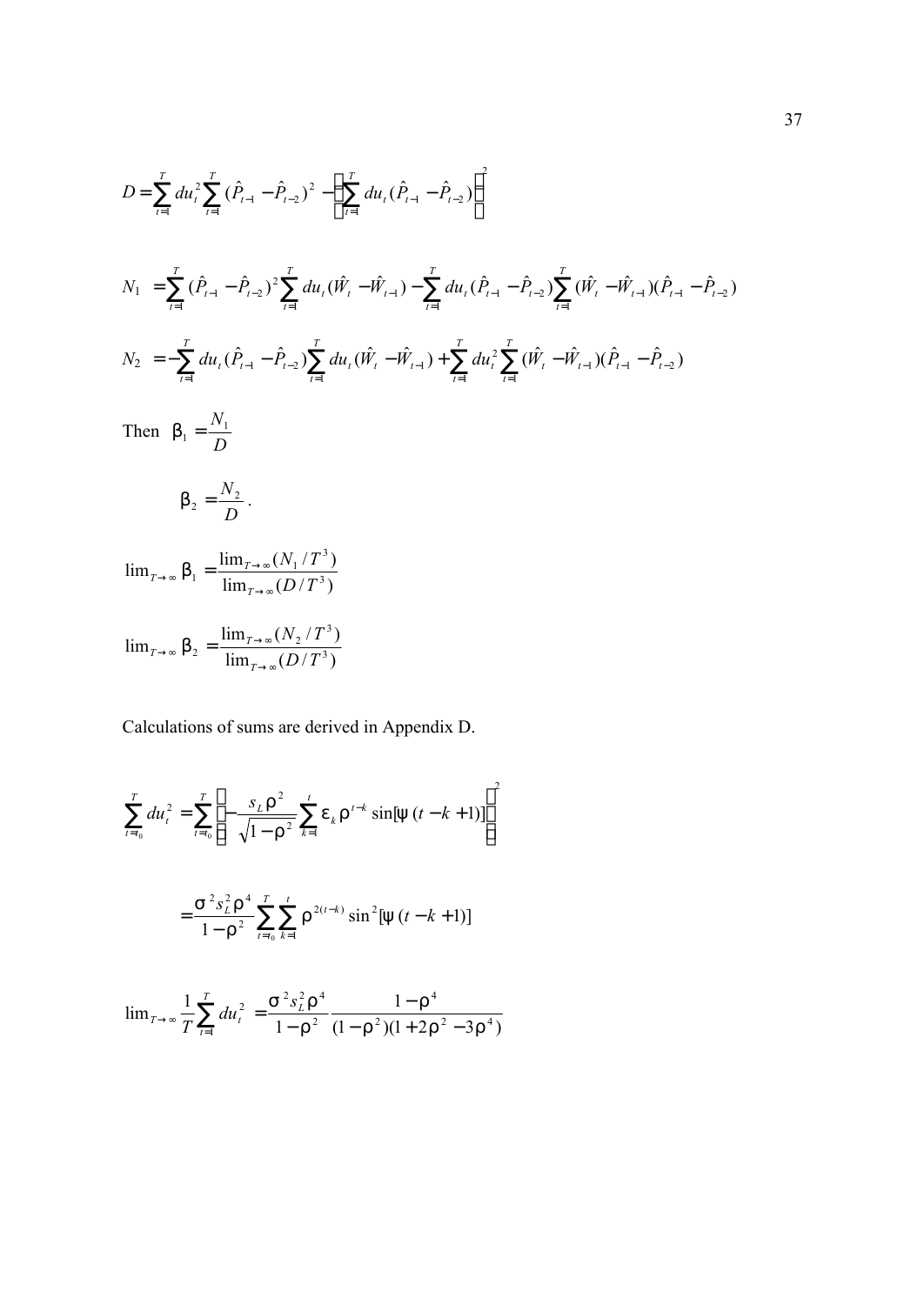$$
\sum_{t=t_0}^{T} (\hat{P}_{t-1} - \hat{P}_{t-2})^2
$$
\n
$$
= \sum_{t=t_0}^{T} \left\{ \sum_{k=1}^{t-1} e_k \left[ 1 - f \left( (w - e^{-1} e_u s_L) r^2 + 1 - w \right) r^{t-k-2} \cos[y(t-k)] \right] \right\}^2
$$
\n
$$
= S^2 \sum_{t=t_0}^{T} \left\{ \sum_{k=1}^{t-1} \left[ 1 - 2f \left( (w - e^{-1} e_u s_L) r^2 + 1 - w \right) r^{t-k-2} \cos[y(t-k)] + f^2 \left( (w - e^{-1} e_u s_L) r^2 + 1 - w \right)^2 r^{2t-2k-4} \cos^2[y(t-k)] \right] \right\}
$$
\n
$$
= S^2 \frac{(T + t_0 - 2)(T - t_0 + 1)}{2}
$$
\n
$$
+ S^2 \sum_{t=t_0}^{T} \left\{ \sum_{k=1}^{t-1} \left[ -2f \left( (w - e^{-1} e_u s_L) r^2 + 1 - w \right) r^{t-k-2} \cos[y(t-k)] + f^2 \left( (w - e^{-1} e_u s_L) r^2 + 1 - w \right)^2 r^{2t-2k-4} \cos^2[y(t-k)] \right] \right\}
$$

$$
\lim_{T \to \infty} \frac{1}{T^2} \sum_{t=t_0}^{T} (\hat{P}_{t-1} - \hat{P}_{t-2})^2 = \frac{S^2}{2}
$$

$$
\sum_{t=t_0}^{T} du_t (\hat{P}_{t-1} - \hat{P}_{t-2})
$$
\n
$$
= \sum_{t=t_0}^{T} \left\{ -\frac{s_L r^2}{\sqrt{1 - r^2}} \sum_{k=1}^{t} e_k r^{t-k} \sin[y (t - k + 1)] \right\}
$$
\n
$$
\times \sum_{k=1}^{t-1} e_k [1 - f((w - e^{-1}e_u s_L) r^2 + 1 - w) r^{t-k-1} \cos[y (t - k)]] \right\}
$$
\n
$$
= \sum_{t=t_0}^{T} \left\{ -\frac{s^2 s_L r^2}{\sqrt{1 - r^2}} \sum_{k=1}^{t-1} \left[ r^{t-k} \sin[y (t - k + 1)] - f((w - e^{-1}e_u s_L) r^2 + 1 - w) r^{2t-2k-1} \sin[y (t - k + 1)] \cos[y (t - k)] \right] \right\}
$$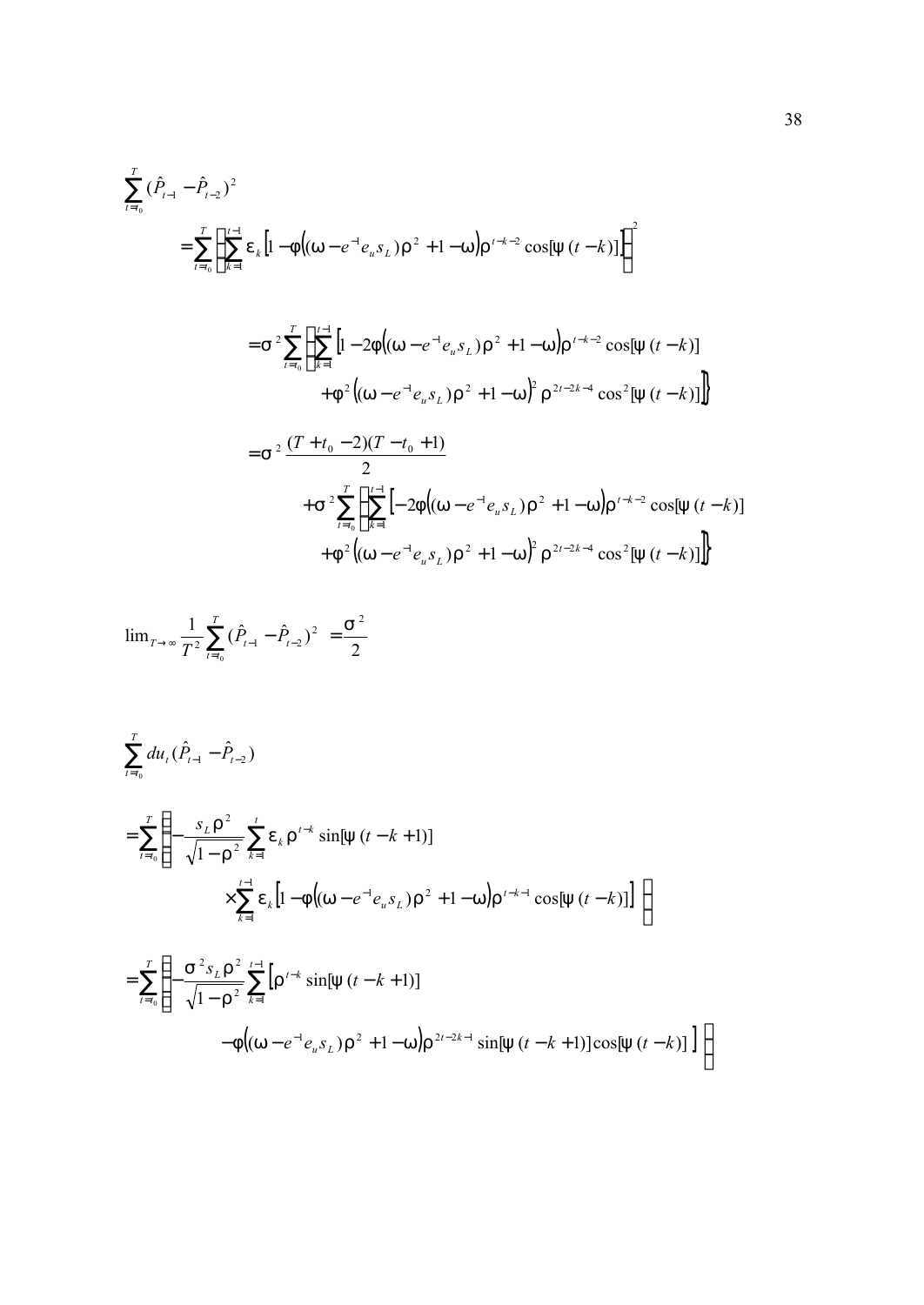$$
= \sum_{t=t_0}^{T} \left\{ -\frac{s_L r^2}{\sqrt{1 - r^2}} \sum_{k=1}^{t} e_k r^{t-k} \sin[y (t - k + 1)] \right\}
$$
  
 
$$
\times \sum_{k=1}^{t-1} e_k \left[ 1 - f \left( (w - e^{-1} e_u s_L) r^2 + 1 - w \right) r^{t-k-1} \cos[y (t - k + 1)] - f \left( (w - e^{-1} e_u s_L) r^2 + 1 - w \right) r^{t-k-2} \sqrt{1 - r^2} \sin[y (t - k + 1)] \right] \right\}
$$

$$
= -\frac{S^{2} s_{L} r^{2}}{\sqrt{1 - r^{2}}} \sum_{t=t_{0}}^{T} \left\{ \sum_{k=1}^{t-1} r^{t-k} \sin[y (t-k+1)] - f\left((w - e^{-1} e_{u} s_{L}) r^{2} + 1 - w \right) \sum_{k=1}^{t-1} r^{2t-2k-1} \sin[y (t-k+1)] \cos[y (t-k+1)] + \sqrt{1 - r^{2}} \sum_{k=1}^{t-1} r^{2t-2k-2} \sin^{2}[y (t-k+1)] \right\}
$$

$$
\lim_{T \to \infty} \frac{1}{T} \sum_{t=1}^{T} du_t (\hat{P}_{t-1} - \hat{P}_{t-2})
$$
\n
$$
= -\frac{S^2 s_L r^2}{\sqrt{1 - r^2}} \left[ \frac{r^2}{\sqrt{1 - r^2}} - f \left( (w - e^{-1} e_u s_L) r^2 + 1 - w \right) \frac{3(1 - r^2) r^2 \sqrt{1 - r^2}}{(1 - r^2)(1 + 2r^2 - 3r^4)} \right]
$$
\n
$$
= -S^2 s_L r^2 \left[ \frac{r^2 (1 + 2r^2 - 3r^4) - 3r^2 (1 - r^2) f \left( (w - e^{-1} e_u s_L) r^2 + 1 - w \right)}{(1 - r^2)(1 + 2r^2 - 3r^4)} \right]
$$
\n
$$
\sum_{t=t_0}^{T} du_t (\hat{W}_t - \hat{W}_{t-1})
$$

$$
= \sum_{t=t_0}^{T} \left\{ -\frac{s_L r^2}{\sqrt{1 - r^2}} \sum_{k=1}^{t} e_k r^{t-k} \sin[y(t-k+1)] + \sum_{k=1}^{t} e_k [1 - r^{t-k+1} \cos[y(t-k+1)]] \right\}
$$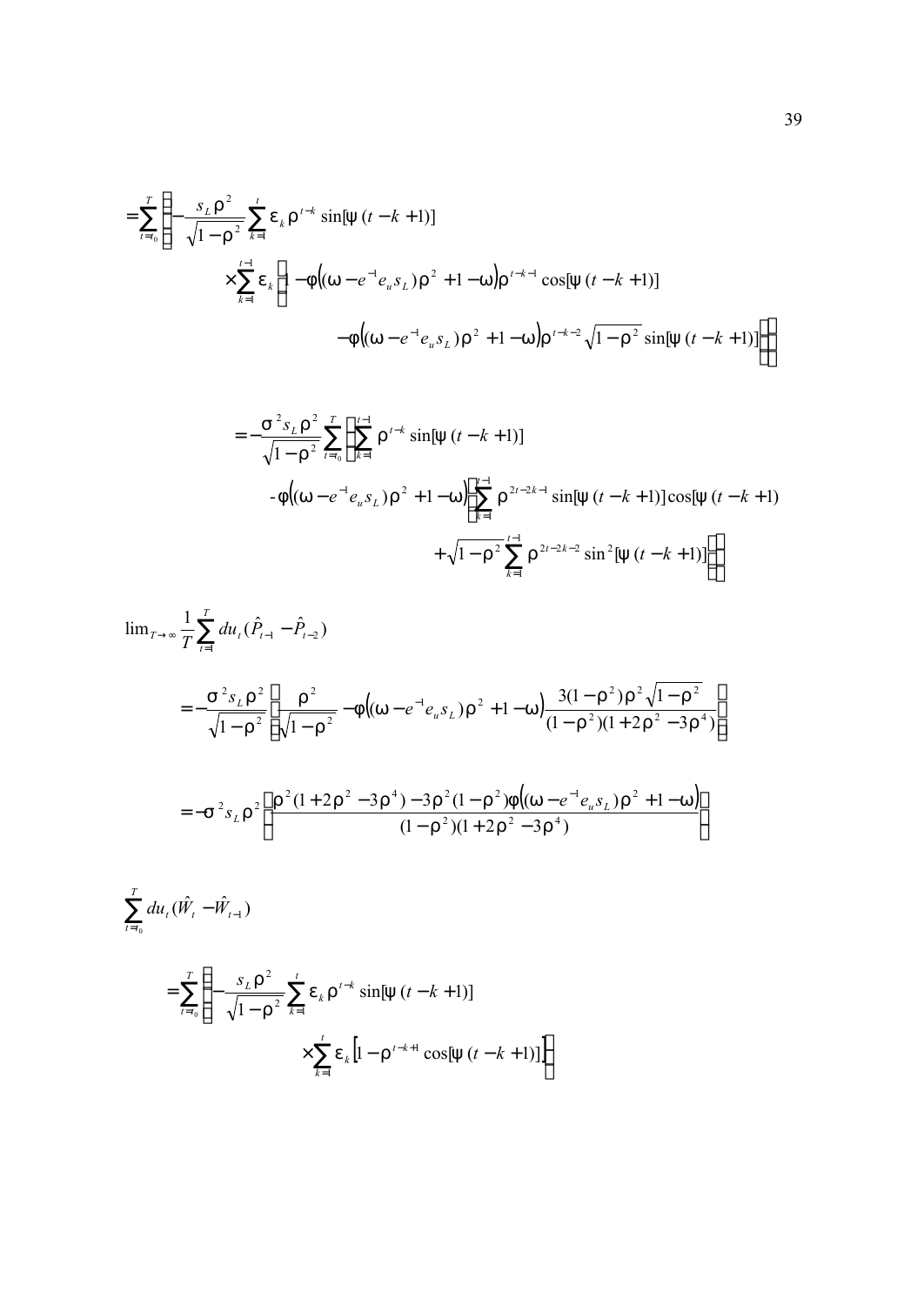$$
= -\frac{S^{2} s_L r^{2}}{\sqrt{1-r^{2}}} \sum_{t=t_0}^{T} \left\{ \sum_{k=1}^{t} r^{t-k} \sin[y(t-k+1)] - \sum_{k=1}^{t} r^{2t-2k+1} \sin[y(t-k+1)] \cos[y(t-k+1)] \right\}
$$

$$
\lim_{T \to \infty} \frac{1}{T} \sum_{t=1}^{T} du_t (\hat{W}_t - \hat{W}_{t-1})
$$
\n
$$
= -\frac{S^2 s_L r^2}{\sqrt{1 - r^2}} \left[ \frac{1}{\sqrt{1 - r^2}} - \frac{r^2 \sqrt{1 - r^2}}{1 + 2r^2 - 3r^4} \right]
$$
\n
$$
= -S^2 s_L r^2 \left[ \frac{1 + r^2 - 2r^4}{(1 - r^2)(1 + 2r^2 - 3r^4)} \right]
$$

$$
\sum_{t=t_0}^{T} (\hat{W}_t - \hat{W}_{t-1})(\hat{P}_{t-1} - \hat{P}_{t-2})
$$
\n
$$
= \sum_{t=t_0}^{T} \left\{ \sum_{k=1}^{t} e_k \left[ 1 - \Gamma^{t-k+1} \cos[y(t-k+1)] \right] \right\}
$$
\n
$$
\times \sum_{k=1}^{t-1} e_k \left[ 1 - \Gamma \left[ (w - e^{-1} e_u s_L) \Gamma^2 + 1 - w \right] \right]^{t-k-2} \cos[y(t-k)] \right\}
$$

$$
=S^{2}\sum_{t=t_{0}}^{T}\left\{\sum_{k=1}^{t-1}\left[1-f\left((w-e^{-1}e_{u}s_{L})r^{2}+1-w\right)r^{t-k-2}\cos[y(t-k)]\right.\right.-r^{t-k+1}\cos[y(t-k+1)+f\left((w-e^{-1}e_{u}s_{L})r^{2}+1-w\right)r^{2t-2k-1}\cos[y(t-k+1)]\cos[y(t-k)]\right\}
$$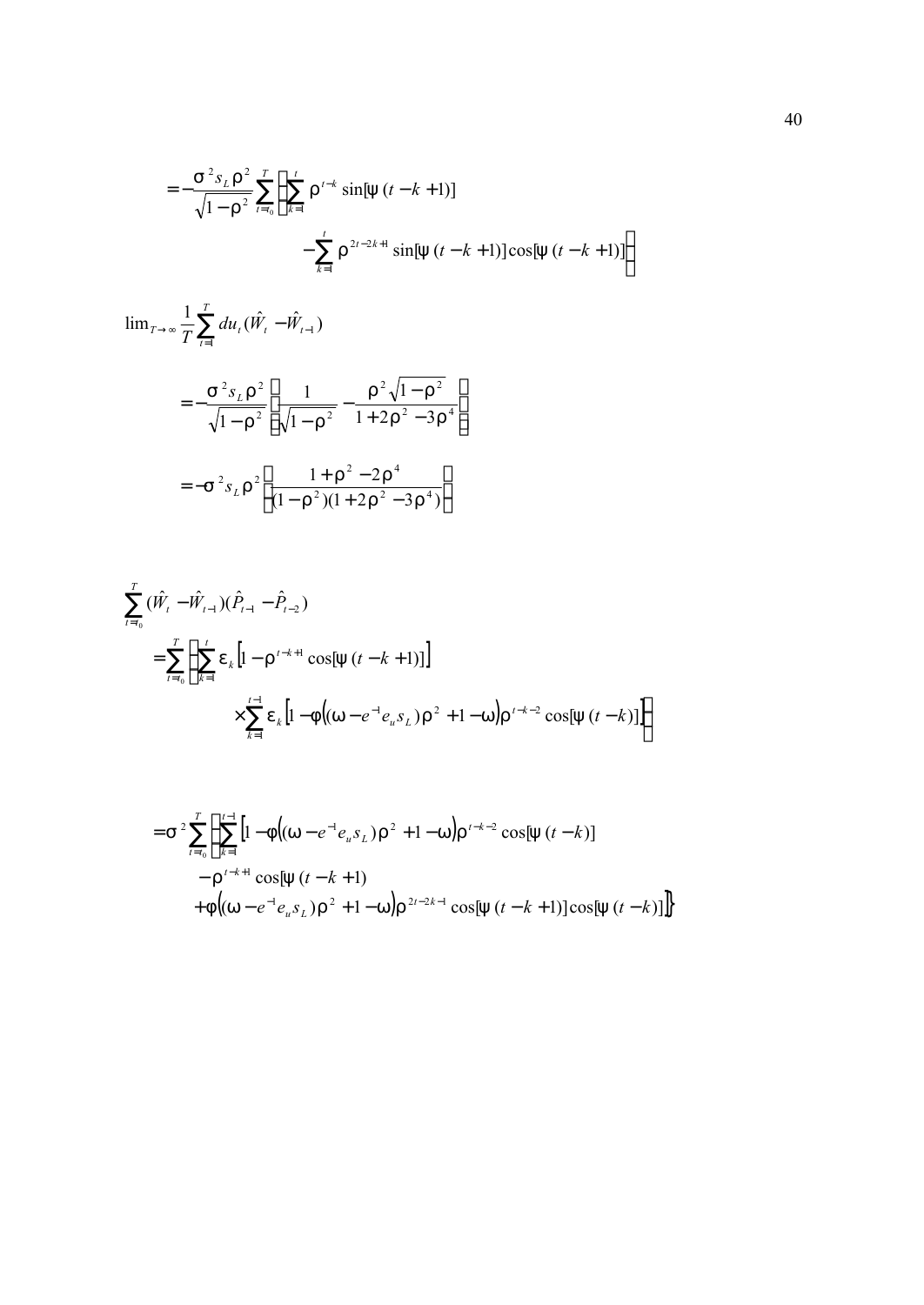$$
=s^{2}\frac{(T+t_{0}-2)(T-t_{0}+1)}{2}
$$
  
+
$$
s^{2}\sum_{t=t_{0}}^{T}\left\{\sum_{k=1}^{t-1}\left[-f\left((w-e^{-1}e_{u}s_{L})r^{2}+1-w\right)r^{t-k-2}\cos[y(t-k)]\right.\right.-r^{t-k+1}\cos[y(t-k+1)+f\left((w-e^{-1}e_{u}s_{L})r^{2}+1-w\right)r^{2t-2k-1}\cos[y(t-k+1)]\cos[y(t-k)]\right\}
$$

$$
\lim_{T \to \infty} \frac{1}{T^2} \sum_{t=t_0}^{T} (\hat{W}_t - \hat{W}_{t-1})(\hat{P}_{t-1} - \hat{P}_{t-2}) = \frac{S^2}{2}
$$

$$
\lim_{T \to \infty} \frac{D}{T^3} = \lim_{T \to \infty} \left[ \frac{\sum_{t=1}^{T} du_t^2}{T} \frac{\sum_{j=1}^{T} (\hat{P}_{t-1} - \hat{P}_{t-2})^2}{T^2} - \frac{\left(\sum_{t=1}^{T} du_t (\hat{P}_{t-1} - \hat{P}_{t-2})\right)^2}{T^3} \right]
$$

$$
=\frac{S^4s_L^2\Gamma^4(1-\Gamma^4)}{2(1-\Gamma^2)^2(1+2\Gamma^2-3\Gamma^4)}
$$

$$
\lim_{T \to \infty} \frac{N_1}{T^3}
$$
\n
$$
= \lim_{T \to \infty} \left[ \frac{\sum_{t=1}^{T} (\hat{P}_{t-1} - \hat{P}_{t-2})^2 \sum_{t=1}^{T} du_t (\hat{W}_t - \hat{W}_{t-1})}{T^2} - \frac{\sum_{t=1}^{T} du_t (\hat{P}_{t-1} - \hat{P}_{t-2}) \sum_{t=1}^{T} (\hat{W}_t - \hat{W}_{t-1}) (\hat{P}_{t-1} - \hat{P}_{t-2})}{T} \right]
$$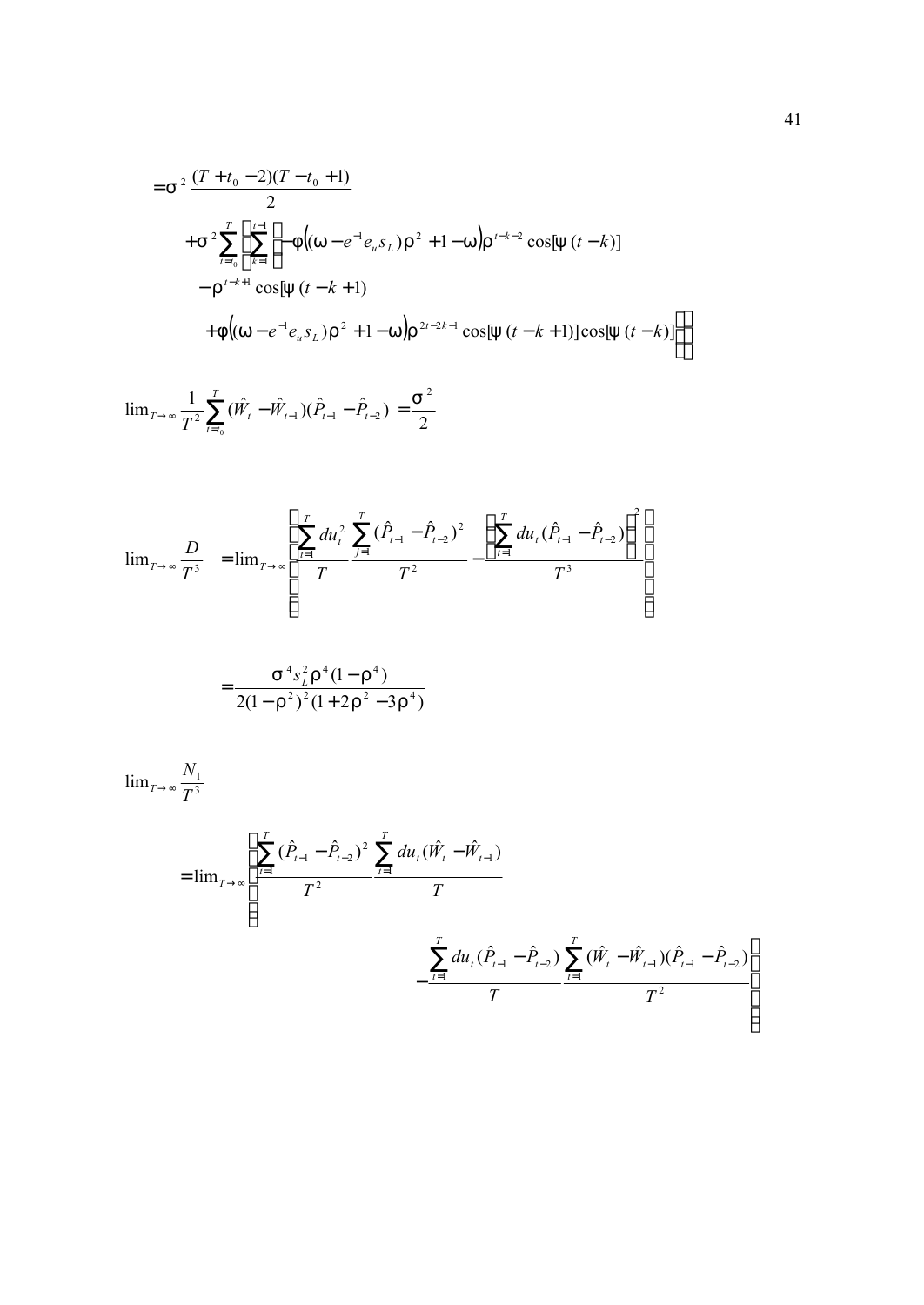$$
= -\frac{S^4 s_L r^2 (1 + r^2 - 2r^4)}{2(1 - r^2)(1 + 2r^2 - 3r^4)} + S^4 s_L r^2 \left[ \frac{r^2 (1 + 2r^2 - 3r^4)}{2(1 - r^2)(1 + 2r^2 - 3r^4)} - f\left((w - e^{-1}e_u s_L)r^2 + 1 - w\right) \frac{3r^2 (1 - r^2)}{2(1 - r^2)(1 + 2r^2 - 3r^4)} \right]
$$

$$
=\frac{S^{4} s_{L} r^{2}}{2(1-r^{2})(1+2r^{2}-3r^{4})}\left[-1+4r^{4}-3r^{6}-3r^{2}(1-r^{2})f\left((w-e^{-1} e_{u} s_{L})r^{2}+1-w\right)\right]
$$

$$
\lim_{T \to \infty} \frac{N_2}{T^3}
$$
\n
$$
= \lim_{T \to \infty} \left[ -\frac{\sum_{t=1}^{T} du_t (\hat{P}_{t-1} - \hat{P}_{t-2})}{T} \sum_{t=1}^{T} du_t (\hat{W}_t - \hat{W}_{t-1}) + \frac{\sum_{t=1}^{T} du_t^2}{T} \sum_{t=1}^{T} (\hat{W}_t - \hat{W}_{t-1}) (\hat{P}_{t-1} - \hat{P}_{t-2}) \right]
$$
\n
$$
= \frac{S^2 s_L^2 \Gamma^4 (1 - \Gamma^4)}{2(1 - \Gamma^2)^2 (1 + 2\Gamma^2 - 3\Gamma^4)}
$$

$$
\lim_{T \to \infty} \hat{b}_1 = \lim_{T \to \infty} \frac{(N_1/T^3)}{(D/T^3)}
$$
\n
$$
= \frac{(1 - r^2)\left[-1 + 4r^4 - 3r^6 - 3r^2(1 - r^2)f\left((w - e^{-1}e_{u}s_{L})r^2 + 1 - w\right)\right]}{s_{L}r^2(1 - r^4)}
$$
\n
$$
= \frac{(1 - r^2)\left[-1 + r^4 + 3r^4 - 3r^6 - 3r^2(1 - r^2)f\left((w - e^{-1}e_{u}s_{L})r^2 + 1 - w\right)\right]}{s_{L}r^2(1 - r^4)}
$$
\n
$$
= -\frac{1 - r^2}{s_{L}r^2} + 3\frac{(1 - r^2)\left[r^4(1 - r^2) - r^2(1 - r^2)f\left((w - e^{-1}e_{u}s_{L})r^2 + 1 - w\right)\right]}{s_{L}r^2(1 + r^2)(1 - r^2)}
$$
\n
$$
= -\frac{1 - a}{s_{L}a} + 3(1 - r^2)\frac{r^2 - f\left((w - e^{-1}e_{u}s_{L})r^2 + 1 - w\right)}{s_{L}(1 + r^2)}
$$
\n
$$
= \frac{e_u - e_{w_u}}{(1 - w)e_{ww}} + 3(1 - a)\frac{a - f\left((w - e^{-1}e_{u}s_{L})a + 1 - w\right)}{s_{L}(1 + a)}
$$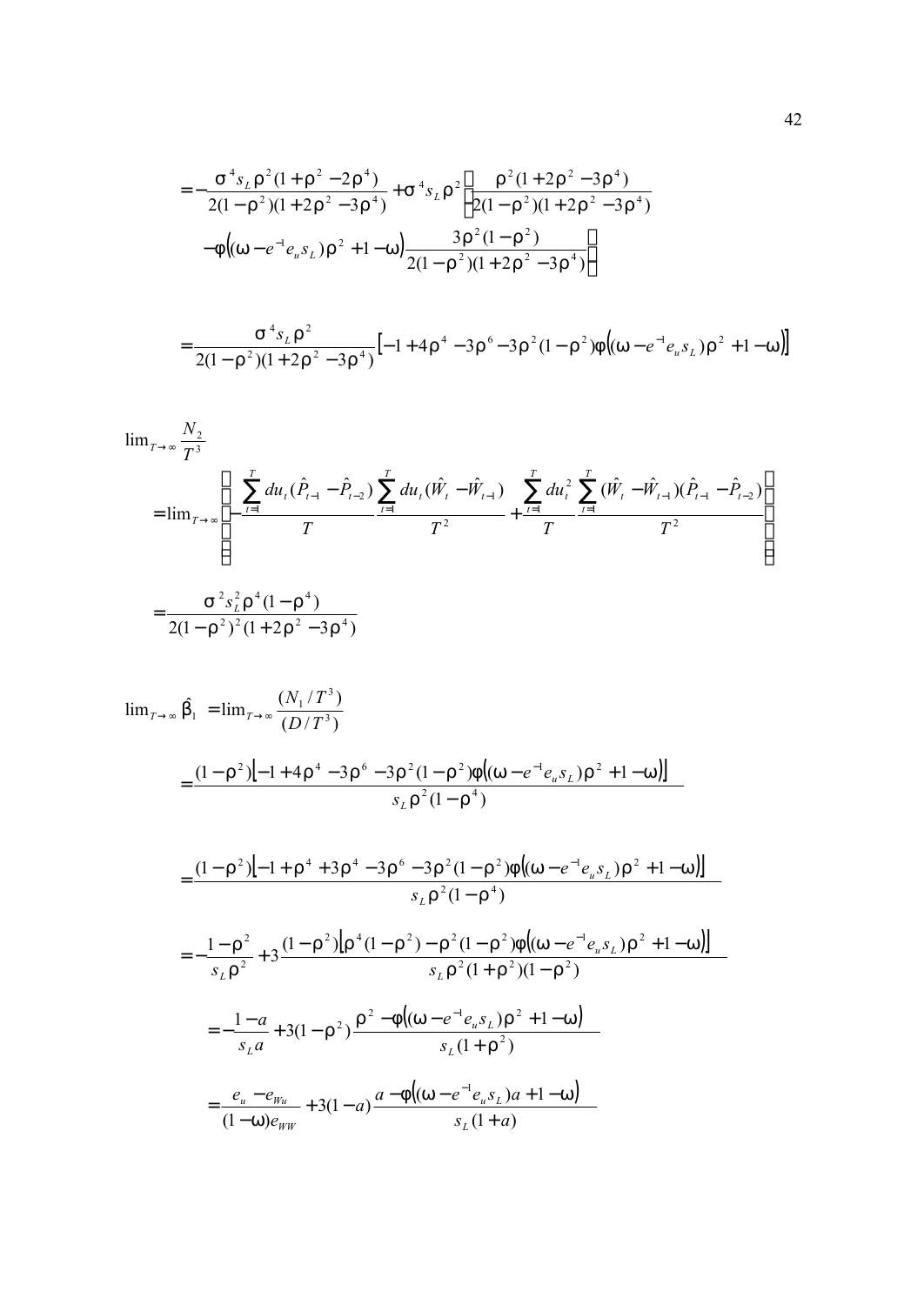$$
\lim_{T \to \infty} \hat{b}_2 = \lim_{T \to \infty} \frac{(N_2/T^3)}{(D/T^3)} = 1
$$

$$
\begin{split}\n\text{Regression: } (\hat{P}_{t} - \hat{P}_{t-1}) &= b_{1} du_{t} + b_{2} (\hat{P}_{t-1} - \hat{P}_{t-2}) + e_{t} \\
\boxed{\sum_{t=1}^{T} (\hat{P}_{t-1} - \hat{P}_{t-2})^{2} \sum_{t=1}^{T} du_{t} (\hat{P}_{t} - \hat{P}_{t-1}) - \sum_{t=1}^{T} du_{t} (\hat{P}_{t-1} - \hat{P}_{t-2}) \sum_{t=1}^{T} (\hat{P}_{t} - \hat{P}_{t-1}) (\hat{P}_{t-1} - \hat{P}_{t-2})}_{\text{f}} \\
\hat{\beta} &= \frac{\sum_{t=1}^{T} du_{t} (\hat{P}_{t-1} - \hat{P}_{t-2}) \sum_{t=1}^{T} du_{t} (\hat{P}_{t} - \hat{P}_{t-1}) + \sum_{t=1}^{T} du_{t}^{2} \sum_{t=1}^{T} (\hat{P}_{t} - \hat{P}_{t-1}) (\hat{P}_{t-1} - \hat{P}_{t-2})}{\sum_{t=1}^{T} du_{t}^{2} \sum_{t=1}^{T} (\hat{P}_{t-1} - \hat{P}_{t-2})^{2} - \left(\sum_{t=1}^{T} du_{t} (\hat{P}_{t-1} - \hat{P}_{t-2})\right)^{2}}\n\end{split}
$$

$$
\sum_{t=t_0}^{T} du_t (\hat{P}_t - \hat{P}_{t-1})
$$
\n
$$
= \sum_{t=t_0}^{T} \left\{ -\frac{s_L r^2}{\sqrt{1 - r^2}} \sum_{k=1}^{t} e_k r^{t-k} \sin[y (t - k + 1)] \right\}
$$
\n
$$
\times \sum_{k=1}^{t} e_k [1 - f((w - e^{-1}e_u s_L) r^2 + 1 - w) r^{t-k-1} \cos[y (t - k + 1)]]
$$
\n
$$
= -\frac{s^2 s_L r^2}{\sqrt{1 - r^2}} \sum_{t=t_0}^{T} \left\{ \sum_{k=1}^{t} r^{t-k} \sin[y (t - k + 1)] - f((w - e^{-1}e_u s_L) r^2 + 1 - w) r^{-2} \sum_{k=1}^{t} r^{2t - 2k + 1} \cos[y (t - k + 1)] \sin[y (t - k + 1)] \right\}
$$

 $\frac{1}{T}\sum_{t=1}^{T} du_{t} (\hat{P}_{t} - \hat{P}_{t-1})$ *t*  $T \rightarrow \infty$   $\frac{1}{T} \sum du_t (\overline{P}_t - \overline{P}_t)$  $\lim_{T \to \infty} \frac{1}{T} \sum_{t=1}^{T} du_t (\hat{P}_t - \hat{P}_{t-1})$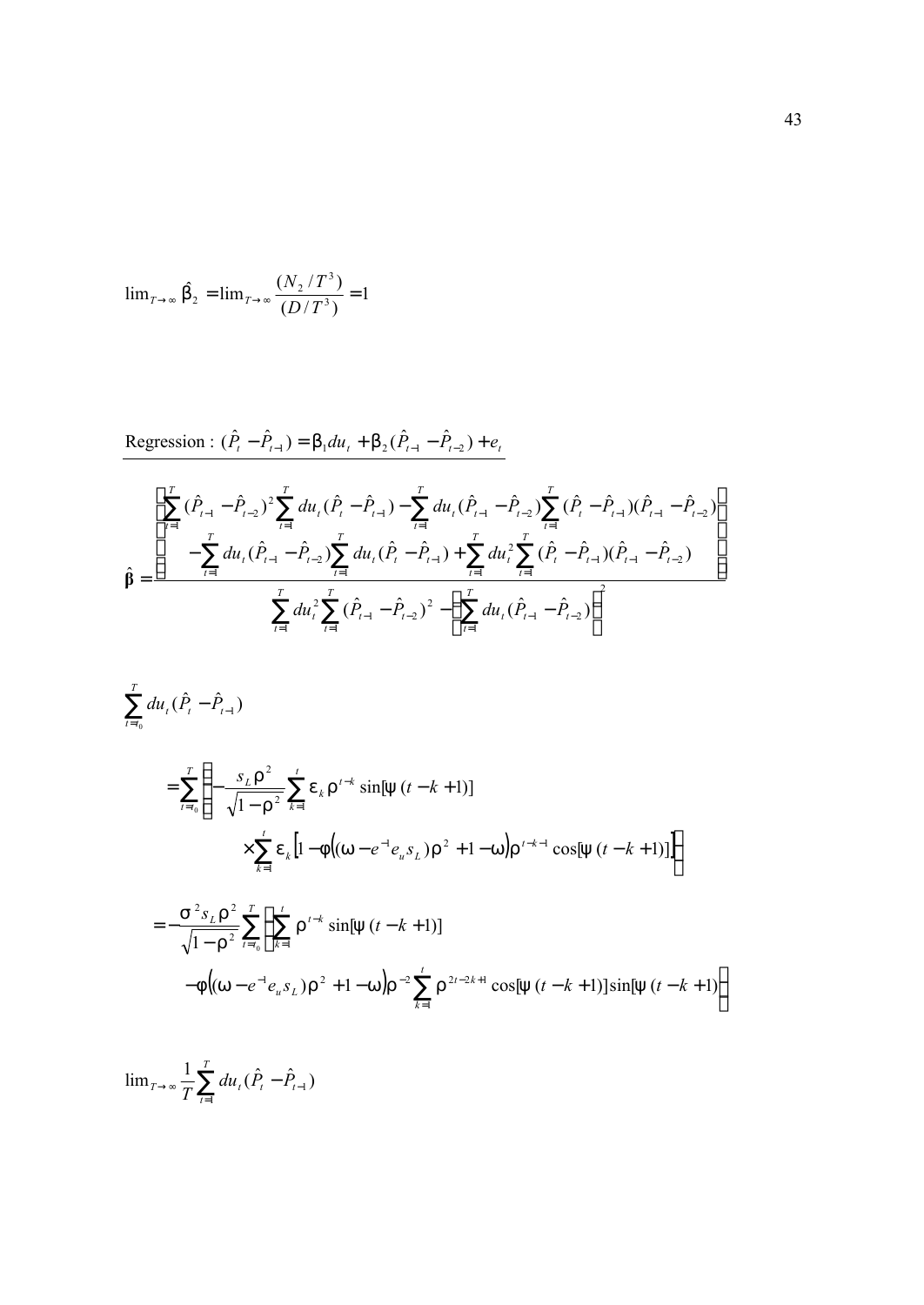$$
= -\frac{S^{2} s_{L} r^{2}}{\sqrt{1 - r^{2}}} \left[ \frac{1}{\sqrt{1 - r^{2}}} - f \left( (w - e^{-1} e_{u} s_{L}) r^{2} + 1 - w \right) \frac{\sqrt{1 - r^{2}}}{1 + 2r^{2} - 3r^{4}} \right]
$$
  
=  $-S^{2} s_{L} r^{2} \left[ \frac{1 + 2r^{2} - 3r^{4}}{(1 - r^{2})(1 + 2r^{2} - 3r^{4})} - \frac{f \left( (w - e^{-1} e_{u} s_{L}) r^{2} + 1 - w \right) (1 - r^{2})}{(1 - r^{2})(1 + 2r^{2} - 3r^{4})} \right]$ 

$$
\sum_{t=t_0}^{T} (\hat{P}_t - \hat{P}_{t-1})(\hat{P}_{t-1} - \hat{P}_{t-2})
$$
\n
$$
= \sum_{t=t_0}^{T} \left\{ \sum_{k=1}^{t} e_k \left[ 1 - f\left( (w - e^{-1}e_u s_L) r^2 + 1 - w \right) r^{t-k-1} \cos[y(t-k+1)] \right] \right. \times \sum_{k=1}^{t-1} e_k \left[ 1 - f\left( (w - e^{-1}e_u s_L) r^2 + 1 - w \right) r^{t-k-2} \cos[y(t-k)] \right] \right\}
$$

$$
=s^{2}\sum_{t=t_{0}}^{T}\left\{\sum_{k=1}^{t-1}\left[1-f\left((w-e^{-1}e_{u}s_{L})r^{2}+1-w\right)r^{t-k-2}\cos[y(t-k)]\right.\right.-f\left((w-e^{-1}e_{u}s_{L})r^{2}+1-w\right)r^{t-k-1}\cos[y(t-k+1)]\right.+f^{2}\left((w-e^{-1}e_{u}s_{L})r^{2}+1-w\right)^{2}r^{2t-2k-3}\cos[y(t-k)]\cos[y(t-k+1)]\right\}
$$

$$
=s^{2}\frac{(T+t_{0}-2)(T-t_{0}+1)}{2}
$$
  
+
$$
s^{2}\sum_{t=t_{0}}^{T}\left\{\sum_{k=1}^{t-1}[-f((w-e^{-1}e_{u}s_{L})r^{2}+1-w)r^{t-k-2}\cos[y(t-k)]
$$
  
-
$$
-f((w-e^{-1}e_{u}s_{L})r^{2}+1-w)r^{t-k-1}\cos[y(t-k+1)]
$$
  
+
$$
f^{2}((w-e^{-1}e_{u}s_{L})r^{2}+1-w)^{2}r^{2t-2k-3}\cos[y(t-k)]\cos[y(t-k+1)]\right\}
$$

$$
\lim_{t \to \infty} \frac{1}{T^2} \sum_{t=t_0}^{T} (\hat{P}_t - \hat{P}_{t-1}) (\hat{P}_{t-1} - \hat{P}_{t-2}) = \frac{S^2}{2}
$$

In this case, *D* is the same as before.

$$
\lim_{T \to \infty} \frac{N_1}{T^3}
$$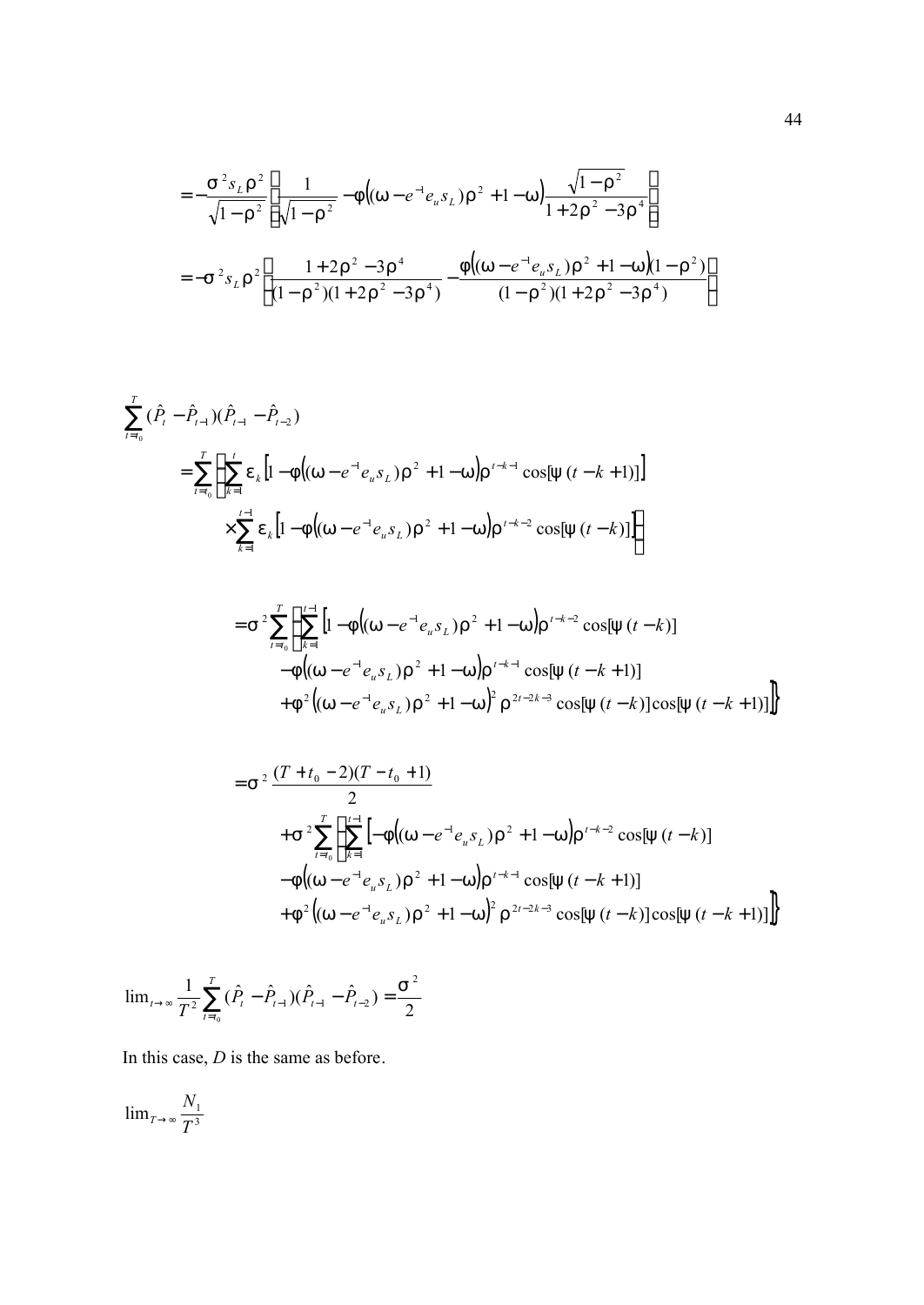$$
= \lim_{T \to \infty} \left[ \frac{\sum_{t=1}^{T} (\hat{P}_{t-1} - \hat{P}_{t-2})^2 \sum_{t=1}^{T} du_t (\hat{P}_{t-1} - \hat{P}_{t-1})}{T^2} - \frac{\sum_{t=1}^{T} du_t (\hat{P}_{t-1} - \hat{P}_{t-2}) \sum_{t=1}^{T} (\hat{P}_{t} - \hat{P}_{t-1}) (\hat{P}_{t-1} - \hat{P}_{t-2})}{T} \right]
$$
  

$$
= -S^4 s_L r^2 \left[ \frac{1 + 2r^2 - 3r^4}{2(1 - r^2)(1 + 2r^2 - 3r^4)} - \frac{f((w - e^{-1}e_{u}s_L)r^2 + 1 - w)(1 - r^2)}{2(1 - r^2)(1 + 2r^2 - 3r^4)} \right]
$$
  

$$
+ S^4 s_L r^2 \left[ \frac{r^2 (1 + 2r^2 - 3r^4) - 3r^2 (1 - r^2) f((w - e^{-1}e_{u}s_L)r^2 + 1 - w)}{2(1 - r^2)(1 + 2r^2 - 3r^4)} \right]
$$

$$
= -\frac{S^4 s_L r^2}{2(1 - r^2)(1 + 2r^2 - 3r^4)} \Big[ 1 + r^2 - 5r^4 + 3r^6 - (1 - 3r^2)(1 - r^2)f\Big((w - e^{-1}e_u s_L)r^2 + 1 - w\Big) \Big]
$$

$$
\lim_{T \to \infty} \frac{N_2}{T^3}
$$
\n
$$
= \lim_{T \to \infty} \left[ -\frac{\sum_{t=1}^{T} du_t (\hat{P}_{t-1} - \hat{P}_{t-2})}{T} \sum_{t=1}^{T} du_t (\hat{P}_t - \hat{P}_{t-1})}{T^2} + \frac{\sum_{t=1}^{T} du_t^2}{T} \sum_{t=1}^{T} (\hat{P}_t - \hat{P}_{t-1}) (\hat{P}_{t-1} - \hat{P}_{t-2})}{T^2} \right]
$$
\n
$$
= \frac{S^2 s_L^2 \Gamma^4 (1 - \Gamma^4)}{2(1 - \Gamma^2)^2 (1 + 2\Gamma^2 - 3\Gamma^4)}
$$
\n
$$
\lim_{T \to \infty} \hat{D}_1 = \lim_{T \to \infty} \frac{(N_1/T^3)}{(D/T^3)}
$$
\n
$$
- (1 - \Gamma^2) \left[ 1 + \Gamma^2 - 5\Gamma^4 + 3\Gamma^6 - (1 - 3\Gamma^2)(1 - \Gamma^2) \Gamma \left( (W - e^{-1} e_u s_L) \Gamma^2 + 1 - W \right) \right]
$$
\n
$$
s_L (1 - \Gamma^4)
$$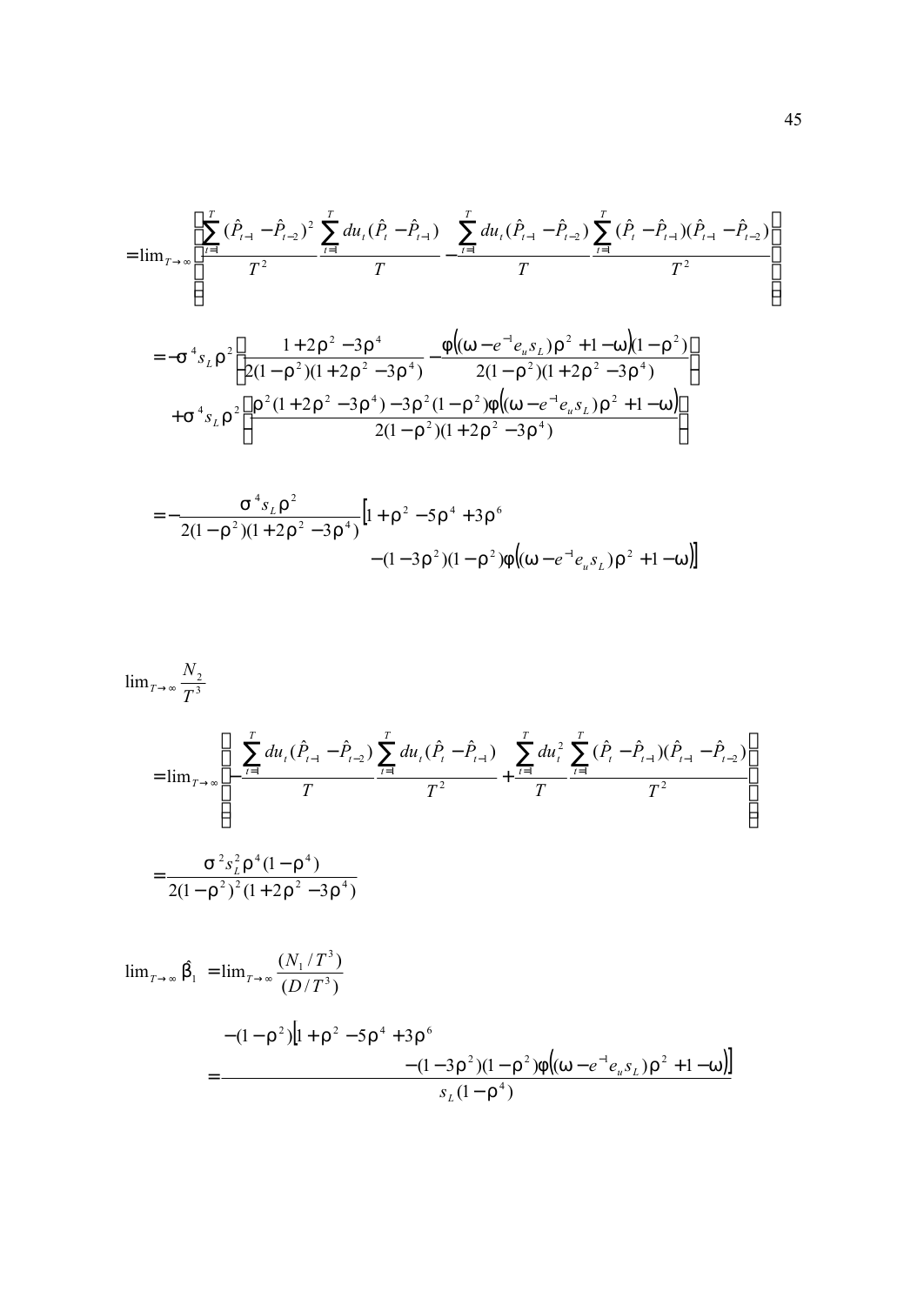$$
(1 - r^{2})\left[r^{2} - 4r^{4} + 3r^{6}\right]
$$
\n
$$
= -\frac{(1 - r^{2})(1 - r^{4})}{s_{L}r^{2}(1 - r^{4})} - \frac{-(1 - 3r^{2})(1 - r^{2})f\left((w - e^{-1}e_{u}s_{L})r^{2} + 1 - w\right)}{s_{L}r^{2}(1 - r^{4})}
$$
\n
$$
(1 - r^{2})\left[r^{2}(1 - 3r^{2})(1 - r^{2})\right]
$$
\n
$$
= -\frac{(1 - r^{2})}{s_{L}r^{2}} - \frac{-(1 - 3r^{2})(1 - r^{2})f\left((w - e^{-1}e_{u}s_{L})r^{2} + 1 - w\right)}{s_{L}r^{2}(1 - r^{4})}
$$
\n
$$
= -\frac{1 - a}{s_{L}a} - \frac{(1 - r^{2})(1 - 3r^{2})(1 - r^{2})\left[r^{2} - f\left((w - e^{-1}e_{u}s_{L})r^{2} + 1 - w\right)\right]}{s_{L}r^{2}(1 - r^{2})(1 + r^{2})}
$$
\n
$$
= \frac{e_{u} - e_{w_{u}}}{(1 - w)e_{ww}} - \frac{(1 - 3r^{2})(1 - r^{2})\left[r^{2} - f\left((w - e^{-1}e_{u}s_{L})r^{2} + 1 - w\right)\right]}{s_{L}r^{2}(1 + r^{2})}
$$
\n
$$
= \frac{e_{u} - e_{w_{u}}}{(1 - w)e_{ww}} - \frac{(1 - 3a)(1 - a)\left[a - f\left((w - e^{-1}e_{u}s_{L})a + 1 - w\right)\right]}{s_{L}a(1 + a)}
$$

$$
\lim_{T \to \infty} \hat{b}_2 = \lim_{T \to \infty} \frac{(N_2/T^3)}{(D/T^3)} = 1
$$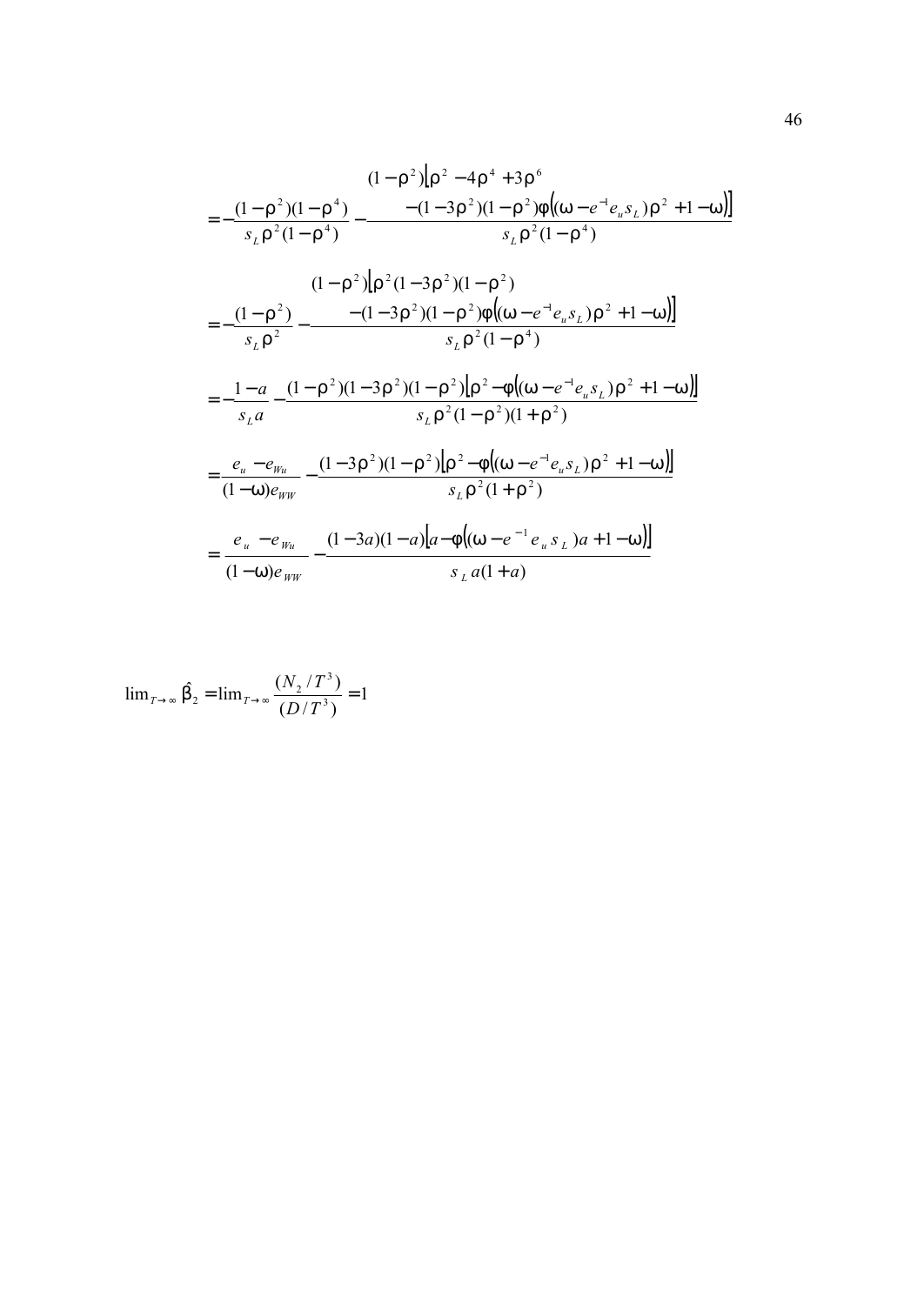## **Appendix D Calculations of Sums**

$$
\sum_{t=t_0}^{T} \sum_{k=1}^{t} r^{t-k} \sin[y (t-k+1)]
$$
\n
$$
= \sum_{t=t_0}^{T} \sum_{s=0}^{t-1} r^{s} \sin[y (x+1)]
$$
\n
$$
= \sum_{t=t_0}^{T} \left\{ \sum_{x=0}^{\infty} r^{x} \sin[y (x+1)] - \sum_{x=t}^{\infty} r^{x} \sin[y (x+1)] \right\}
$$
\n
$$
= \sum_{t=t_0}^{T} \left\{ \frac{1}{\sqrt{1-r^{2}}} - r^{t} \sum_{s=0}^{\infty} r^{x} [\sin[y t] \cos[y (x+1)] + \cos[y t] \sin[y (x+1)]] \right\}
$$
\n
$$
= \sum_{t=t_0}^{T} \left\{ \frac{1}{\sqrt{1-r^{2}}} - \frac{r^{t} \cos[y t]}{\sqrt{1-r^{2}}} \right\}
$$
\n
$$
\lim_{T \to \infty} \frac{\sum_{t=t_0}^{T} \sum_{k=1}^{t} r^{t-k} \sin[y (t-k+1)]}{T} = \frac{1}{\sqrt{1-r^{2}}}
$$
\n
$$
\lim_{T \to \infty} \frac{\sum_{t=t_0}^{T} \sum_{k=1}^{t-1} r^{t-k} \sin[y (t-k+1)]}{T}
$$
\n
$$
= \lim_{T \to \infty} \frac{\sum_{t=t_0}^{T} \sum_{k=1}^{t} r^{t-k} \sin[y (t-k+1)]}{T} - \lim_{T \to \infty} \frac{\sum_{t=t_0}^{T} \sin[y}{T}
$$
\n
$$
= \frac{1}{\sqrt{1-r^{2}}} - \sqrt{1-r^{2}} = \frac{r^{2}}{\sqrt{1-r^{2}}}
$$

$$
\sum_{t=t_0}^{T} \sum_{k=1}^{t} \Gamma^{2(t-k)} \sin^2[y(t-k+1)]
$$
  
= 
$$
\sum_{t=t_0}^{T} \sum_{k=1}^{t} \Gamma^{2(t-k)} \frac{1}{2} [1 - \cos[2y(t-k+1)]]
$$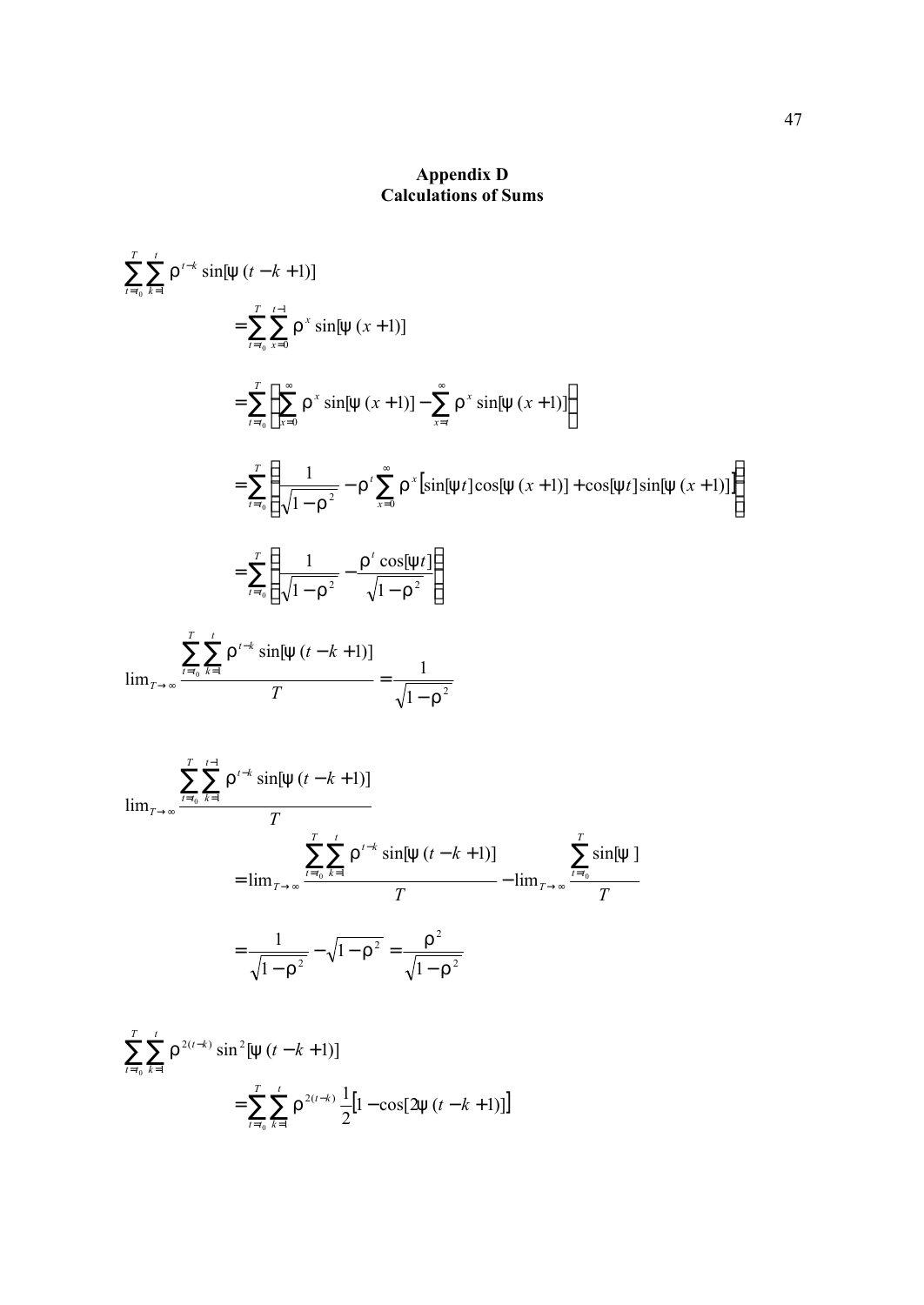$$
= \frac{1}{2} \sum_{t=t_0}^{T} \sum_{x=0}^{t-1} r^{2x} [1 - \cos[2y (x+1)]]
$$
  
\n
$$
= \frac{1}{2} \sum_{t=t_0}^{T} \left\{ \frac{1 - r^{2t}}{1 - r^2} - \sum_{x=0}^{\infty} r^{2x} \cos[2y (x+1)] + \sum_{x=t}^{\infty} r^{2x} \cos[2y (x+1)] \right\}
$$
  
\n
$$
= \frac{1}{2} \sum_{t=t_0}^{T} \left\{ \frac{1 - r^{2t}}{1 - r^2} - \frac{r^2 - 1}{1 + 2r^2 - 3r^4} + r^{2t} \cos(2yt) \sum_{x=0}^{\infty} r^{2x} \cos[2y (x+1)] - r^{2t} \sin(2yt) \sum_{x=0}^{\infty} r^{2x} \sin[2y (x+1)] \right\}
$$
  
\n
$$
= \frac{1}{2} \sum_{t=t_0}^{T} \left\{ \frac{1 - r^{2t}}{1 - r^2} - \frac{r^2 - 1}{1 + 2r^2 - 3r^4} + r^{2t} \cos(2yt) \frac{r^2 - 1}{1 + 2r^2 - 3r^4} - 2r^{2t} \sin(2yt) \frac{r\sqrt{1 - r^2}}{1 + 2r^2 - 3r^4} \right\}
$$

$$
\lim_{T \to \infty} \frac{\sum_{t=t_0}^{T} \sum_{k=1}^{t} r^{2(t-k)} \sin^2[y(t-k+1)]}{T} = \frac{1}{2} \left[ \frac{1}{1 - r^2} - \frac{r^2 - 1}{1 + 2r^2 - 3r^4} \right]
$$

$$
=\frac{1-r^4}{(1-r^2)(1+2r^2-3r^4)}
$$

$$
\lim_{T \to \infty} \frac{\sum_{t=t_0}^{T} \sum_{k=1}^{t-1} \Gamma^{2t-2k-2} \sin^2[y(t-k+1)]}{T}
$$

$$
= \lim_{T \to \infty} r^{-2} \left[ \frac{\sum_{t=t_0}^{T} \sum_{k=1}^{t} r^{2(t-k)} \sin^2[y(t-k+1)]}{T} - \frac{\sum_{t=t_0}^{T} \sin^2[y]}{T} \right]
$$

$$
= r^{-2} \left[ \frac{1 - r^4}{(1 - r^2)(1 + 2r^2 - 3r^4)} - (1 - r^2) \right]
$$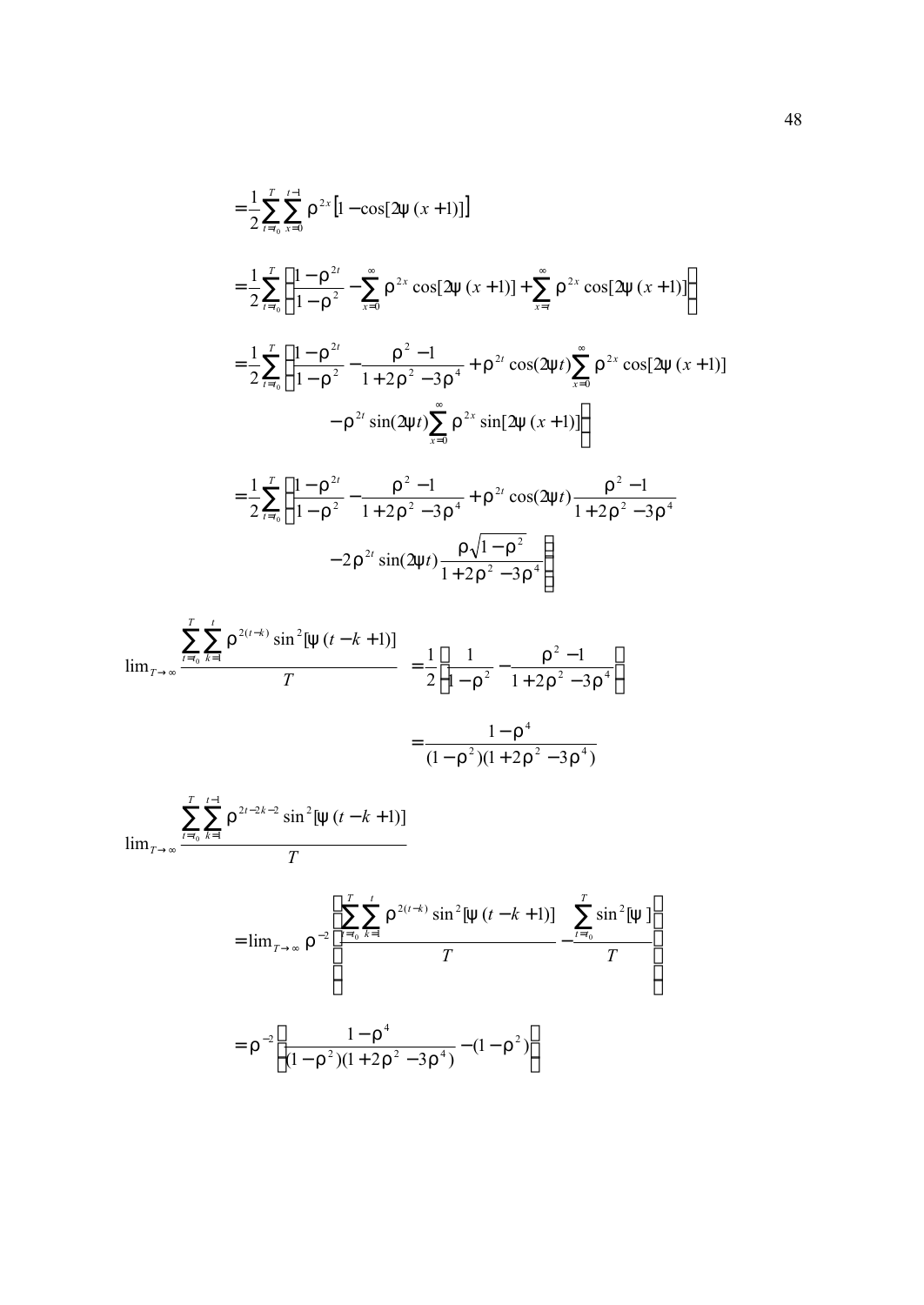$$
= r^2 \frac{5 - 8r^2 + 3r^4}{(1 - r^2)(1 + 2r^2 - 3r^4)}
$$

$$
\sum_{t=t_0}^{T} \sum_{k=1}^{r} r^{2t-2k+1} \sin[y (t-k+1)] \cos[y (t-k+1)]
$$
\n
$$
= \frac{1}{2} \sum_{t=t_0}^{T} \sum_{k=1}^{r} r^{2t-2k+1} \sin[2y (t-k+1)]
$$
\n
$$
= \frac{1}{2} \sum_{t=t_0}^{T} \sum_{k=1}^{r-1} r^{2x+1} \sin[2y (x+1)]
$$
\n
$$
= \frac{1}{2} \sum_{t=t_0}^{T} \left\{ \sum_{x=0}^{\infty} r^{2x+1} \sin[2y (x+1)] - \sum_{x=t}^{\infty} r^{2x+1} \sin[2y (x+1)] \right\}
$$
\n
$$
= \frac{1}{2} \sum_{t=t_0}^{T} \left\{ \frac{2r^2 \sqrt{1-r^2}}{1+2r^2-3r^4} - r^{2x} \left[ \sin[2yt] \cos[2y (x+1)] + \cos[2yt] \sin[2y (x+1)] \right] \right\}
$$
\n
$$
= \frac{1}{2} \sum_{t=t_0}^{T} \left\{ \frac{2r^2 \sqrt{1-r^2}}{1+2r^2-3r^4} - r^{2t+1} \left[ \sin[2yt] \sum_{x=0}^{\infty} r^{2x} \cos[2y (x+1)] + \cos[2yt] \sum_{x=0}^{\infty} r^{2x} \sin[2y (x+1)] \right] \right\}
$$
\n
$$
\lim_{T \to \infty} \frac{\sum_{t=t_0}^{T} \sum_{k=1}^{t} r^{2t-2k+1} \sin[y (t-k+1)] \cos[y (t-k+1)]}{T} = \frac{r^2 \sqrt{1-r^2}}{1+2r^2-3r^4}
$$

$$
\lim_{T \to \infty} \frac{\sum_{t=t_0}^{T} \sum_{k=1}^{t-1} \Gamma^{2t-2k-1} \sin[y(t-k+1)] \cos[y(t-k+1)]}{T}
$$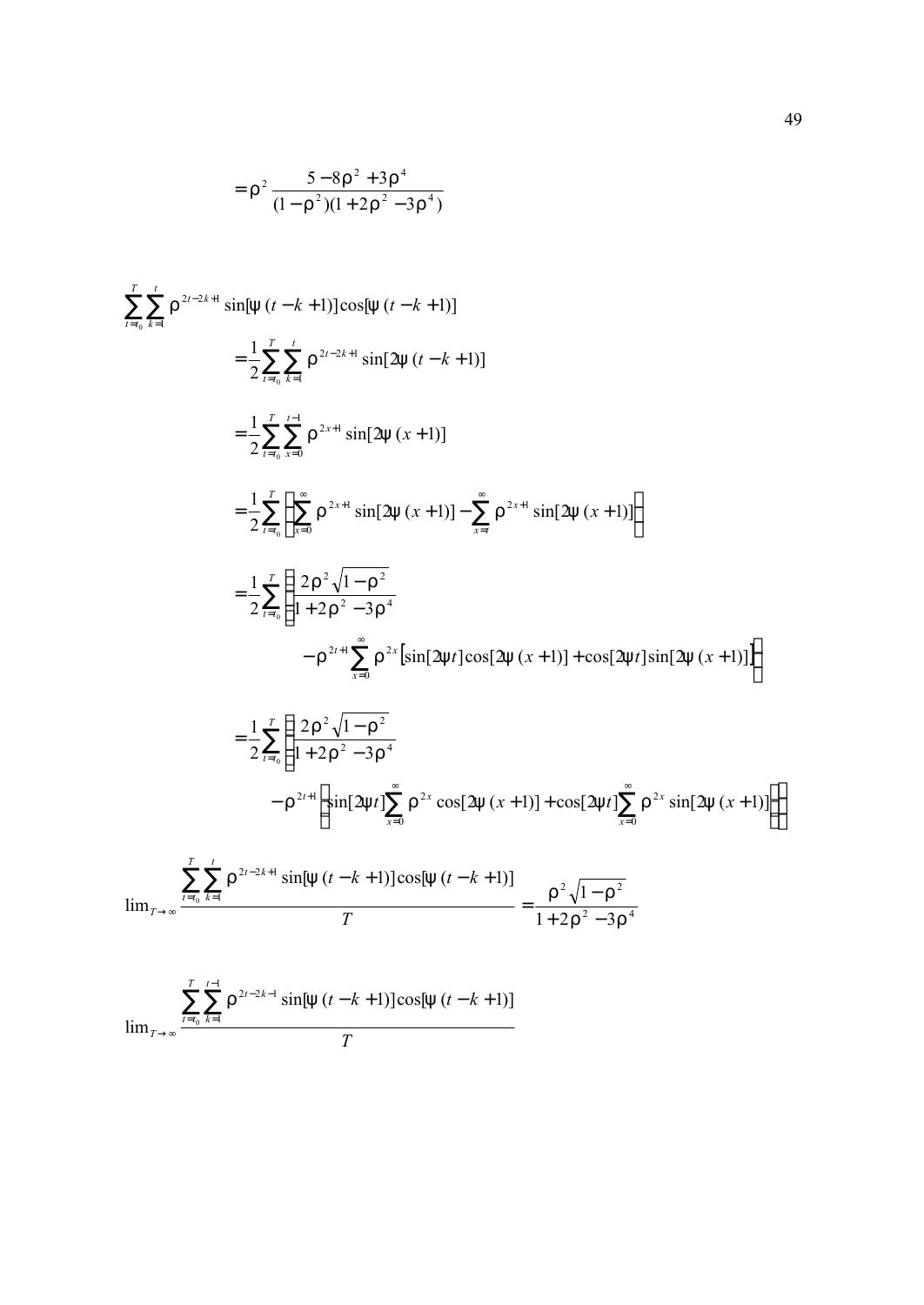$$
= \lim_{T \to \infty} r^{-2} \left[ \frac{\sum_{t=t_0}^{T} \sum_{k=1}^{t} r^{2t-2k+1} \sin[y(t-k+1)] \cos[y(t-k+1)]}{T} - \frac{\sum_{t=t_0}^{T} r \sin[y \cos[y(t-k+1)]}{T} \right]
$$

$$
= \frac{\sqrt{1-r^2}}{1+2r^2-3r^4} - \sqrt{1-r^2}
$$

$$
= r^2 \sqrt{1-r^2} \frac{3r^2-2}{1+2r^2-3r^4}
$$

$$
\lim_{T \to \infty} \frac{\sum_{t=t_0}^{T} \sum_{k=1}^{t-1} \Gamma^{2t-2k-2} \sin[y(t-k+1)] \cos[y(t-k)]}{T}
$$
\n
$$
= \lim_{T \to \infty} \frac{\sum_{t=t_0}^{T} \sum_{k=1}^{t-1} \Gamma^{2t-2k-2} \sin[y(t-k+1)] \left( r \cos[y(t-k+1)] + \sqrt{1-r^2} \sin[y(t-k+1)] \right)}{T}
$$

$$
= \lim_{T \to \infty} \frac{\left[ \sum_{t=t_0}^{T} \sum_{k=1}^{t-1} \Gamma^{2t-2k-1} \sin[y(t-k+1)] \cos[y(t-k+1)] + \sqrt{1-\Gamma^2} \Gamma^{2t-2k-2} \left( \sin^2[y(t-k+1)] \right) \right]}{T}
$$

$$
= r^{2} \sqrt{1 - r^{2}} \frac{3r^{2} - 2}{1 + 2r^{2} - 3r^{4}} + \sqrt{1 - r^{2}} r^{2} \frac{5 - 8r^{2} + 3r^{4}}{(1 - r^{2})(1 + 2r^{2} - 3r^{4})}
$$

$$
= r^{2} \sqrt{1 - r^{2}} \frac{3(1 - r^{2})}{(1 - r^{2})(1 + 2r^{2} - 3r^{4})}
$$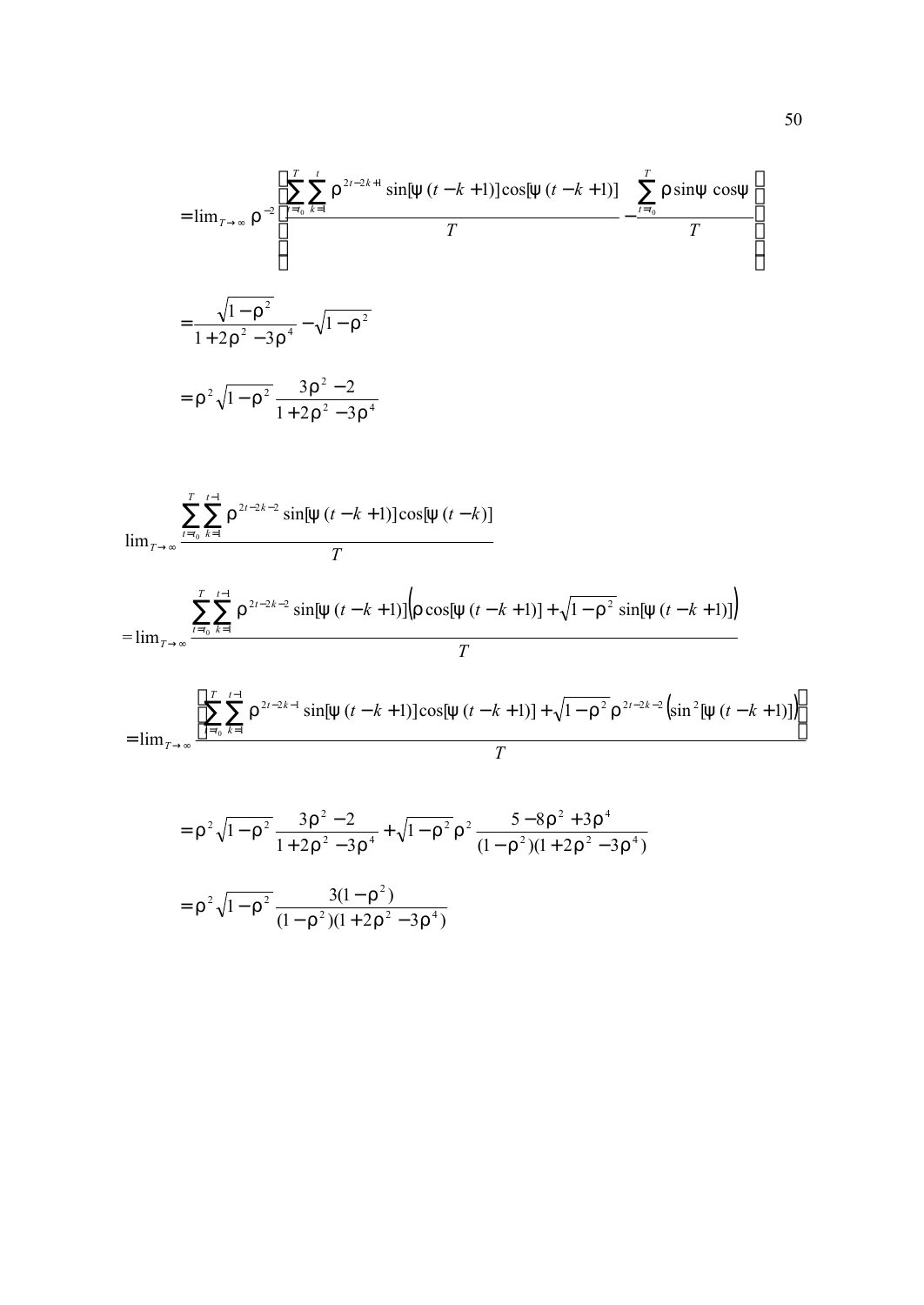#### **References**

Akerlof, George A., "Labor Contracts as Partial Gift Exchange," *Quarterly Journal of Economics*, November 1982, 97, 543-69.

\_\_\_\_\_\_\_\_, "Gift Exchange and Efficiency Wage Theory: Four Views," *American Economic Review*, May 1984, 74, 79-83.

- Akerlof, George A. and Yellen, Janet L., "The Fair Wage-Effort Hypothesis and Unemployment," *Quarterly Journal of Economics*, May 1990, 105, 255-83.
- Ball, Laurence, "Credible Disinflation with Staggered Price-Setting," *American Economic Review*, March 1994, 84, 282-289.
- Bewley, Truman F., *Why Wages Don't Fall During a Recession*, Cambridge, MA: Harvard University Press, 1999.
- Calvo, Guillermo A., "Staggered Contracts in a Utility-Maximizing Framework," *Journal of Monetary Economics*, September 1983, 12, 383-398.
- Campbell, Carl M., "A Model of the Determinants of Effort," *Economic Modelling*, March 2006, 23, 215-37.

\_\_\_\_\_\_\_\_, "An Efficiency Wage – Imperfect Information Model of the Aggregate Supply Curve," Working Paper, Northern Illinois University, October 2007.

\_\_\_\_\_\_\_\_, (2008a) "An Efficiency Wage Approach to Reconciling the Wage Curve and the Phillips Curve," *Labour Economics*, 2008, doi:10.1016/j.labeco.2008.01.002.

\_\_\_\_\_\_\_\_, (2008b) "The Formation of Wage Expectations in the Effort and Quit Decisions of Workers" Working Paper, Northern Illinois University, January 2008.

- Campbell, Carl M., and Kunal S. Kamlani, "The Reasons for Wage Rigidity: Evidence from a Survey of Firms," *Quarterly Journal of Economics*, August 1997, 112, 759-789.
- Friedman, Milton, "The Role of Monetary Policy," *American Economic Review*, March 1968, 58, 1-17.
- Fuhrer, Jeffrey C., "The Phillips Curve is Alive and Well," *New England Economic Review*, March/April 1995, 41-56.
- Fuhrer, Jeff, and George Moore, "Inflation Persistence," *Quarterly Journal of Economics*, February 1995, 110, 127-159.
- Galí, Jordi, and Mark Gertler, "Inflation Dynamics: A Structural Econometric Analysis," *Journal of Monetary Economics*, October 1999, 44, 195-222.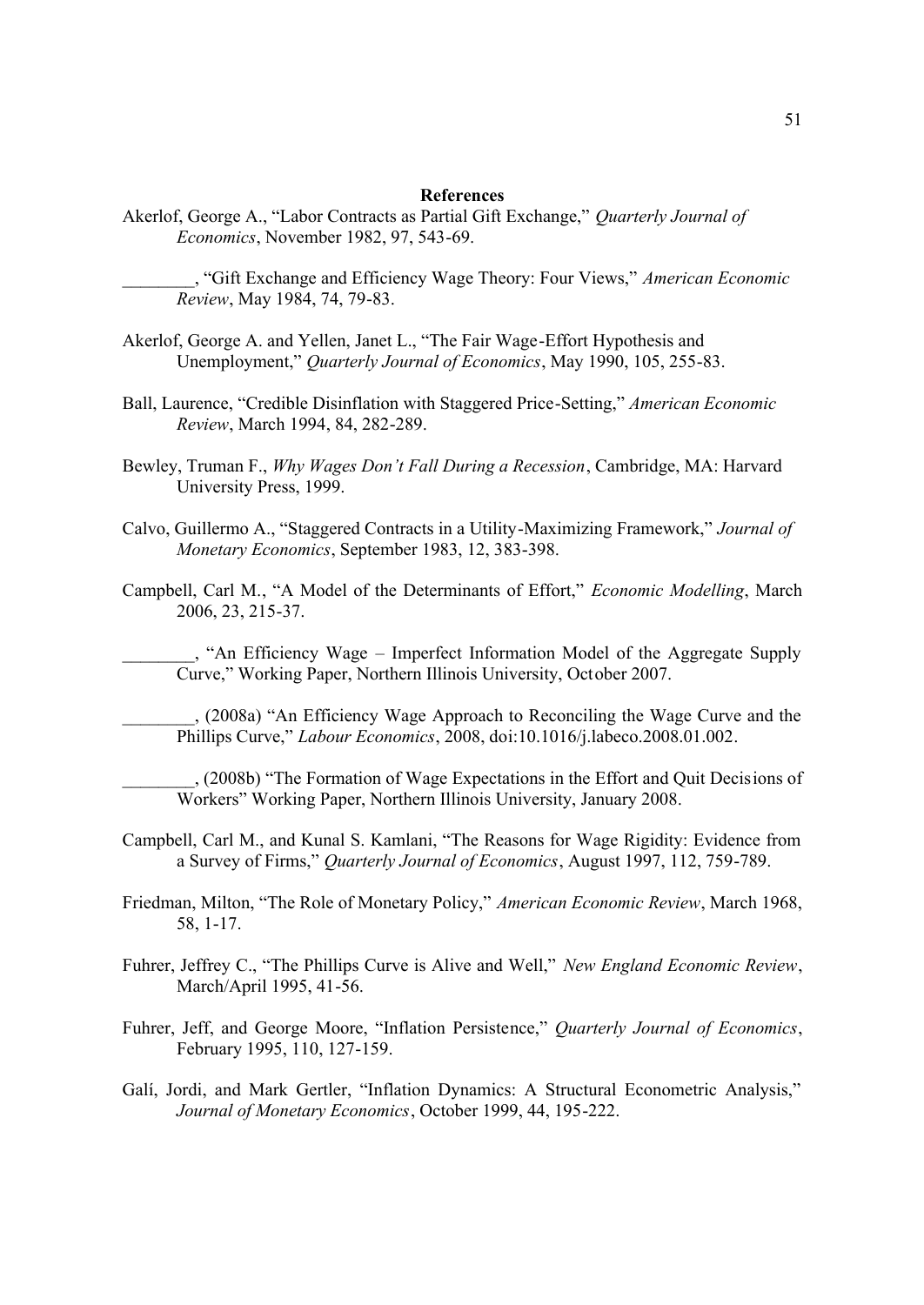- Huang, Kevin X. D., Zheng Liu, and Louis Phaneuf, "Why Does the Cyclical Behavior of Real Wages Change Over Time?" *American Economic Review*, September 2004, 94, 836-856.
- King, Robert G., and Mark W. Watson, "The Post-War U.S. Phillips Curve: A Revisionist Econometric History," *Carnegie-Rochester Conference Series on Public Policy*, 1994, 41, 157-219.
- Liu, Zheng and Louis Phaneuf, "Technology Shocks and Labor Market Dynamics: Some Evidence and Theory," *Journal of Monetary Economics*, November 2007, 54, 2534- 2553.
- Mankiw, N. Gregory and Reis, Ricardo, "Sticky Information versus Sticky Prices: A Proposal to Replace the New Keynesian Phillips Curve," *Quarterly Journal of Economics*, November 2002, 117, 1295-1328.
- McCallum, Bennett, "Comment," in *NBER Macroeconomics Annual: 1997*, Cambridge, MA: MIT Press, 1997.
- Phelps, Edmund S., "Money-Wage Dynamics and Labor-Market Equilibrium," *Journal of Political Economy*, July-August 1968, 76, 678-711.
- Phillips, A.W., "The Relationship between Unemployment and the Rate of Change of Money Wage Rates in the United Kingdom, 1861-1957," *Economica*, November 1958, 25, 283-99.
- Roberts, John M., "New Keynesian Economics and the Phillips Curve," *Journal of Money, Credit, and Banking*, November 1995, 27, 975-984.

\_\_\_\_\_\_\_\_, "Inflation Expectations and the Transmission of Monetary Policy," mimeo, Federal Reserve Board of Governors, March 1998.

- Rotemberg, Julio J., "Sticky Prices in the United States," *Journal of Political Economy*, November 1982, 60, 1187-1211.
- Salop, Steven C., "A Model of the Natural Rate of Unemployment," *American Economic Review*, March 1979, 69, 117-25.
- Schlicht, Ekkehart, "Labor Turnover, Wage Structure and Natural Unemployment," *Zeitschrift für die Gesamte Staatswissewnschaft*, June 1978, 134, 337-46.
- Shapiro, Carl and Stiglitz, Joseph E., "Equilibrium Unemployment as a Worker Discipline Device," *American Economic Review*, June 1984, 74, 433-44.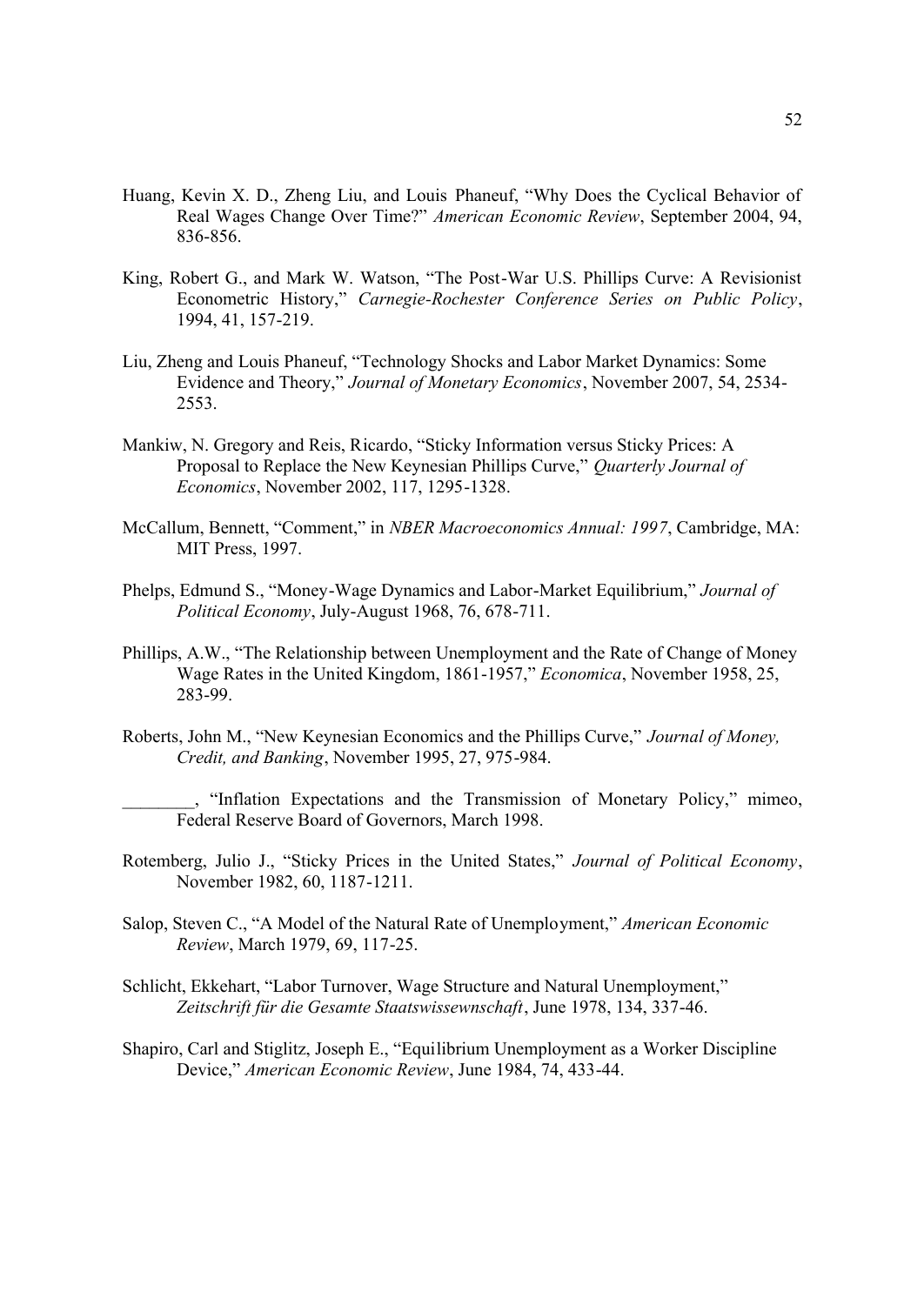- Samuelson, Paul A. and Solow, Robert M., "Analytical Aspects of Anti-Inflation Policy," *American Economic Review*, May 1960, 50(2), 177-194.
- Solow, Robert M., "Another Possible Source of Wage Stickiness," *Journal of Macroeconomics*, Winter 1979, 1, 79-82.
- Stiglitz, Joseph E., "Alternative Theories of Wage Determination and Unemployment in L.D.C.'s: The Labor Turnover Model," *Quarterly Journal of Economics*, May 1974, 88, 194-227.
- Taylor, John B., "Staggered Contracts in a Macro Model," *American Economic Review*, May 1979, 69, 108-113.

\_\_\_\_\_\_\_\_, "Output and Price Stability: An International Comparison," *Journal of Economic Dynamics and Control*, February 1980, 2, 109-132.

- Wadhwani, Sushil B., and Wall, Martin, "A Direct Test of the Efficiency Wage Model Using UK Micro-Data," *Oxford Economic Papers*, October 1991, 43, 529-548.
- Weiss, Andrew, "Job Queues and Layoffs in Labor Markets with Flexible Wages," *Journal of Political Economy*, June 1980, 88, 526-38.
- Weisskopf, Thomas E., "The Effect of Unemployment on Labour Productivity: An International Comparative Analysis," *International Review of Applied Economics*, June 1987, 1, 127-51.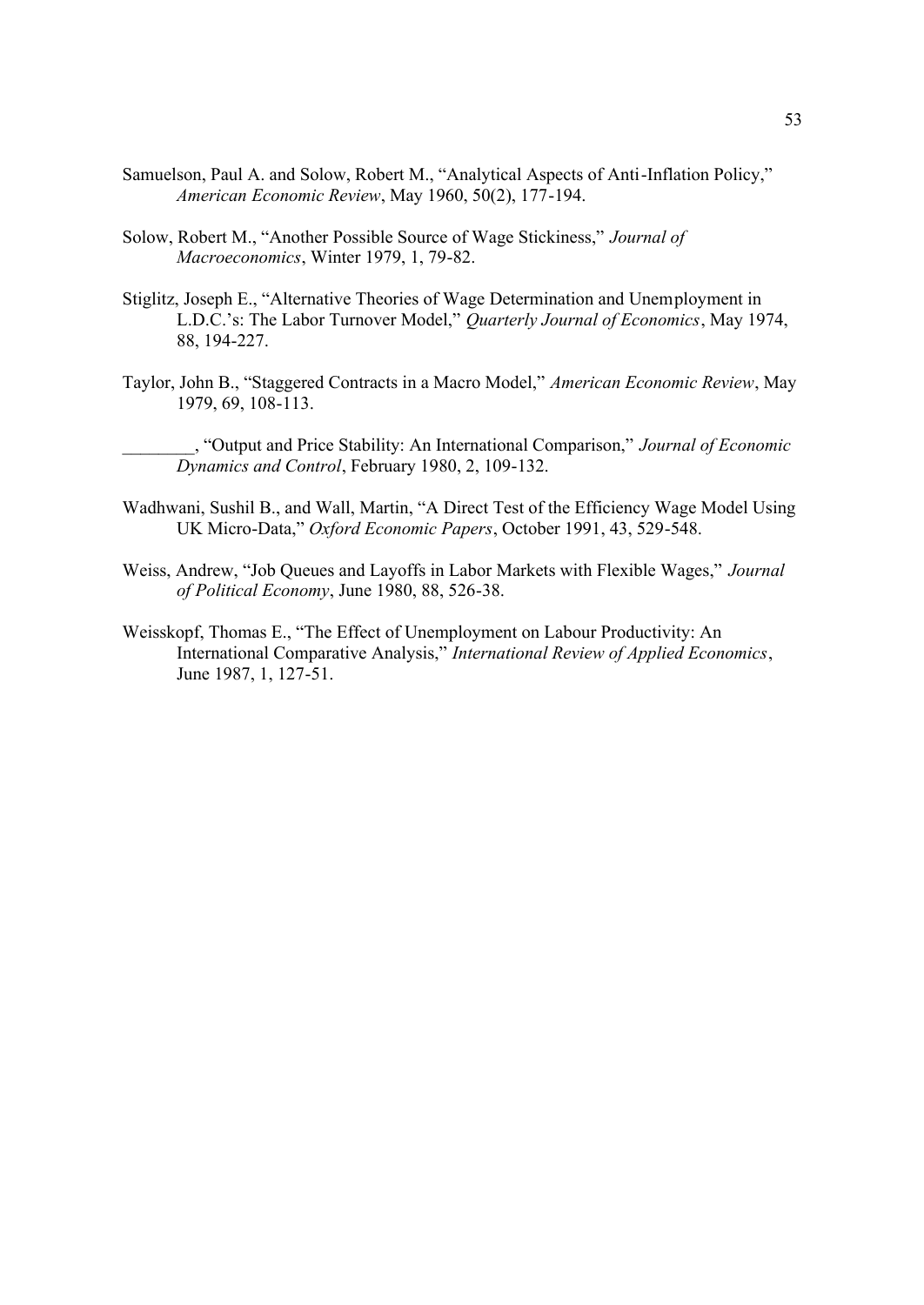



Response of wage inflation and unemployment to a decrease in nominal demand from  $g_1$  to  $g_2$